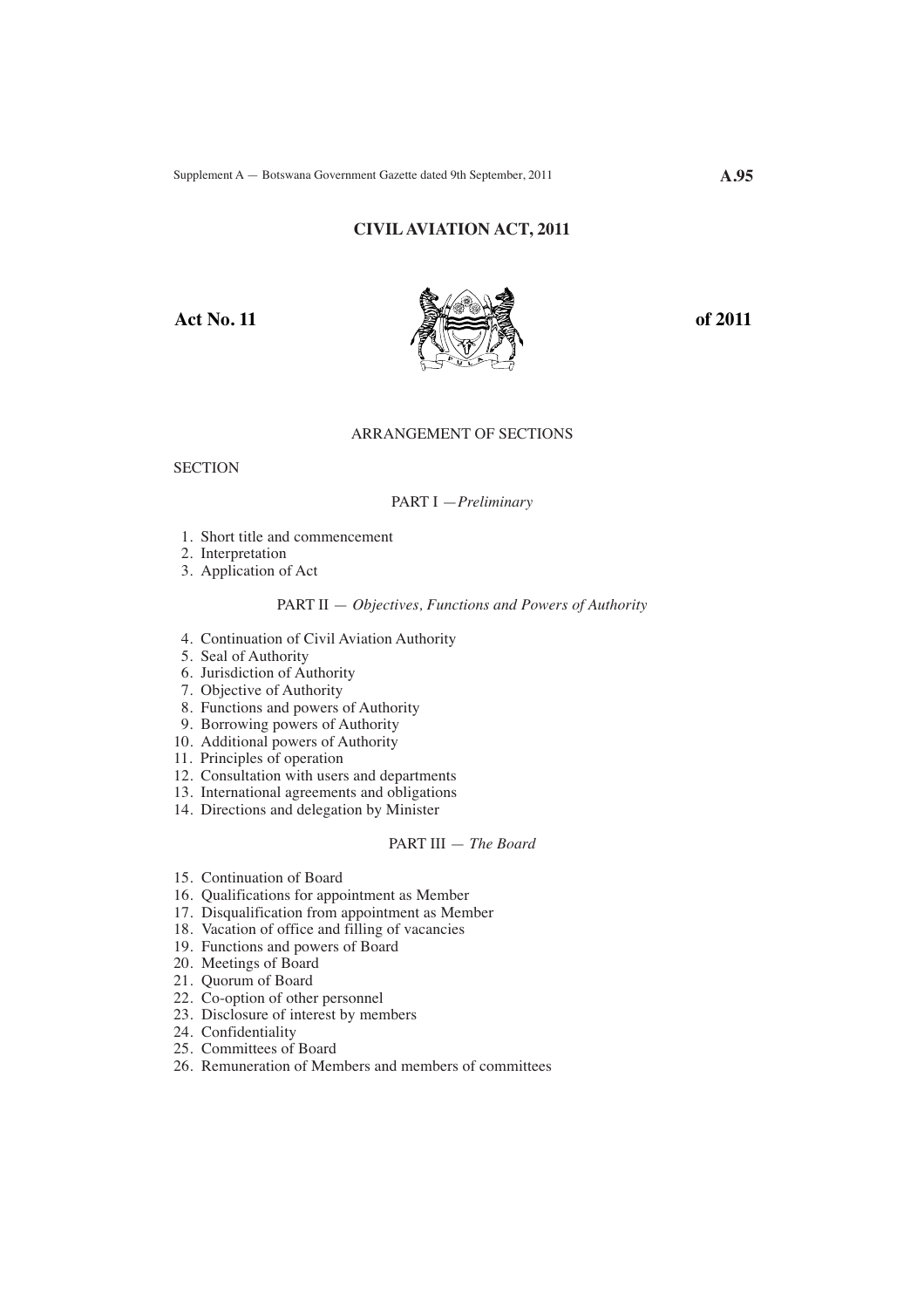## PART IV — *Staff of Authority*

- 27. Chief Executive Officer
- 28. Duties of Chief Executive Officer
- 29. Secretary
- 30. Appointment of staff of Authority
- 31. Training of staff by Authority
- 32. Exemption from personal liability

#### PART V — *Financial Provisions*

- 33. Funds of Authority
- 34. Provision of information
- 35. Financial year
- 36. Accounts
- 37. Audit
- 38. Annual report
- 39. Business plan

# PART VI — *Civil Aviation*

- 40. Air navigation services
- 41. Aeronautical information services
- 42. Technical services
- 43. Meteorological services

#### PART VII — *Registration of Aircraft, Certificate of Airworthiness*

- 44. Registration of aircraft
- 45. Registration system
- 46. Certificate of airworthiness

## PART VIII — *Air Operator Certificates*

47. Air operator certificate

PART IX — *Licensing of Pilots, Crew and Other Personnel* 

48. Licensing of pilots, crew, etc.

PART X — *Air Transport Service Licences, Authorisations, Permits and Approvals* 

- 49. Air transport service licences
- 50. Aerial work permits

PART XI — *Air Routes and Airways* 

51. Air routes and airways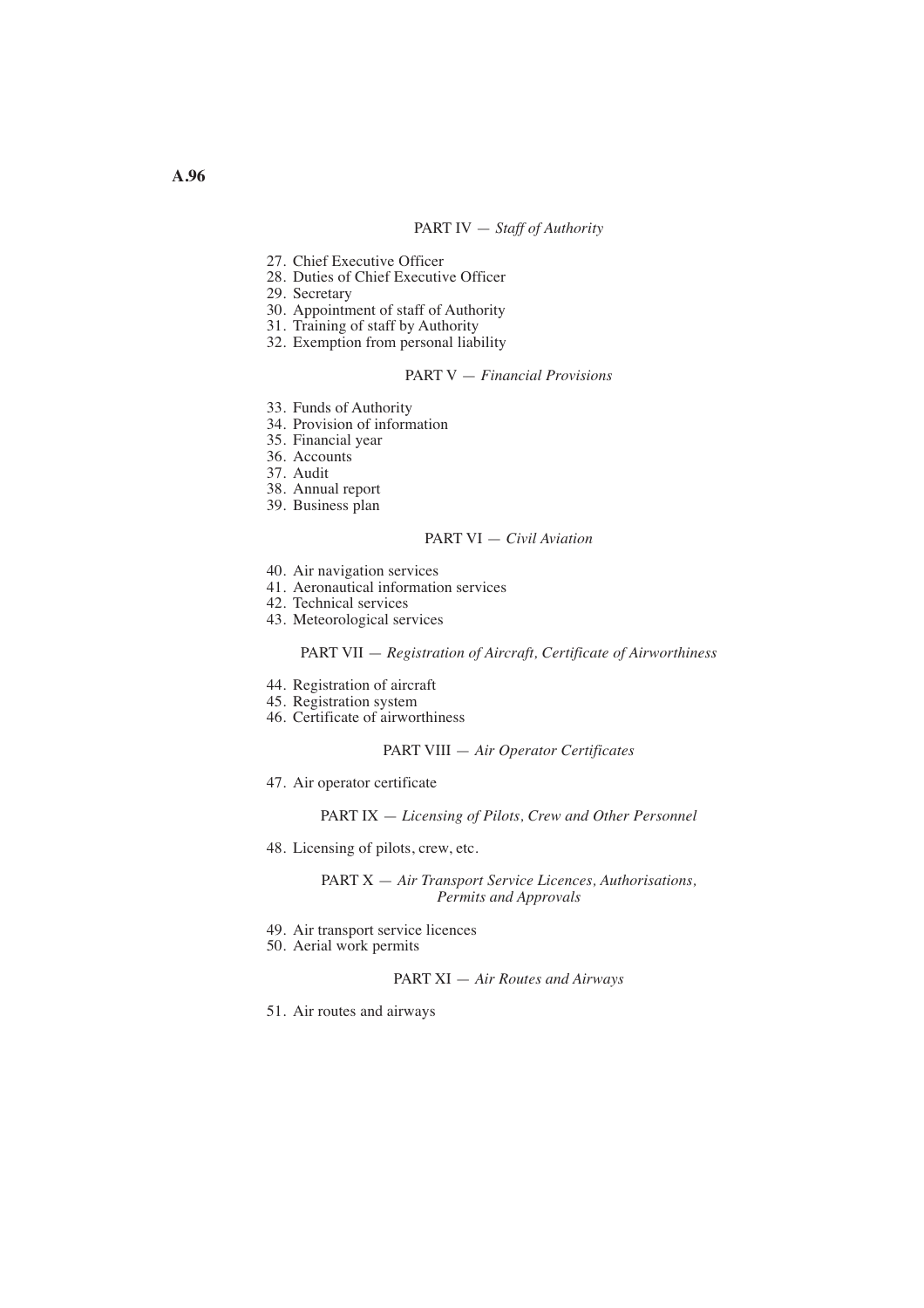## PART XII — *Aircraft Maintenance and Aviation Training Organisations*

- 52. Certification of aircraft maintenance organisations
- 53. Certification of aviation training organisations

#### PART XIII — *Aerodromes*

- 54. Establishment of aerodromes
- 55. Private aerodromes
- 56. Public use of aerodromes
- 57. Customs, immigration and health services

# PART XIV — *Safety*

- 58. Safety standards
- 59. Power to prevent flight
- 60. Right of access
- 61. Safety assessment of foreign air operators
- 62. Transfer of state of registry functions and duties
- 63. Land use restrictions
- 64. General control of buildings
- 65. Control of buildings near aerodromes
- 66. Closure of roads
- 67. Fire fighting and rescue services

### PART XV — *Aircraft Accidents and Incidents Investigations*

- 68. Aircraft accidents and incidents
- 69. Establishment of Directorate of Accident Investigation
- 70. Functions of Director of Accident Investigation
- 71. Accident Investigators
- 72. Powers of Investigation
- 73. Report of investigation
- 74. Publication of Report
- 75. Privilege
- 76. Failure to cooperate during investigation
- 77. Public Inquiry

#### PART XVI — *Charges*

78. Charges

#### PART XVII — *Appeals*

- 79. Appeals Tribunal
- 80. Notice of Appeal
- 81. Consideration of notice of appeal

#### PART XVIII — *Miscellaneous Provisions*

- 82. Liability
- 83. Dangerous flying
- 84. Trespass by aircraft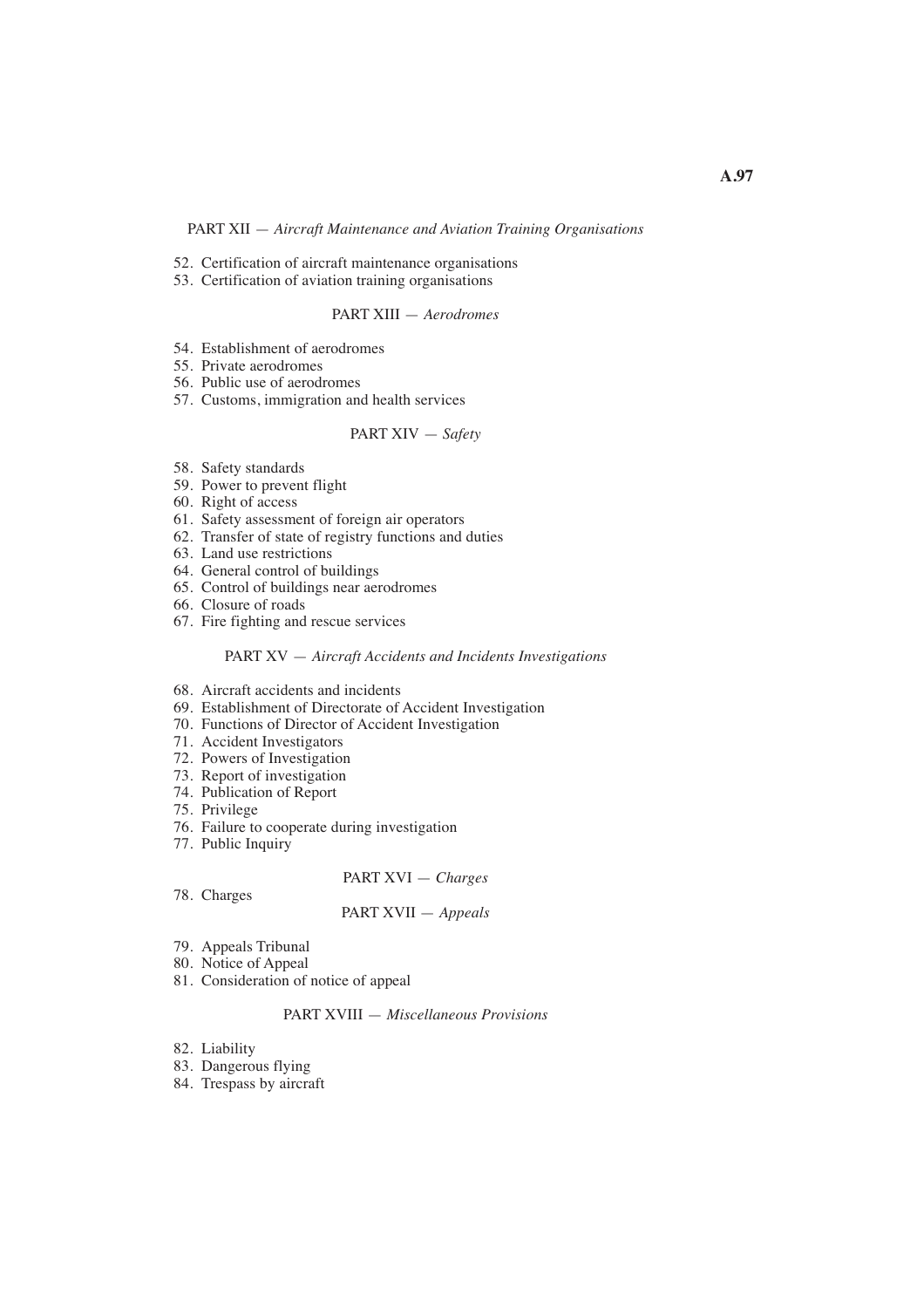- 85. Action for nuisance
- 86. Aircraft and spares not liable to seizure
- 87. Entity in which Authority has interest not to contravene Act
- 88. Offences
- 89. Regulations
- 90. Exemption
- 91. Powers of Minister in times of war
- 92. Acts done on Botswana aircraft outside Botswana

## PART XIX — *Transitional Provisions*

93. Repeal of Cap. 71:04

# **An Act to provide for a Civil Aviation Authority, its functions and further for the control and regulation of civil aviation and to provide for matters related thereto**.

*Date of Assent*: 31.08.2011

*Date of Commencement*: 07.10.11 ENACTED by the Parliament of Botswana.

## PART I — *Preliminary*

Short title and commencement

Interpretation

**1.** This Act may be cited as the Civil Aviation Act, 2011, and shall come into operation on such date as the Minister may, by Order published in the Gazette, appoint.

**2.** In this Act, unless the context otherwise requires —

- ''accident'' means an occurrence associated with the operation of an aircraft which takes place between the time any person boards the aircraft with the intention of flight until such time the person has disembarked, in which —
- (*a*) a person is fatally or seriously injured as a result of
	- (i) being in or upon the aircraft,
	- (ii) direct contact with any part of the aircraft, including parts which have become detached from the aircraft, or
	- (iii) direct exposure to jet blast, except where the injuries are from natural causes, self-inflicted or inflicted by some other person, or when the injuries are due to stowaways hiding outside the areas normally available to the passengers or crew; or
- (*b*) the aircraft sustains damage or structural failure which adversely affects the structural strength, performance or flight characteristics of the aircraft which would normally require major repair or replacement of the affected component, except for —
	- (i) engine failure, or
	- (ii) damage which is limited to the engines, cowlings, accessories, propellers, wing tips, antennas, tires, brakes, fairings, small dents or puncture holes in the aircraft skin, or
- (*c*) the aircraft is missing or completely inaccessible;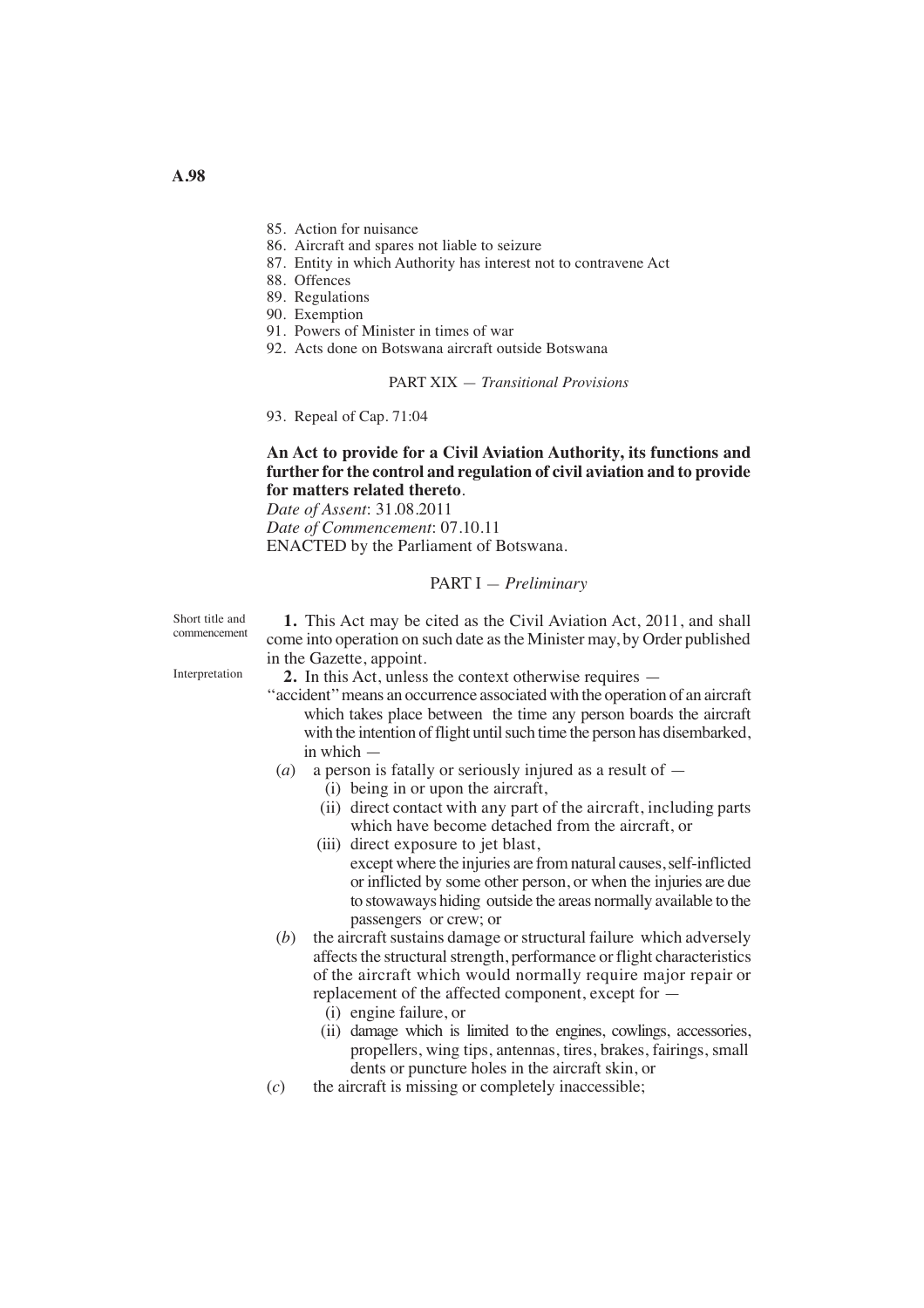- "Accident Investigator" means an Accident Investigator appointed under section 71;
- "aerial work" means an aircraft operation in which an aircraft is used to carry out specialised services including agriculture, construction, photography, surveying, observation and patrol, search and rescue and aerial advertisement;
- ''aerodrome'' means a defined area on land or water (including any buildings, installations and equipment) designed, equipped, set apart or commonly used, or affording facilities, for the arrival, departure and surface movement of aircraft;

''AIC'' means Aeronautical Information Circulars;

- ''AIP'' means Aeronautical Information Publications;
- "aircraft" means any machine that can derive support in the atmosphere from the reactions of the air other than reactions of the air against the earth's surface;
- ''air navigation service'' includes
	- (*a*) communication services, ground to ground, or ground to air, provided for safety of aircraft;
	- (*b*) navigation services including radio, radar, satellite and visual aids to navigation;
	- (*c*) air traffic services provided for the safety and regularity of flight; and
	- (*d*) meteorological services provided for the safety and regularity of flight;
- "air route" means navigational airspace between two points and the terrain beneath such airspace identified, to the extent necessary, for the application flight;
- "air route and airway facilities" means facilities provided to permit safe navigation of aircraft within the airspace of air routes and airways by —
	- (*a*) visual and non-visual aids along the routes and airways;
	- (*b*) visual and non-visual aids to approach and landing, at airports;
	- (*c*) communication services;
	- (*d*) meteorological services;
	- (*e*) air traffic control services and facilities; and
	- (*f*) flight service services and facilities;
- "air service" means any service provided for hire and reward involving the use of an aircraft and includes an air transport service, aerial work and flight instruction;
- ''airway'' means a designated air route of specified width and altitudes;
- ''air transport service'' means any service performed by means of an aircraft for hire or reward;
- "Appeals Tribunal" means the Appeals Tribunal established under section 79;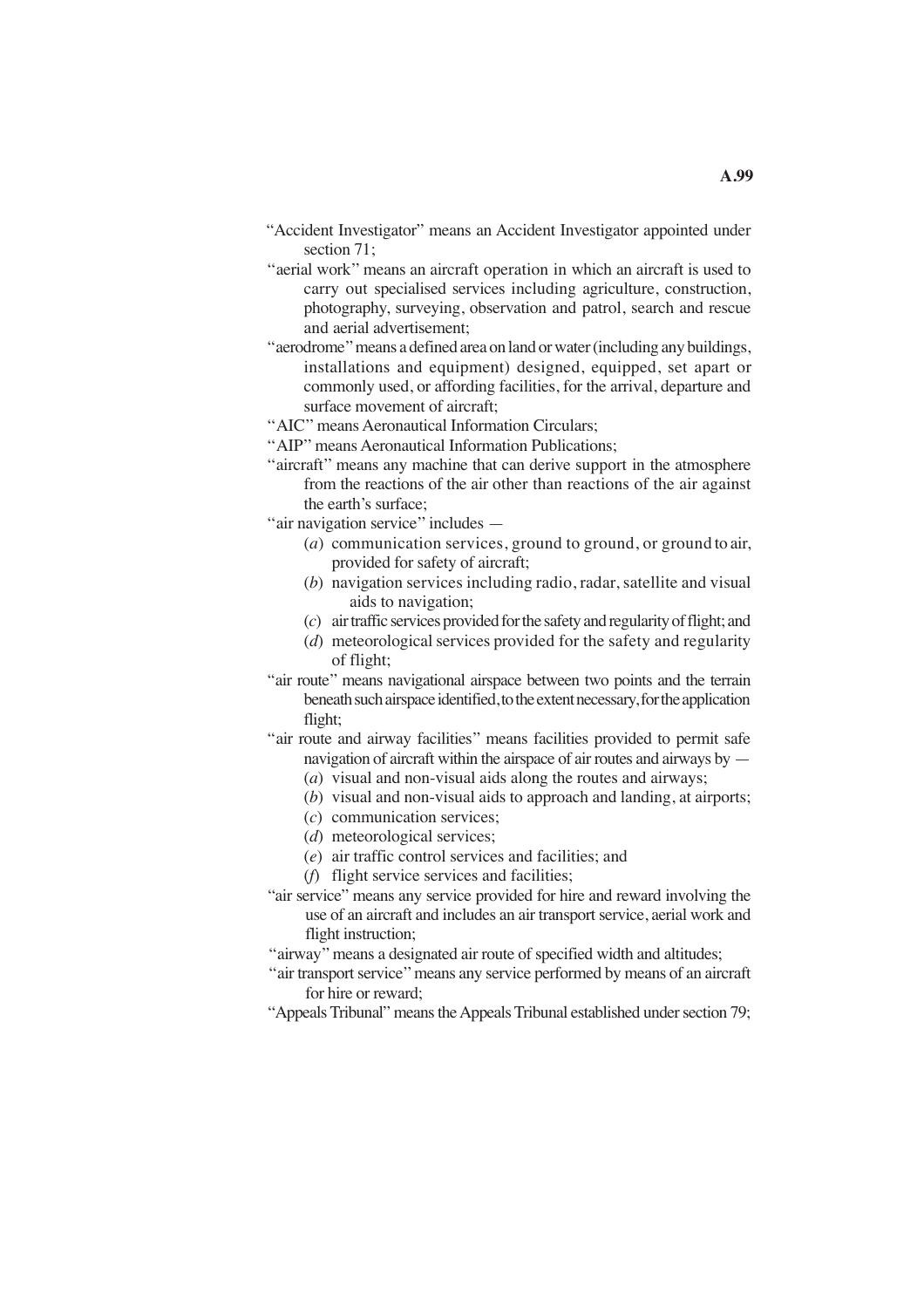- "assets" means any movable, immovable, corporeal or incorporeal property;
- ''Authority'' means the Civil Aviation Authority of Botswana continued under section 4;
- "aviation security" means human and material resources intended to safeguard civil aviation against acts of unlawful interference;
- "BARs" means the Botswana Aviation Requirements;
- ''Board'' means the Board of the Authority continued under section 15 of the Act;
- ''Botswana aircraft'' means an aircraft registered in Botswana in accordance with this Act;
- "CAPs" means Civil Aviation Publications;
- "cargo" means movable property, mail and animals;
- ''Chairperson'' means the Chairperson of the Board;
- ''charges'' means fares, rates, fees, concession monies, rentals or subscriptions, received or receivable, charged or chargeable for any licence or certificate issued, service performed or facilities provided by the Authority;
- ''Chicago Convention'' means the Convention on International Civil Aviation signed at Chicago on 7th December 1944, and includes any protocols amending the Convention, to which Botswana is a party, and any annexes to that Convention relating to international standards and recommended practices (SARPS) adopted in accordance with the Convention;
- ''Chief Executive Officer'' means the Chief Executive Officer of the Authority, appointed under section 27;
- ''committee'' means a committee established under section 25;
- "crew" means persons performing the duties of flight crew or cabin crew on an aircraft;
- "Director" means the Director of Accident Investigation appointed under section 69:
- "Directorate" means the Directorate of Accident Investigation established under section 69;
- "flight" means
	- *(a)* in the case of a heavier than air aircraft, the operation of the aircraft from the moment at which the aircraft first moves under its own power for the purpose of taking-off until the moment at which it comes to rest after being airborne; and
	- *(b)* in the case of a lighter than air aircraft, the operation of the aircraft from the moment when it becomes detached from the surface of the earth or a fixed object on the surface of the earth until the moment when it becomes again attached to the surface of the earth;
- "foreign air operator" means an operator who holds an air operator certificate from a State other than Botswana;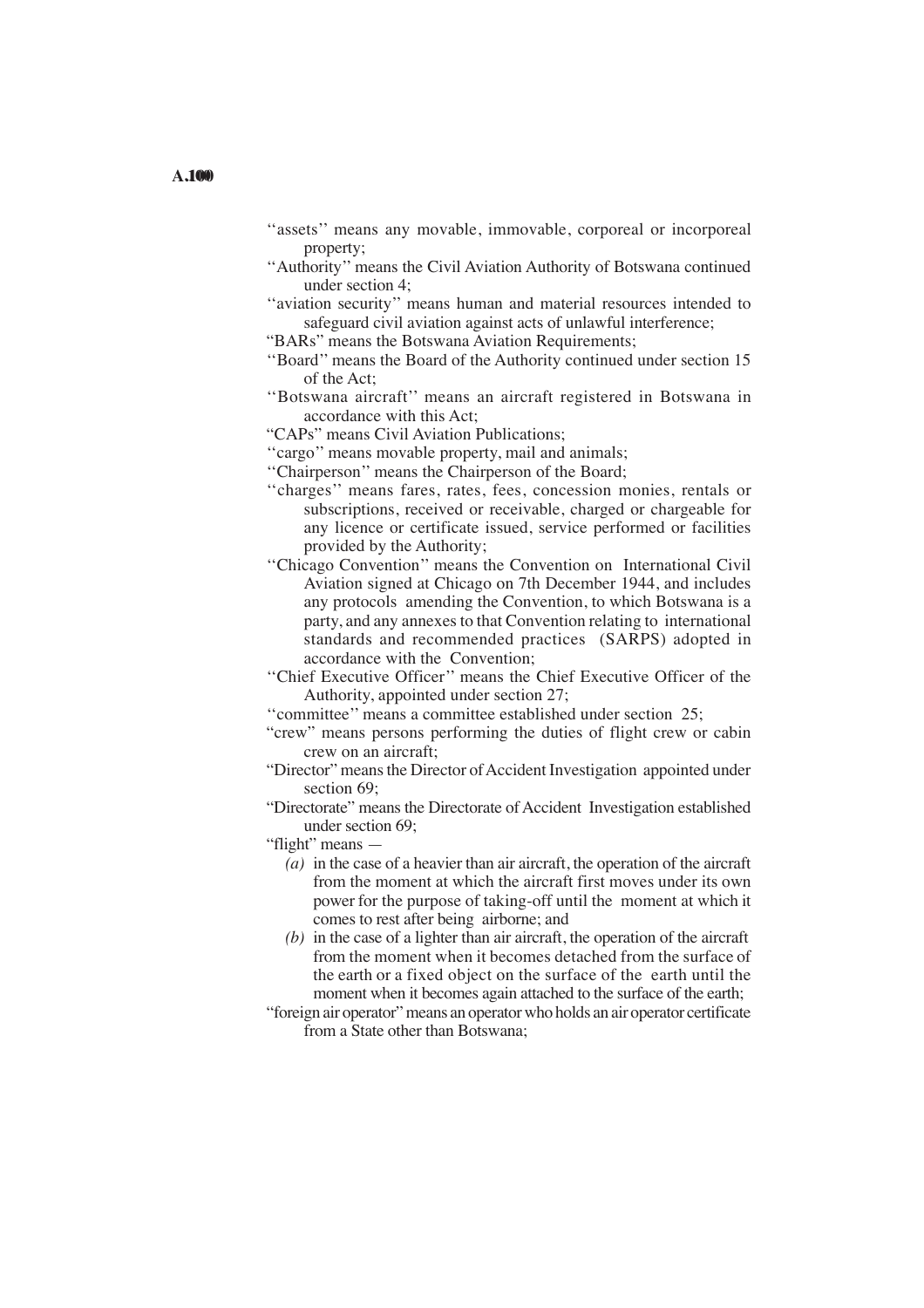''foreign aircraft'' means an aircraft other than a Botswana aircraft;

''ICAO'' means International Civil Aviation Organisation;

''incident'' means an occurrence, other than an accident, associated with the operation of an aircraft which affects or could affect the safety of operation;

"kite" means a tethered aircraft;

''land'' includes any estate or interest in land or an easement;

''Member'' means a member of the Board;

"Minister" means the Minister for the time being responsible for civil aviation; ''NOTAM'' means Notices to Airmen;

- ''operate'' in relation to an aerodrome, includes manage, maintain, secure and improve the aerodrome;
- ''operated by the Authority'' means operated by the Authority in accordance with the provisions of this Act;
- ''operator'' in relation to an aircraft, means any person, organisation or enterprise engaged or offering to engage in an aircraft operation;

''owner'' in relation to an aircraft or aerodrome, includes the person in whose name the aircraft or aerodrome is registered or licensed, any person who is or has been in Botswana for a foreign owner, or any person by whom the aircraft or aerodrome is hired at the time;

- "private aerodrome'' means an aerodrome other than an aerodrome belonging to the Authority, the Botswana Police or the Botswana Defence Force;
- ''public transport'' means carriage of passengers or cargo for hire or reward given or promised to be given;

''publication'' means information given in any of the following publications issued on or after the coming into effect of this Act, that is, NOTAM, AIC, AIP, BARs, Notices to Licensed Aircraft Maintenance Engineers and to Owners of Civil Aircraft, CAPs or such other official publications so issued for the purpose of giving effect to any of the provisions of this Act;

 "regulated agent" means an agent, freight forwarder or other entity who conducts business with an operator in respect of cargo, courier and express parcels or mail;

"repealed Act" means the Civil Aviation Authority Act repealed under section 93;

- "Secretary" means the Secretary of the Authority, appointed under section 29; "senior employee" means any employee of the Authority who holds a
- position which is designated as such; and "serious incident" means an incident involving circumstances indicating that an accident nearly occurred.
	- **3.** (1) Subject to subsection (2), this Act shall not apply to state aircraft.
	- (2) Notwithstanding subsection (1), state aircraft shall, in the interest of safety be subject to the provisions of thisAct and any regulations made under this Act.
	- (3) State aircraft includes —
	- *(a)* aircraft used or commanded by the Botswana Defence Force, the Botswana Police Service, Department of Wildlife and National Parks, Directorate on Intelligence and Security or customs service;
	- *(b)* aircraft used in the military, security, customs or police service of a foreign state.

Application

of Act

Cap. 71:04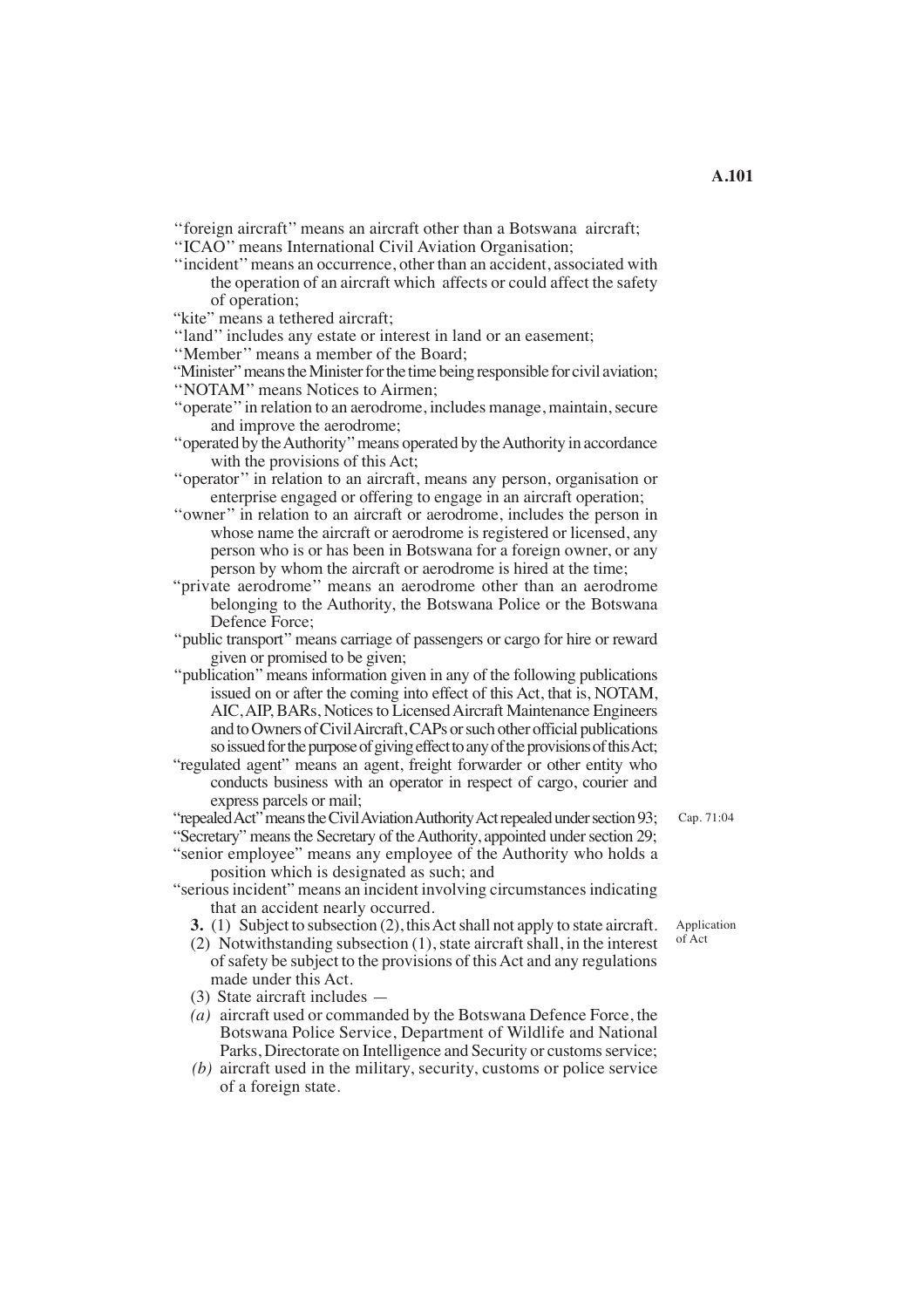## PART II — *Objectives, Functions and Powers of Authority*

Continuation of Civil Aviation Authority

**4.** (1) There shall continue to be a body corporate known as the Civil Aviation Authority of Botswana with a common seal, capable of suing and being sued in its own name and, subject to the provisions of this Act, of performing such acts as a body corporate may by law perform.

(2) All rights, obligations, assets and liabilities which have accrued to the Civil Aviation Authority in terms of the repealed Act shall, upon this Act coming into force, simultaneously pass and accrue to the Authority and be dealt with in terms of this Act.

(3) The assets referred to under subsection (2) shall include assets used in the provision of civil aviation services that were owned by the Government and vested in the Authority under the repealed Act.

**5.** (1) The seal of the Authority shall be such device as may be determined by the Authority and shall be kept by the Secretary.

(2) The seal of the Authority shall be authenticated by the signatures of the Chief Executive Officer and the Secretary.

(3) In the absence of the Chief Executive Officer, the person performing the functions of the Chief Executive Officer may authenticate the seal in his or her place and, in the absence of the Secretary, the person performing the functions of the Secretary may authenticate in his or her place.

(4) The Chief Executive Officer may, in writing, delegate to another employee his or her power to authenticate the seal.

(5) The Secretary may, in writing, delegate to another officer his or her power to authenticate the seal.

(6) A document issued by the Authority and sealed with the seal of the Authority which seal is authenticated in the manner provided by this section shall be received and taken to be a true instrument without further proof unless the contrary is shown.

**6.** The Authority shall have jurisdiction over —

(*a*) all foreign aircraft in Botswana;

- (*b*) all Botswana aircraft within or outside Botswana;
- (*c*) all air navigation in Botswana;
- (*d*) all aerodromes in Botswana;
- (*e*) all aspects of air transport services, public transport and aerial work in Botswana;
- (*f*) all aspects of aviation security in Botswana; and
- (*g*) air routes, airways, air carriers, airway facilities and air navigation services in Botswana.

**7.** The objective of the Authority is to promote the safe, regular, secure and efficient use and development of civil aviation in Botswana.

**8.** (1) The Authority shall be responsible for the implementation and enforcement of this Act and the regulations made by the Minister under section 89.

Jurisdiction of Authority

Seal of Authority

Objective of Authority Functions

and powers of Authority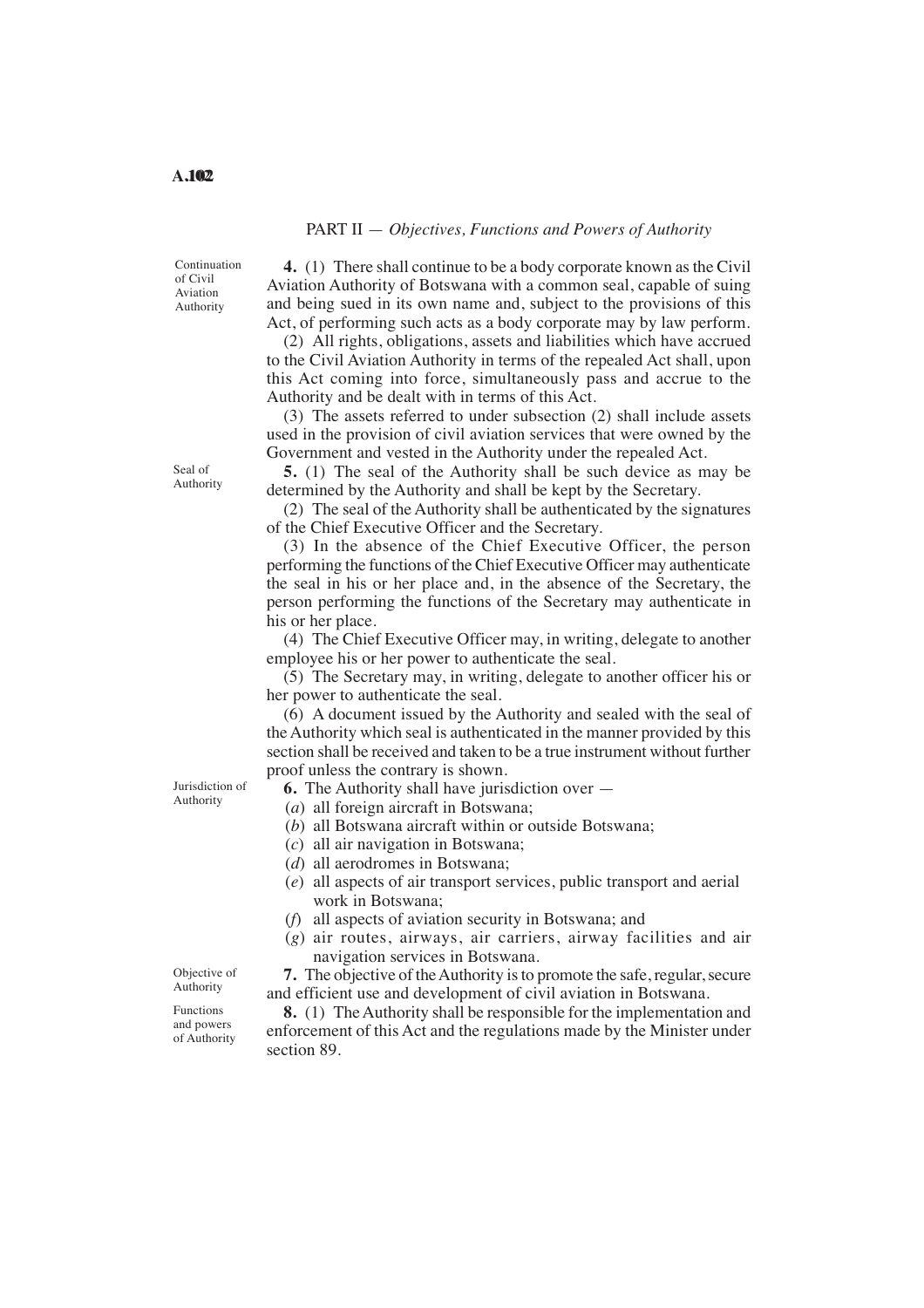(2) The Authority may, with the approval of the Minister, make bye-laws for any purpose connected with its powers, functions and duties under this Act and may impose penalties for breach of any such bye-laws not exceeding P5 000 000, or imprisonment for a term not exceeding 10 years, or to both.

(3) In addition to its functions under subsection (1) the Authority shall be responsible for —

(*a*) advising the Government on policy matters concerning civil aviation;

- (*b*) advising the Government with regard to international conventions relating to civil aviation and the adoption of measures necessary to give effect to the standards and recommended practices under those conventions;
- (*c*) the licensing of air transport;
- (*d*) the establishment, maintenance, development, operation and ownership of aerodromes;
- (*e*) the provision of air navigation services;
- (*f*) the provision of assistance and information including aeronautical information services;
- (*g*) the co-ordination and direction of search and rescue services;
- (*h*) the registration of aircraft;
- (*i*) the safety regulation of civil aviation;
- (*j*) the control of air traffic;
- (*k*) the certification of operators of aircraft;
- (*l*) the licensing of civil aviation personnel;
- (*m*) the provision of meteorological information to aircraft;
- (*n*) the publication and dissemination of bye-laws, BARs, NOTAM or any other information pertaining to civil aviation;
- (*o*) establishment, development and management of training facilities for the purpose of training employees in subjects necessary for the proper performance of the Authority; and
- (*p*) any other functions that may be conferred on it by the Minister or any other enactment.

**9.** (1) The Authority may, with the prior written approval of the Minister, borrow funds required for meeting its obligations and for carrying out its functions.

(2) The Authority may borrow temporarily, by way of overdraft or otherwise, sums of money to be paid within a short period, for any urgent requirements of the Authority in the discharge of its functions.

(3) The Authority may raise funds for the discharge of its functions by the issuing of stock, and any interest payable on any stock issued under this subsection shall be a charge upon all property, undertaking and revenue of the Authority.

Borrowing powers of **Authority**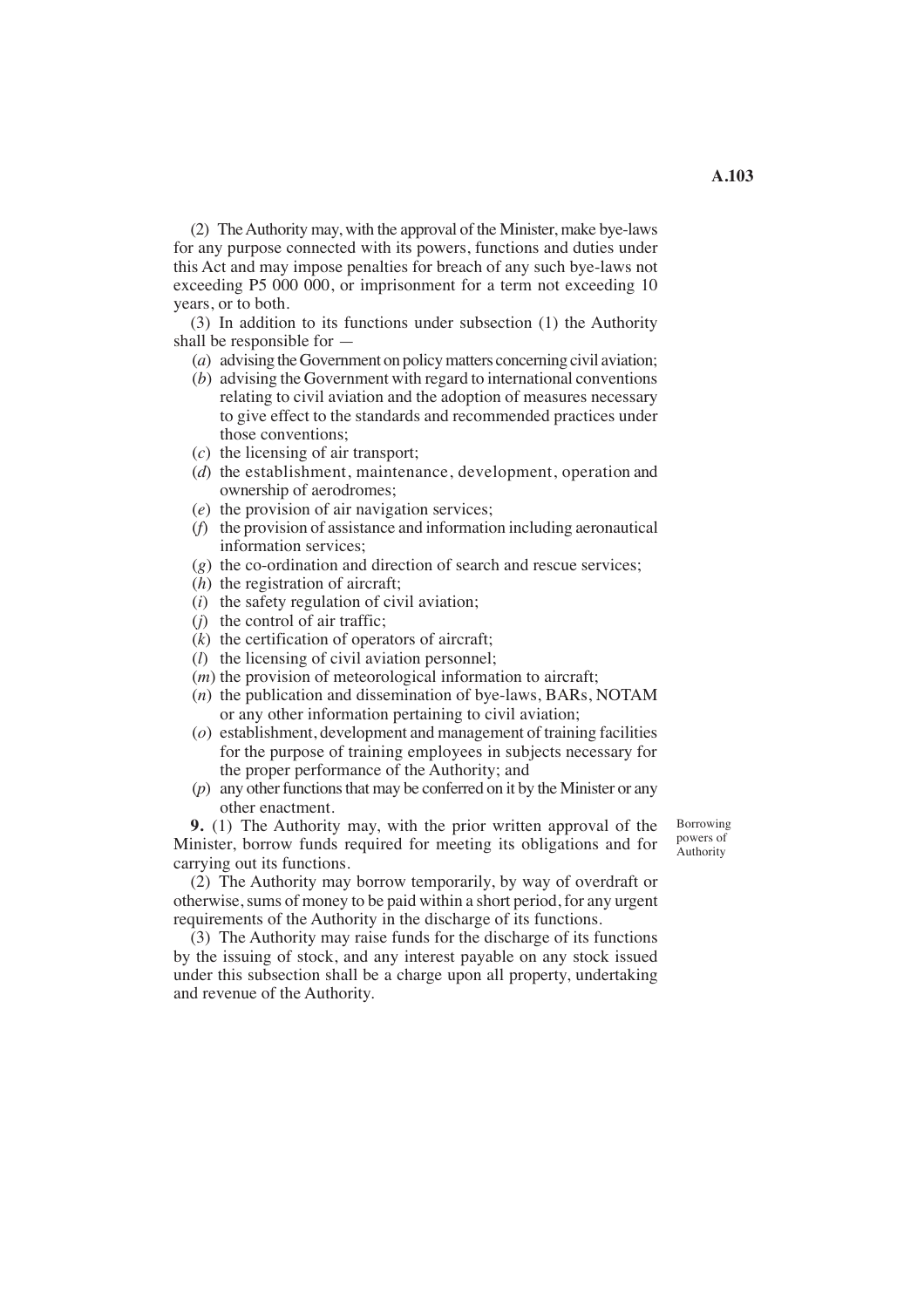(4) For purposes of paying any loan under this section and any interest on that loan, the Authority may —

- (*a*) charge the assets, undertakings and revenue of the Authority;
- (*b*) issue debentures and other types of bonds; and
- (*c*) do any other thing necessary to enable the Authority to meet its obligations under that loan.

(5) The Minister for the time being responsible for finance shall, from time to time, prescribe the maximum sum that may be borrowed under this section.

Additional powers of **Authority** 

- **10.** (1) In addition to any other powers conferred on it by this Act, the Authority may —
	- (*a*) delegate the performance of its duties and functions to other persons, in accordance with a written contract in this regard, except the powers delegated to it by the Minister under section 14;
	- (*b*) establish subsidiaries and enter into such joint ventures, partnerships and other associations with public or private institutions as it may consider necessary to enable it to conduct its affairs, perform its functions and discharge its duties;
	- (*c*) enter into contracts, subject to any financial limitation set by the Minister;
	- (*d*) acquire, hold, lease out and dispose of all types of assets;
	- (*e*) let or hire plant, machinery, equipment or assets acquired or required by the Authority, as the case may be; and
	- (*f*) appoint a body or bodies to advise it in relation to the performance of its functions.

**11.** The Authority shall perform its functions in accordance with sound commercial and financial principles and shall ensure, as far as possible, that its revenue is sufficient to meet the expenditure properly chargeable to its revenue.

**12.** (1) In the performance of its functions and exercise of its powers, the Authority shall, where appropriate, consult with Government, commercial, industrial, consumer and other relevant bodies and organisations.

(2) The Authority shall establish whatever consultative mechanisms it may consider necessary to secure the views of the users of the Authority's facilities and services.

13. (1) The Authority shall perform its functions in a manner consistent with the obligations of Botswana under the Chicago Convention and any other agreement between Botswana and any other country related to aviation safety or the regulation of air transport services.

(2) The Minister shall be the Aeronautical Authority for Botswana for purposes of air services agreements between States.

 (3) The Authority shall comply with all international agreements relating to civil aviation, to which Botswana is a party.

Principles of operation

Consultation with users and departments

International agreements and obligations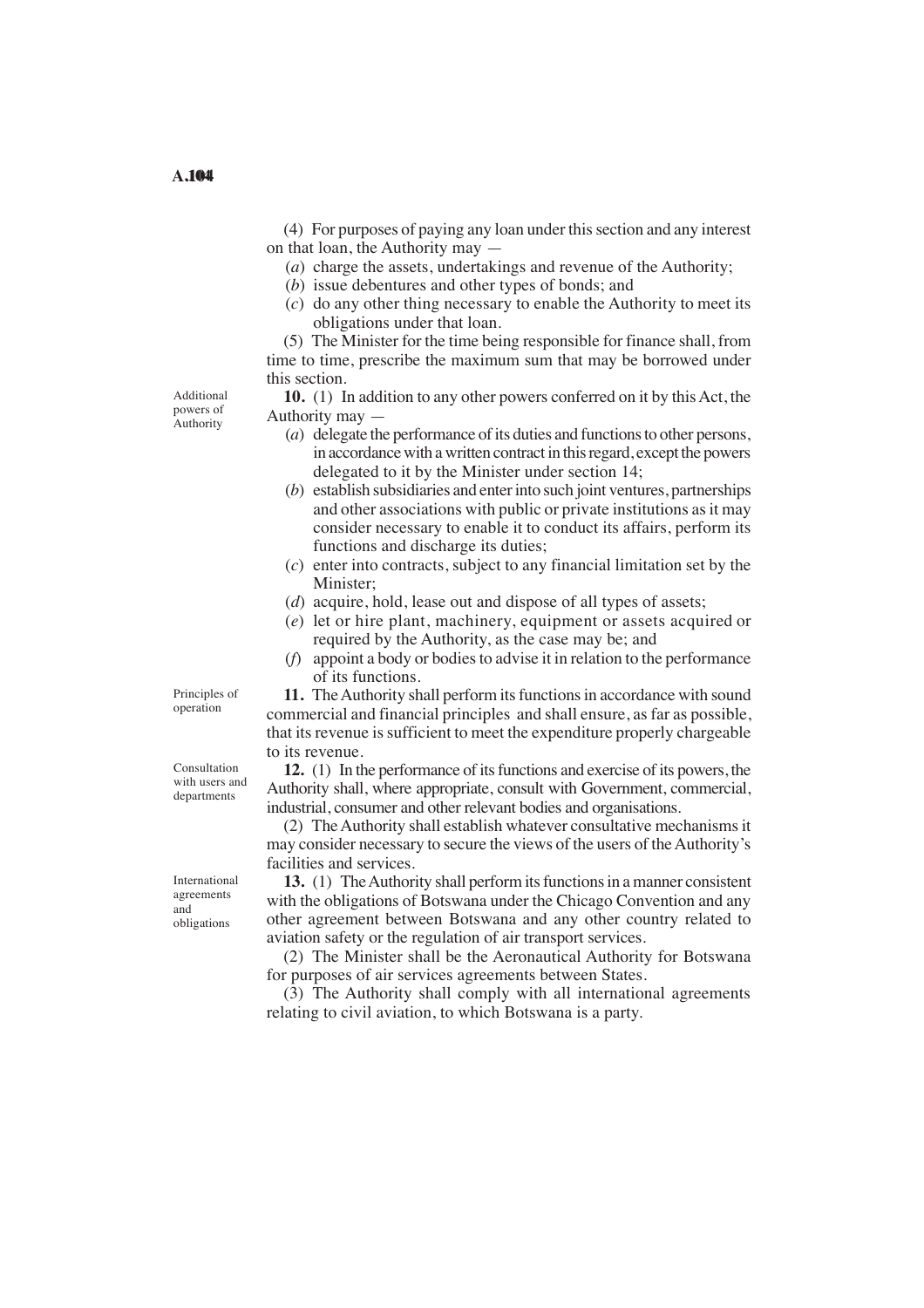(4) The Authority shall advise and assist the Government in its negotiations with other countries in regard to international air services originating, transiting or terminating at Botswana aerodromes and those overflying Botswana.

(5) The Authority shall act as adviser to the Government and assist in its dealings with ICAO, the Commonwealth Air Transport Council, and other similar civil aviation bodies.

**14.** (1) The Minister may give the Authority written general directions regarding the exercise of its powers and the performance of its functions, which directions shall not be inconsistent with this Act or with the contractual or other legal obligations of the Authority, and the Authority shall give effect to any such directions.

(2) Particulars of any directions referred to in this section shall be published in the Gazette, and included in the annual report of the Authority for the financial year in which they were given.

(3) The Minister may delegate to the Authority any of the responsibilities conferred on him or her under this Act, except the power to make regulations.

## PART III — *The Board*

**15.** (1) There shall continue to be a Board of the Authority which shall be the governing body of the Authority.

- (2) The Board shall consist of —
- (a) a Chairperson;
- *(b)* not less than four but not more than eight other Members, one of whom shall be the Chief Executive Officer.
- (3) The Chief Executive Officer shall be an *ex-officio* member of the Board.

(4) All Members, except the Chief Executive Officer, shall be appointed by the Minister for a maximum period of three years on such terms and conditions as may be specified in their instruments of appointment and shall be eligible for re-appointment.

**16.** (1) A person may be appointed as a Member who is —

- (*a*) a citizen of Botswana;
- (*b*) lawfully resident in Botswana; or
- (*c*) a non-resident of Botswana.

(2) When appointing Members, the Minister shall ensure that the Members possess demonstrated experience and capability in a relevant discipline including, but not limited to, air transportation, industry, commerce, finance, law, engineering or government.

**17.** Notwithstanding section 16, a person shall not qualify for appointment as a Member who —

- $(a)$  is, at the time of appointment, a Member of the National Assembly, a Councillor, a Chief or a land board member or officer;
- (*b*) has in terms of any law in force in any country —

Directions and delegation by Minister

Continuation of Board

Qualifications for appointment as Member

Disqualification from appointment as Member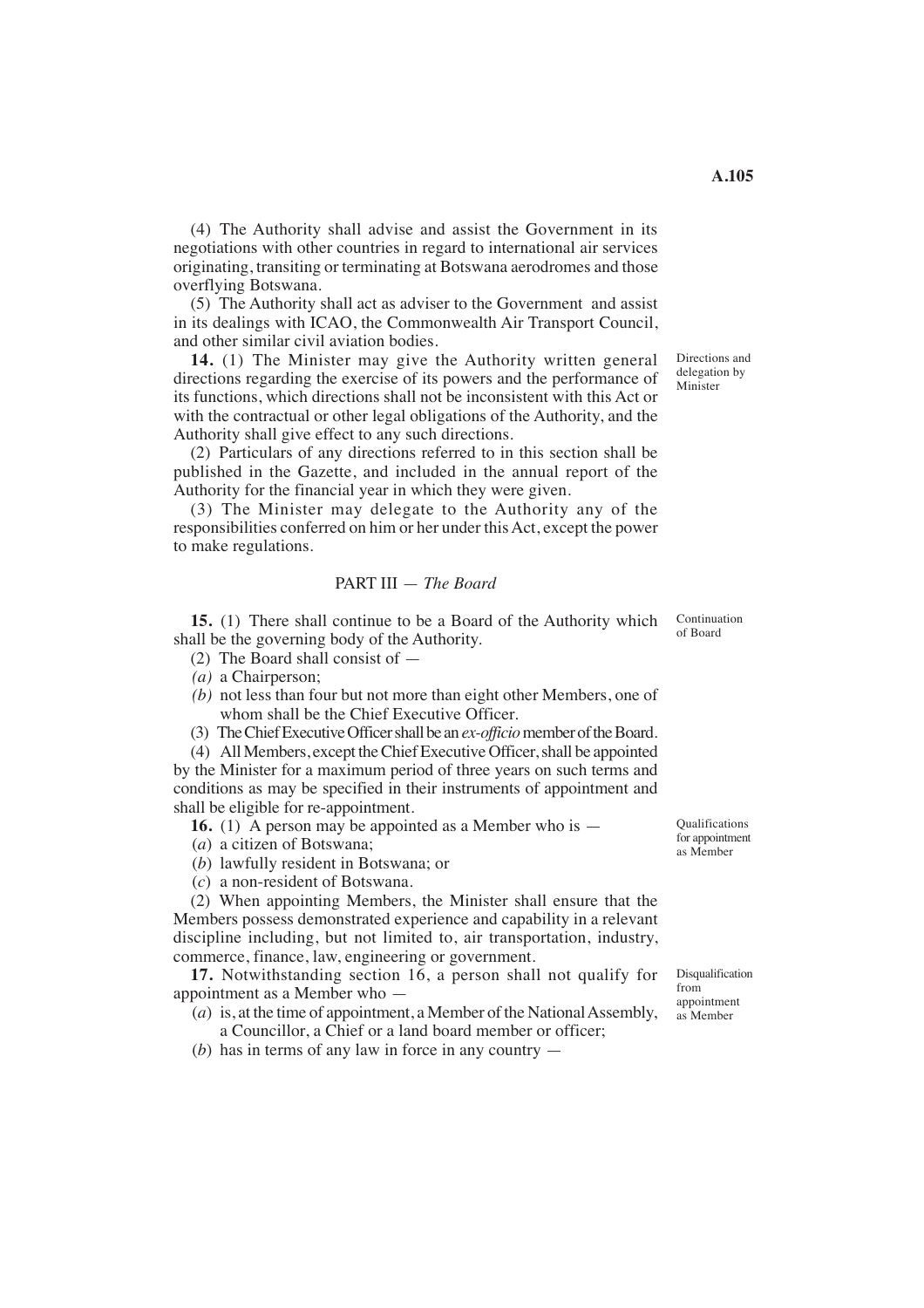- (i) been adjudged or otherwise declared bankrupt and has not been discharged, or
- (ii) made an assignment, arrangement or composition with his or her creditors, which has not been rescinded or set aside;
- (*c*) within a period of ten years immediately preceding the date of his or her appointment, been convicted —
	- (i) of a criminal offence within Botswana, or
	- (ii) outside Botswana, of an offence which if committed in Botswana, would have been a criminal offence,

and sentenced by a court of competent jurisdiction to imprisonment for six months or more without the option of a fine, whether that sentence has been suspended or not, and for which he or she has not received a free pardon.

- **18.** (1) A Member shall vacate his or her office —
- (*a*) if he or she becomes subject to a disqualification referred to under section 17;
- (*b*) upon giving not less than one month's written notice to the Minister; or
- (*c*) if his or her appointment is terminated in terms of subsection (4).

(2) As soon as possible after a vacancy occurs in the membership of the Board (including a vacancy in the office of the Chairperson), the Chairperson shall notify the Minister in writing.

(3) If a Member ceases to hold office for any reason, the Minister may, within three months of receiving the notice under subsection (2) appoint another person to take the place of that Member, and the person so appointed shall hold office for the remainder of the term of office of the Member in whose place he or she was appointed and shall be eligible for re-appointment.

- (4) The Minister may terminate the appointment of a Member —
- (*a*) if the Member conducts himself or herself in a manner that is detrimental to the efficient and proper performance of the functions of the Board;
- (*b*) if the Member has been found to be physically or mentally incapable of performing his or her duties efficiently, and the Member's medical doctor has issued a certificate to that effect;
- (*c*) if the Member is absent from three consecutive meetings of the Board without the prior permission of the Chairperson or if in any given year, attends less than half of the meetings of the Board; or
- (*d*) if the Member contravenes any of the provisions of this Act.

**19.** The Board shall be responsible for the general control of the performance and management of the undertakings and affairs of the Authority, and without derogating from the generality of this provision, the Board shall —

- (*a*) determine the general performance of the Authority;
- (*b*) approve business plans of the Authority;
- (*c*) determine and approve estimates of income and expenditure of the Authority;

Vacation of office and filling of vacancies

A.106

Functions and powers of Board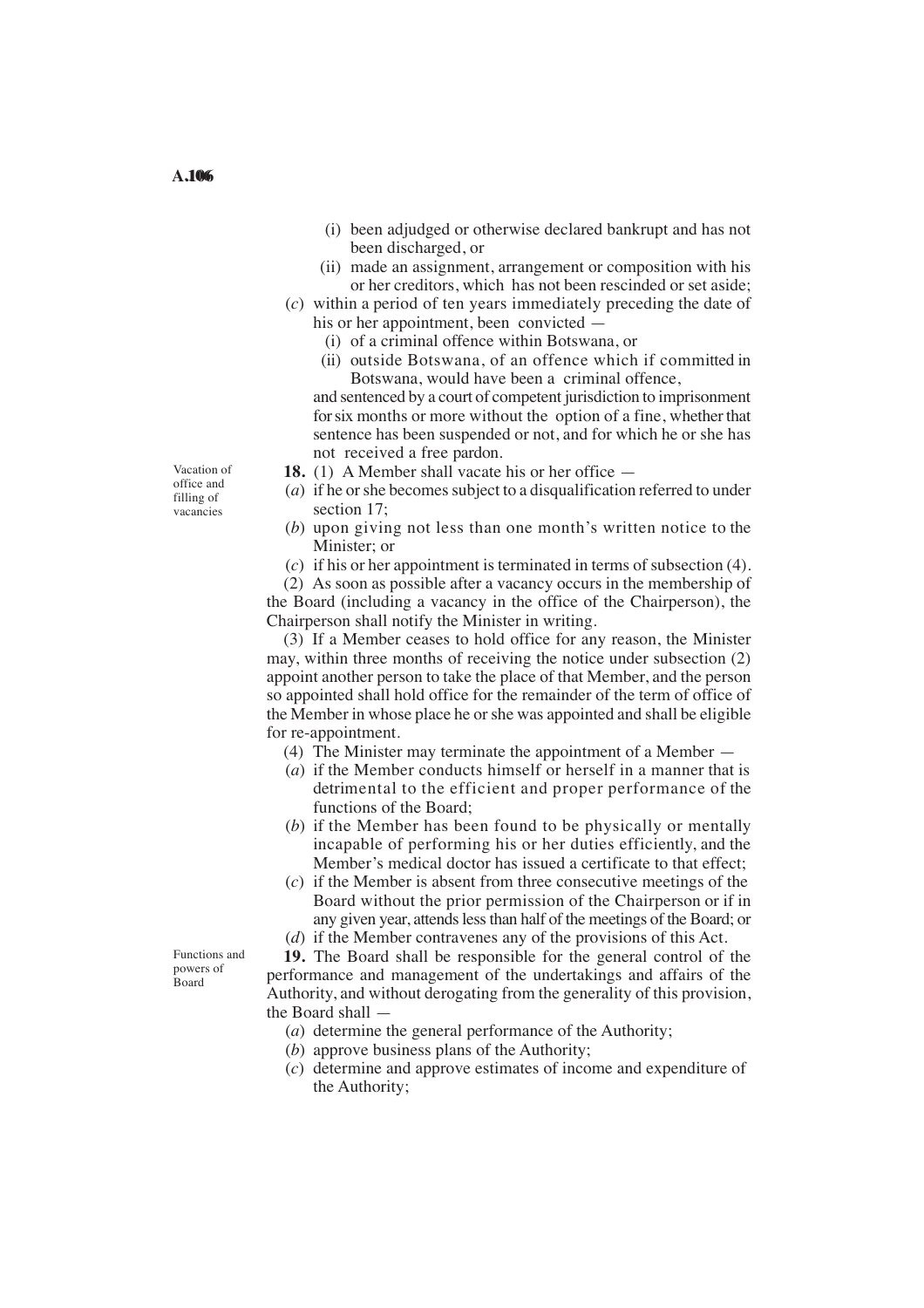- (*d*) review the performance of the senior staff of the Authority;
- (*e*) monitor the deployment and utilisation of the movable and immovable property of the Authority; and
- (*f*) do such other things as are provided by this Act or as may be necessary for the proper implementation of this Act.

**20.** (1) The Board shall meet for the discharge of its functions as often as is necessary, but shall meet at least once in every three months at such time and place as the Chairperson may determine.

(2) Subject to this Act, the Board shall regulate its own procedure.

- (3) There shall preside at any meeting of the Board —
- (*a*) the Chairperson;
- $(b)$  in the absence of the Chairperson, such member as the members present may elect from amongst themselves for the purpose of that meeting.

(4) The Chairperson shall, in writing, give each Member at least ten days notice of a meeting of the Board, but may, at the request of at least two Members, call an urgent meeting of the Board upon giving a shorter notice.

- (5) The notice referred to under subsection (4) shall state —
- (*a*) the place and time of the meeting;
- (*b*) the agenda for the meeting; and

(*c*) the text of any resolution to be submitted to the meeting.

(6) The Chairperson shall cause to be recorded and kept minutes of all proceedings of meetings of the Board.

**21.** (1) A simple majority of Members shall form a quorum at any meeting of the Board.

(2) A decision of a simple majority of the Members present and voting at a meeting of the Board shall be the decision of the Board, and, in the event of an equality of votes, the person presiding shall have a casting vote in addition to his or her deliberative vote.

(3) A decision of the Board shall not be rendered invalid by reason only of a vacancy on the Board or of the fact that a person who was not entitled to sit as a Member did so sit.

**22.** The Board may invite any person whose presence it considers necessary to attend and participate in its meetings, but such person shall have no right to vote.

**23.** (1) If a Member is present at a meeting of the Board at which any matter in which the Member is directly or indirectly interested in a private capacity is the subject of consideration, he or she shall, as soon as practicable after the commencement of the meeting, disclose such interest and shall not, unless the Board otherwise directs, take part in any consideration or discussion of, or vote on, any question touching such matter.

(2) A disclosure of interest made under subsection (1) shall be recorded in the minutes of the meeting at which it is made.

(3) Where a Member fails to disclose his or her interest in accordance with subsection (1), and a decision by the Board is made benefiting that Member, such decision shall be null and void to the extent that it benefits such Member. Quorum of Board

Co-option of other personnel

Disclosure of interest by members

**A.107** 

Meetings of Board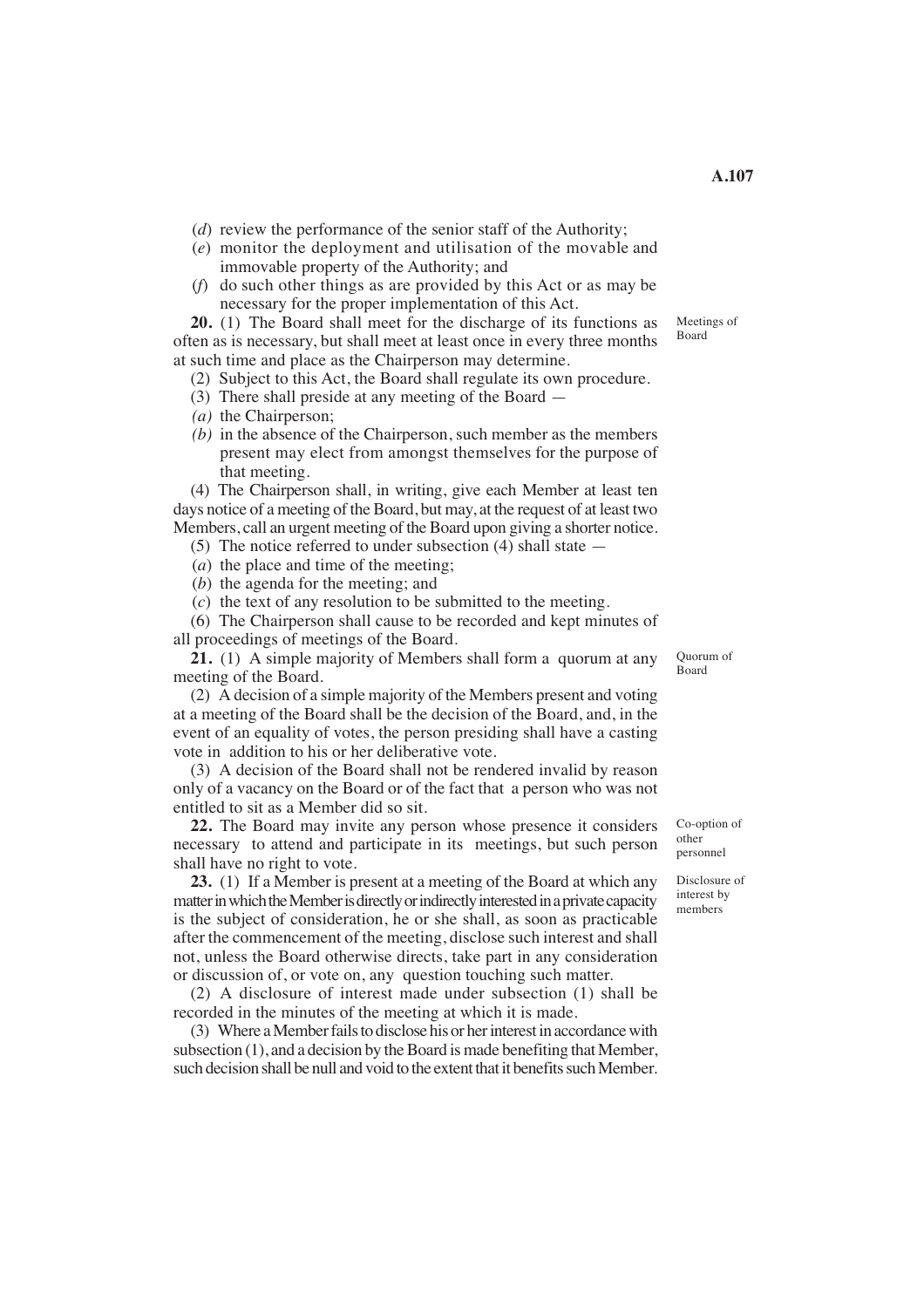(4) For the purposes of subsection (1), a disclosure given by a Member stating that he or she is a member of a body corporate or firm shall make him or her a person having an interest in a specific transaction or matter between the Authority and that body corporate or firm.

(5) Any Member or any other person who contravenes the provisions of this section shall be liable to removal from the Board.

**24.** (1) A Member and any other person assisting the Board shall observe and preserve the confidentiality of all matters coming before the Board, and such confidentiality shall subsist even after the termination of their terms of office or their mandates.

(2) Any Member or any person to whom confidential information is revealed through working with the Board shall not disclose that information to any other person unless he or she is required to do so in terms of any written law or for purposes of any judicial proceedings.

(3) Any Member who contravenes subsection (2) shall be liable to removal from the Board.

(4) Any person to whom confidential information is revealed through working with the Board who contravenes subsection (2) commits an offence and is liable to a fine not exceeding P2 000, or to imprisonment for a term not exceeding 12 months, or to both.

**25.** (1) The Board may, for the purpose of performing the functions of the Authority, establish such committees as it considers appropriate and may delegate to any such committee such of its functions as it considers necessary.

(2) The Board may appoint to the committees established under subsection (1) such number of persons, either from among the Members of the Board or not or from both, as it considers appropriate, to be members of such committees and such persons shall hold office for such period as the Board may determine:

Provided that the Chairperson of each committee so appointed shall be appointed by the Board from among its Members.

(3) Subject to the specific or general directions of the Board, a committee may regulate its own procedure.

(4) Meetings of a committee shall be held at such time and place as the committee may determine, or as the Board may direct.

(5) At any meeting of a committee the majority of members of the committee or such other number as may be fixed by the Board in any particular case shall form a quorum.

(6) The Chairperson of each committee shall cause to be recorded and kept minutes of all proceedings of meetings of the committee.

(7)Sections 16, 17, 18, 23 and 24 shall apply with necessary modification to members of a Committee.

**26.** A Member or a member of a committee or any other person not being an employee of the Authority, attending a meeting of the Board or of a committee, may be paid such remuneration or allowance as the Minister may determine.

Confidentiality

Committees of Board

Remuneration of Members and members of committees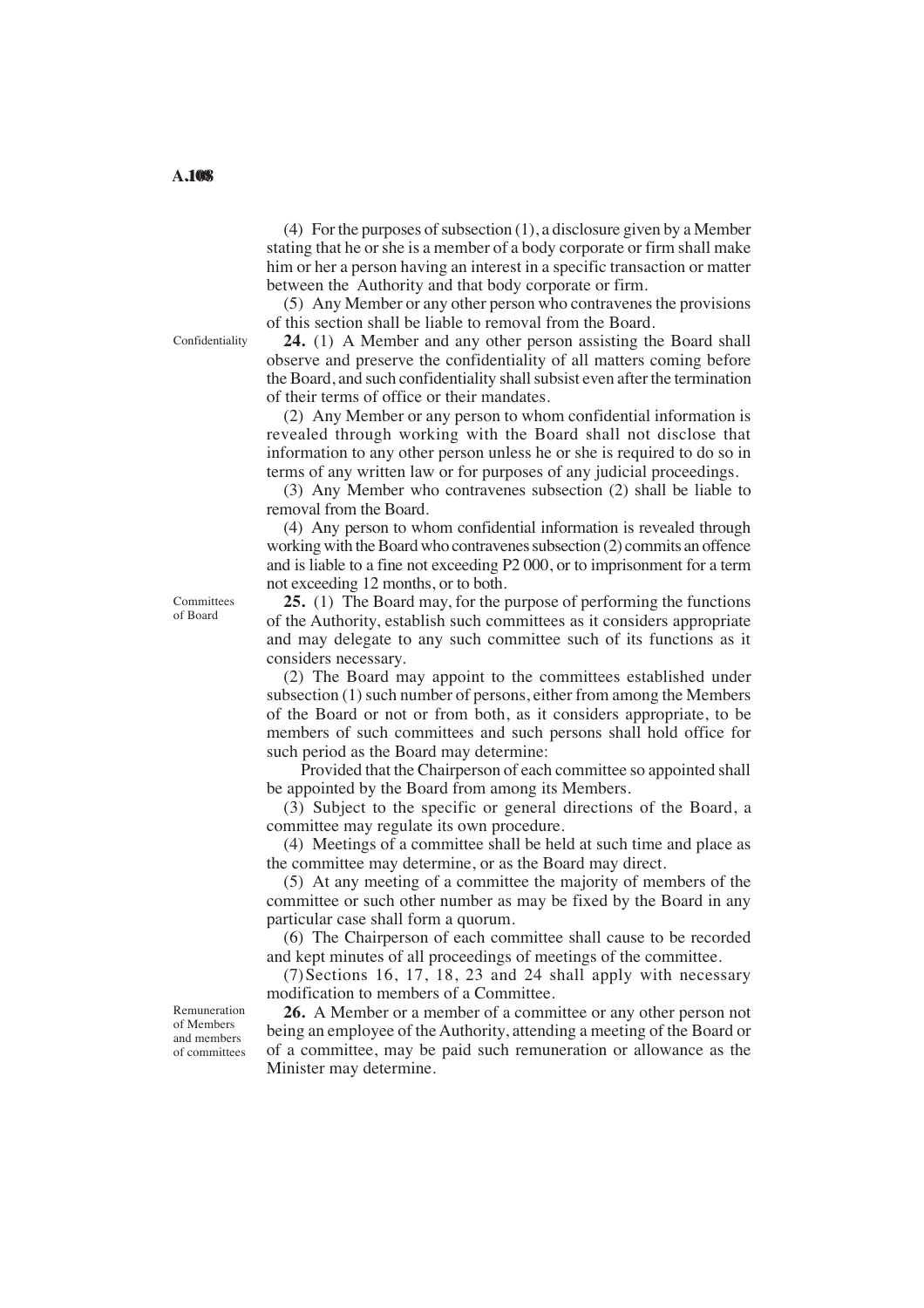## PART IV — *Staff of Authority*

**27.** (1) There shall be a Chief Executive Officer of the Authority, who shall be appointed by the Minister, on the recommendation of the Board, on such terms and conditions as may be specified in the instrument of appointment.

(2) The Chief Executive Officer shall be a person with considerable knowledge and experience in aviation, administration, industry or engineering and who has such other qualifications and experience or proven ability in other fields as the Board and the Minister may consider relevant.

(3) The Chief Executive Officer shall be responsible to the Board.

(4) The Chief Executive Officer shall not, while in the employment of the Authority, engage in paid employment outside the duties of his or her office in the Authority.

(5) The Chief Executive Officer shall hold office for a period not exceeding five years, as may be specified in the instrument of appointment, and shall be eligible for re-appointment.

(6) The Minister may, after consultation with the Board, terminate the appointment of the Chief Executive Officer —

- (*a*) if the Chief Executive Officer conducts himself or herself in a manner that is detrimental to the objective of, or the proper performance of the functions of the Authority;
- his or her medical doctor or by an independent medical doctor; (*b*) if the Chief Executive Officer has been found to be physically or mentally incapable of performing his or her duties efficiently by
- (*c*) if the Chief Executive Officer becomes bankrupt; or
- (*d*) if the Chief Executive Officer absents himself or herself from office without reasonable excuse.

(7) The Chief Executive Officer may resign from his or her office by giving six months' notice, in writing, to the Board and the Minister.

**28.** (1) The Chief Executive Officer shall, subject to the control of the Board on matters of policy, be responsible for —

(*a*) the supervision of the day-to-day affairs of the Authority;

- *(b)* ensuring that the Authority is carrying out the functions and duties placed upon it in terms of this Act including the enforcement of safety standards and implementation of safety oversight activities;
- (*c*) running the Authority on sound commercial and financial principles in accordance with policies and decisions made by the Board;
- (*d*) the planning and implementation of the development of the civil aviation industry in Botswana, aiming at promoting efficient, safe and reliable aviation services;
- (*e*) controlling the resources and operations of all the services under the Authority;
- (*f*) submitting business plans and estimates of income and expenditure to the Board for its approval;
- (*g*) implementing the decisions of the Board; and
- (*h*) carrying out any duty that may be conferred on him or her by the Minister or the Board.

Duties of Chief Executive **Officer** 

Chief Executive **Officer**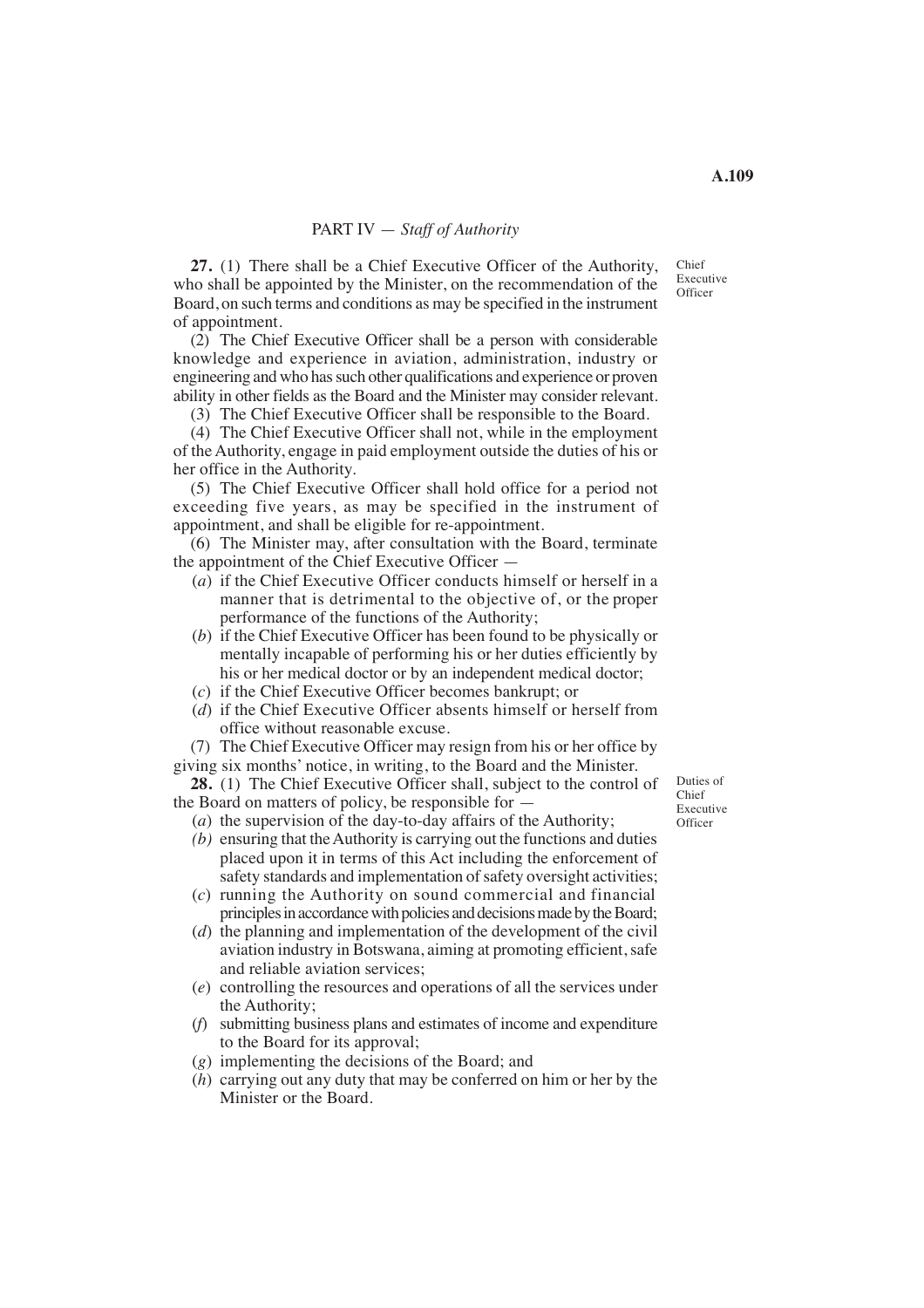(2) In the performance of his or her duties, the Chief Executive Officer shall keep the Board fully informed of the affairs of the Authority and shall consult the Board from time to time, as may be necessary.

(3) The Chief Executive Officer may delegate to the Secretary, any senior staff or any member of staff of the Authority, as he or she considers appropriate, the exercise of any powers which he or she is authorised to exercise under this Act.

**29.** (1) There shall be a Secretary of the Authority who shall be appointed by the Chief Executive Officer, with the approval of the Board, on such terms and conditions as may be specified in the instrument of appointment.

(2) The Secretary shall, in addition to any function that may be assigned to him or her by the Board or the Chief Executive Officer, be responsible for —

(*a*) taking the minutes of the meetings of the Board;

(*b*) keeping the records of all decisions of the Board; and

(*c*) keeping records of legal transactions of the Authority.

(3) The Secretary shall, unless under exceptional circumstances the Board otherwise directs, in writing, giving the circumstances leading to its decision, attend all meetings of the Board, but shall not have a right to vote on any matter before the Board.

(4) In the absence of the Secretary, the Chief Executive Officer may appoint any member of staff of the Authority to perform the functions of the Secretary until the Secretary resumes office or the vacancy is filled, as the case may be.

(5) In the performance of his or her duties, the Secretary shall be responsible to the Chief Executive Officer.

(6) The Chief Executive Officer may, with the approval of the Board, terminate the appointment of the Secretary, on such grounds referred to in the instrument of appointment or on the same grounds specified in relation to the Chief Executive Officer under paragraphs (*a*) to (*d*) of section 27 (6).

**30.** (1) The Chief Executive Officer shall appoint the senior staff of the Authority with the approval of the Board.

(2) The Chief Executive Officer shall appoint such other staff as may be necessary for the proper discharge of the functions of the Authority.

(3) The terms and conditions of employment of the senior staff of the Authority as well as other staff shall be determined by the Board.

(4) The Authority shall, in the case of its staff other than the Chief Executive Officer, pay wages, salaries, pensions, allowances and any other pecuniary and non-pecuniary benefits as the Board shall determine.

**31.** The Authority shall put in place arrangements to train its staff to acceptable standards and for competency for the performance of their duties.

**32.** A Member, member of a committee of the Board, or any member of staff of the Authority or other person acting under the direction of the Authority or the Board shall not, in his or her personal capacity, be liable in civil or criminal proceedings in respect of any act done in good faith in the performance of his or her duties under this Act.

Appointment of staff of

Authority

Training of staff by Authority

Exemption from personal liability

Secretary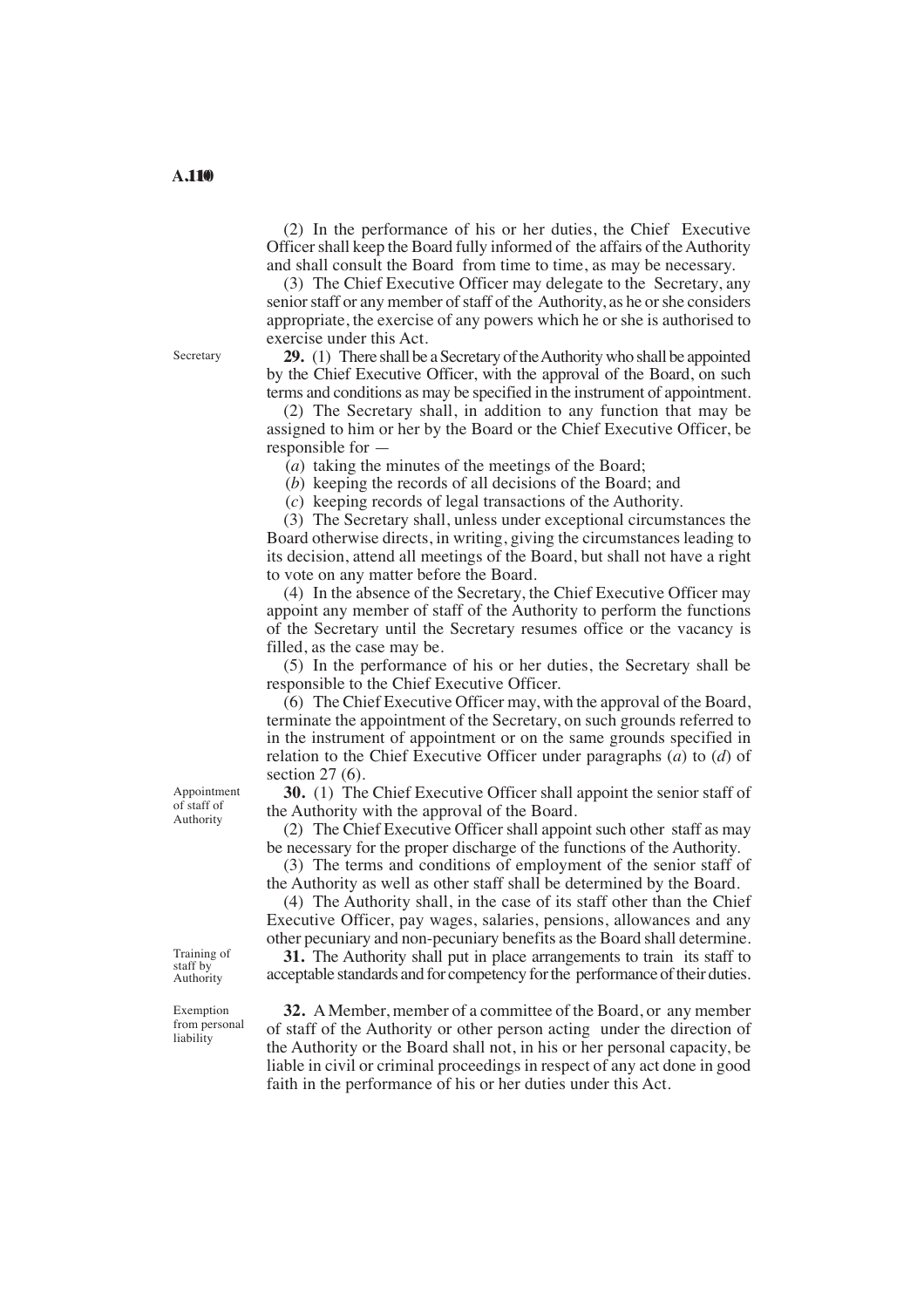## PART V — *Financial Provisions*

- **33.** (1) The funds of the Authority shall consist of —
- (*a*) such capital as may be determined by the Government; (*b*) such money as may be appropriated by the National Assembly for the purposes of the Authority;
- (*c*) grants from Government;
- (*d*) grants or loans from any body, organisation or person;
- (*e*) interest on savings made by the Authority;
- (*f*) such money as may accrue to the Authority in the discharge of its functions; and
- (*g*) money from any other source as may be approved by the Minister.

(2) The Authority may open bank accounts in both domestic and foreign currencies in such bank or banks as the Board may approve.

(3) The Authority may, with the approval of the Board, invest any of its funds which it does not immediately require to use.

**34.** The Authority shall provide to the Minister such information concerning the operations, plans and financial accounts of the Authority as the Minister may, from time to time, consider necessary.

**35.** The financial year of the Authority shall be a period of twelve months commencing on 1st April in each year and ending on 31st March of the following year.

**36.** (1) The Authority shall keep proper books of accounts of all its income and expenditure and proper records in relation to those accounts.

(2) The Authority shall cause to be prepared in respect of each financial year and not later than four months after the end of that financial year, a statement of accounts which shall include —

- $(a)$  a balance sheet, a statement of income and expenditure and a statement of surplus and deficit; and
- (*b*) any other information in respect of the financial affairs of the Authority as the Minister for the time being responsible for finance may require.

**37.** (1) The accounts of the Authority in respect of each financial year shall, within four months of the end of the financial year, be audited by an auditor appointed by the Board. Audit

(2) The auditor shall report in respect of the accounts for each financial year, in addition to any other matter on which the auditor deems it pertinent to comment on, whether or not —

- (*a*) the auditor has received all the information and explanation which, to the best of the auditor's knowledge and belief, were necessary for the performance of the auditor's duties;
- (*b*) the accounts and related records of the Authority have been properly kept;
- (*c*) the Authority has complied with all the financial provisions of this Act with which it is its duty to comply with; and

Financial year

Provision of information

Accounts

Funds of Authority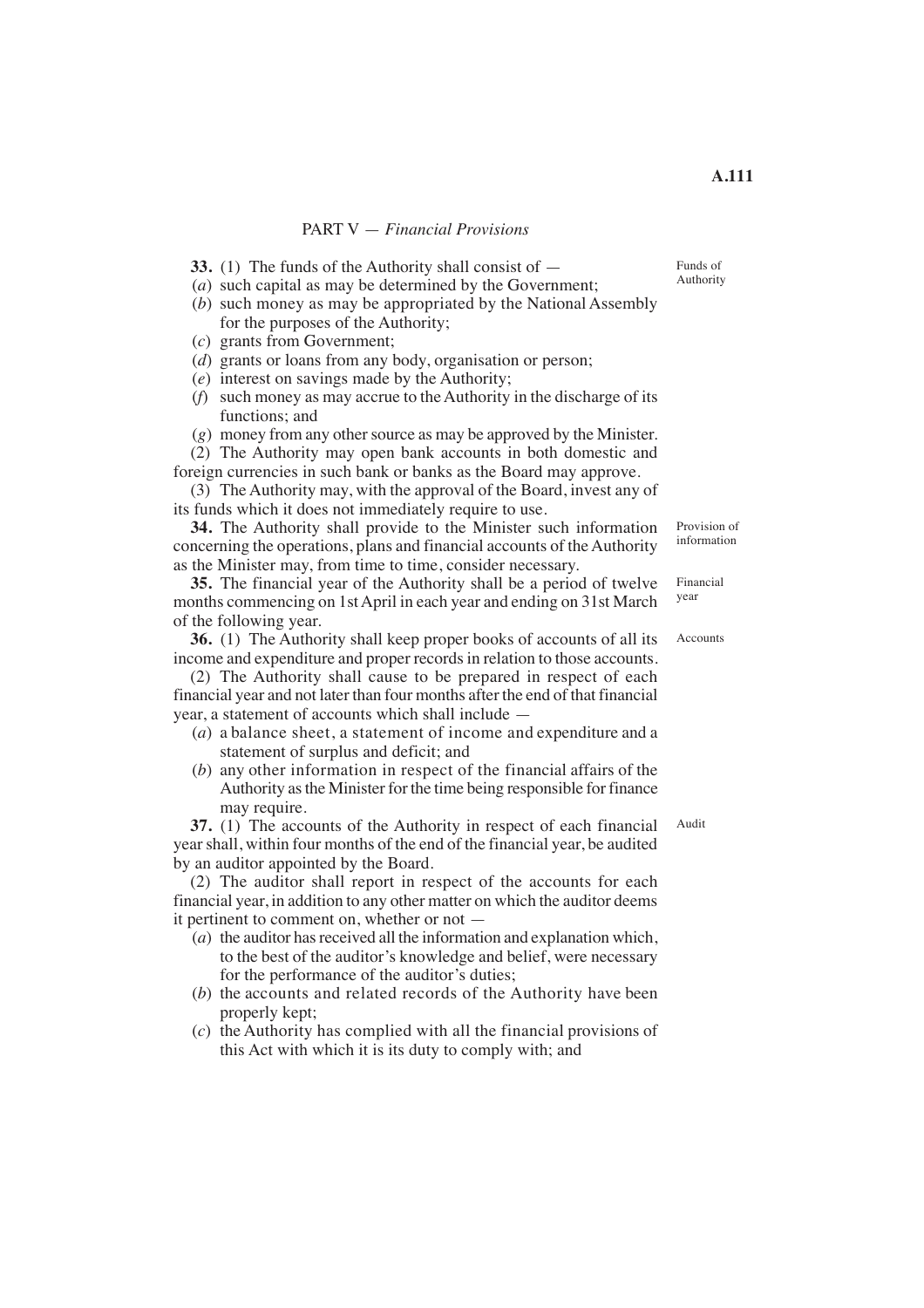- *(d)* the statement of accounts prepared by the Authority was prepared on a basis consistent with that of the preceding year and represents a true and fair view of the transactions and financial affairs of the Authority.
- (3) The auditor's report and a copy of the audited accounts shall, within

14 days of completion, be forwarded to the Authority by the auditor.

**38.** (1) The Authority shall, not later than six months after the end of each financial year, prepare an Annual Report on the performance of its functions during that year which Report shall include, among other things —

- (*a*) the auditor's report and a copy of the audited accounts; and
- $(b)$  a record of all directions received from the Minister in the course of the year.

(2) The Annual Report referred to under subsection (1) shall be presented to the Minister, who shall, within 28 days of receipt thereof, lay it before the National Assembly after which it shall be published in the Gazette.

**39.** (1) The Authority shall produce a five-year business plan to be prepared by the Chief Executive Officer, and thereafter a subsequent business plan shall be prepared by him or her at least 12 months before the expiry of the current business plan.

(2) The business plan referred to under subsection (1) shall contain financial targets and performance targets for the Authority and shall be submitted to the Minister after approval by the Board.

(3) When preparing the business plan, the Chief Executive Officer shall consider —

- (*a*) the need for high standards of aviation safety;
- (*b*) the objectives and policies of the Government;
- (*c*) any directions given by the Board or the Minister;
- (*d*) any payments to be made by the Government to the Authority and their expressed purposes;
- (*e*) the need to maintain the extent of the Government's equity in the Authority;
- (*f*) the need to maintain a reasonable level of reserves having regard to estimated future infrastructure requirements;
- performance of regulatory functions or the provision of search (*g*) the need to earn a reasonable rate of return on the Authority's assets other than assets wholly or principally used in the and rescue services;
- (*h*) the expectation of the Government that the Authority will pay a reasonable dividend to it as other needs of the Authority may permit;
- (*i*) any contributions to international bodies connected with civil aviation; and
- (*j*) any other commercial consideration that the Chief Executive Officer considers appropriate.

Annual Report

Business plan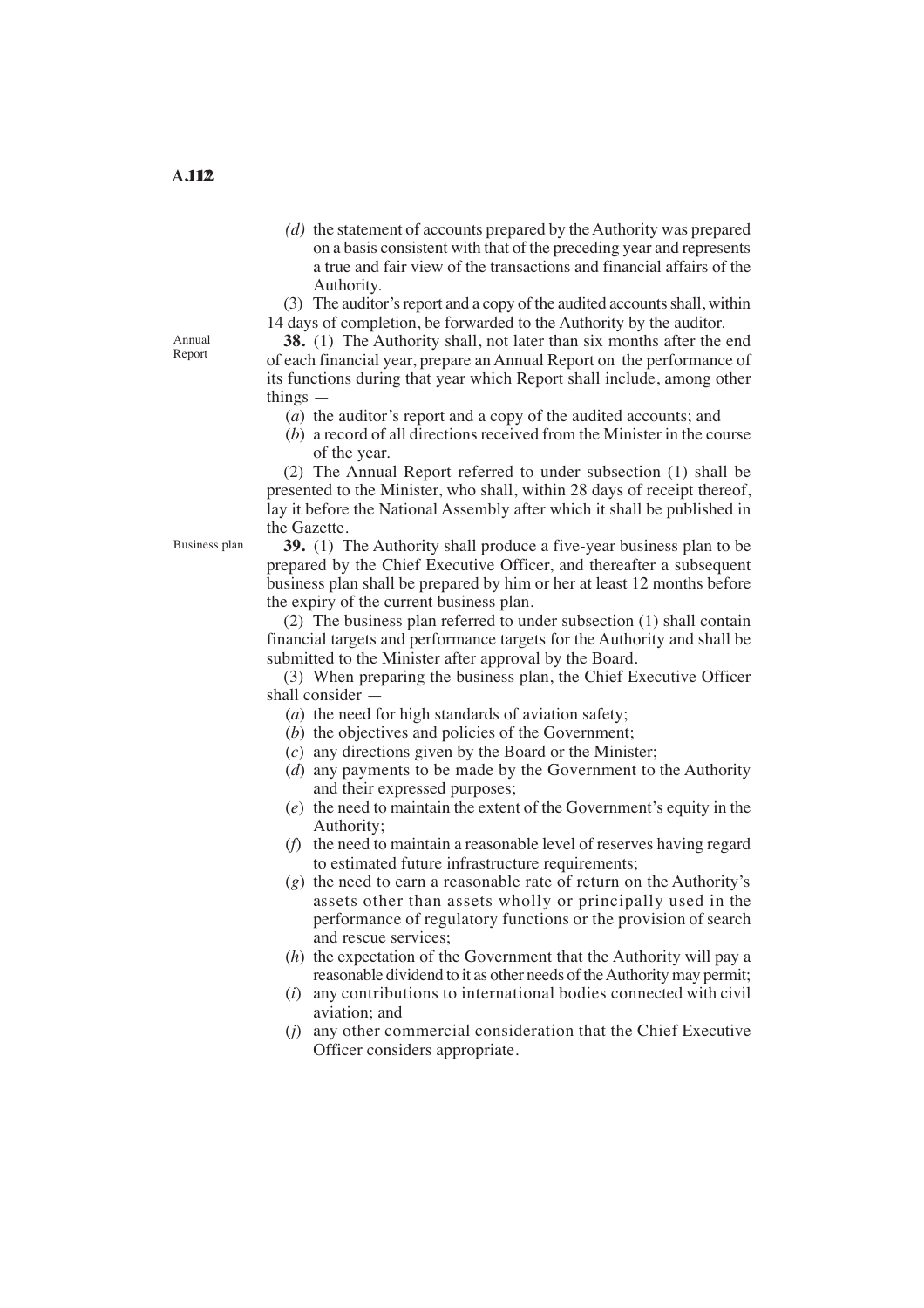(4) The Chief Executive Officer shall submit the business plan to the Minister at least six months prior to the commencement of the financial year in question, and the Minister shall submit any comments he or she may have on it not later than two months after its receipt.

(5) A summary of the business plan shall be published by the Authority in the Gazette after expiry of the period for comment, by the Minister.

(6) The Authority shall, at least six months prior to the commencement of the financial year, provide to the Minister an estimate of any subsidy funding required to maintain operations during the coming financial year which estimate shall identify —

- (*a*) specific uses to which the funds will be put;
- (*b*) why the service is required; and
- (*c*) what actions are being taken to reduce the amount of any subsidy required.

PART VI 
$$
-
$$
 Civil Avation

**40.** The Authority shall provide air navigation services in Botswana airspace, and for any area outside Botswana for which Botswana has, in accordance with international arrangements, undertaken to provide air navigation services and direct and coordinate search and rescue services.

**41.** (1) The Authority shall provide a service to be known as the Aeronautical Information Services, which shall comprise of the collection and dissemination of aeronautical information and instructions with respect to —

- (*a*) aerodromes and airports;
- (*b*) air traffic control services and facilities;
- (*c*) air navigation services and facilities;
- (*d*) meteorological services and facilities;
- (*e*) search and rescue services and facilities;
- (*f*) procedures and regulatory requirements connected with air navigation;
- (*g*) hazards to air navigation;
- (*h*) differences from ICAO Standards, Recommended Practices and Procedures;
- (*i*) units of measurement;
- (*j*) nationality and registration marks;
- (*k*) special equipment to be carried on aircraft;
- (*l*) bird concentrations on or in the vicinity of aerodromes;
- (*m*) prohibited or restricted airspace and danger areas;
- (*n*) minimum flight altitudes;
- (*o*) fees and charges; and
- (*p*) aeronautical charts.

Aeronautical information

services

Air navigation services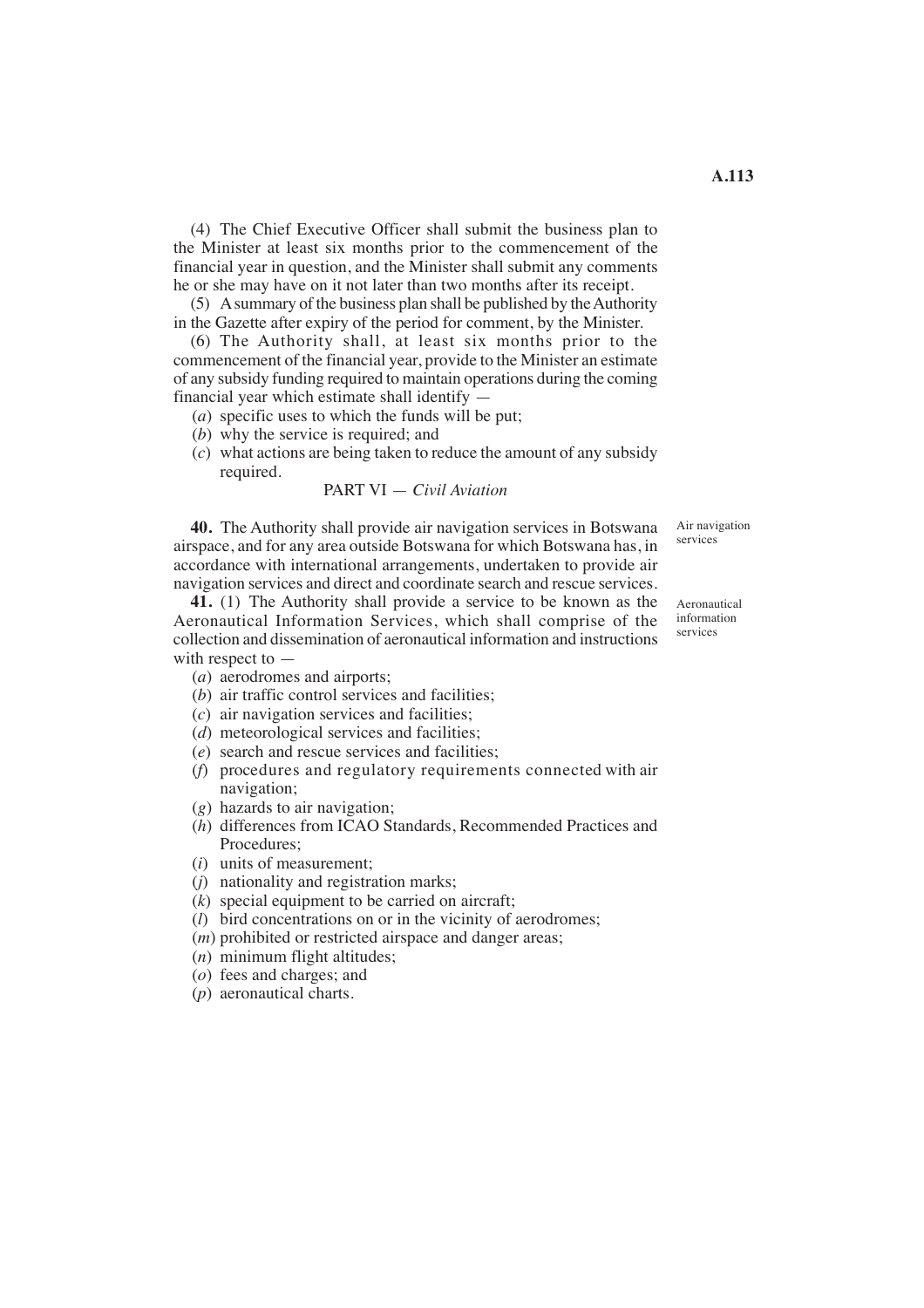(2) In providing the Aeronautical Information Service, the Authority shall publish the AIP which shall include —

- (*a*) the aeronautical information and instructions that are by this Act required to be published;
- (*b*) such other aeronautical information and instructions as are of lasting character essential to air navigation; and
- (*c*) any matter relating to the facilitation of air traffic.

(3) The Authority shall, in addition to the AIP, publish NOTAM which shall include —

- (*a*) the aeronautical information and instructions that may, by this Act, be required to be published; and
- (*b*) such other aeronautical information and instructions as are of a temporary character, or cannot be promptly made available by publication in the Aeronautical Information Publication.
- (4) TheAuthority shall forward copies of theAIPand NOTAM to ICAO.

(5) TheAuthority may also publish information on various aviation topics such as licensing, maintenance or any other item such as Civil Aviation Publications, AIC and Airworthiness Circulars.

(6) Unless a document published by the Authority states explicitly that it is of an advisory or guidance nature, publications identified in this section shall have legal force.

**42.** The Authority shall provide technical services for the design, installation, maintenance and modification of electronic, radio and other equipment used in the provision of air navigation and communication services.

**43.** (1) The Authority shall provide specified aviation meteorological services in Botswana and shall, in a timely and orderly fashion, provide information concerning weather conditions and forecasts to all aircraft in Botswana airspace.

(2) The National Meteorological Service shall provide appropriate aviation meteorological services to the Authority.

(3) The basis on which meteorological services shall be provided to the Authority shall be determined by mutual agreement between the National Meteorological Service and the Authority, but this agreement shall generally follow the cost allocation principles and guidelines issued by ICAO on the subject.

PART VII – *Registration of Aircraft, Certificate of Airworthiness* 

Registration of aircraft

**44.** (1) Subject to subsections (2) and (3), no aircraft shall fly or operate within Botswana unless —

- (*a*) it is registered
	- (i) in Botswana,
	- (ii) in a contracting State of ICAO, or
	- (iii) in any State in which Botswana has entered into an agreement with in regard to the registration of aircraft; or
- (*b*) it bears, in the prescribed manner, the necessary nationality and registration marks.

Meteorological services

Technical services

Act No. 5 of 2009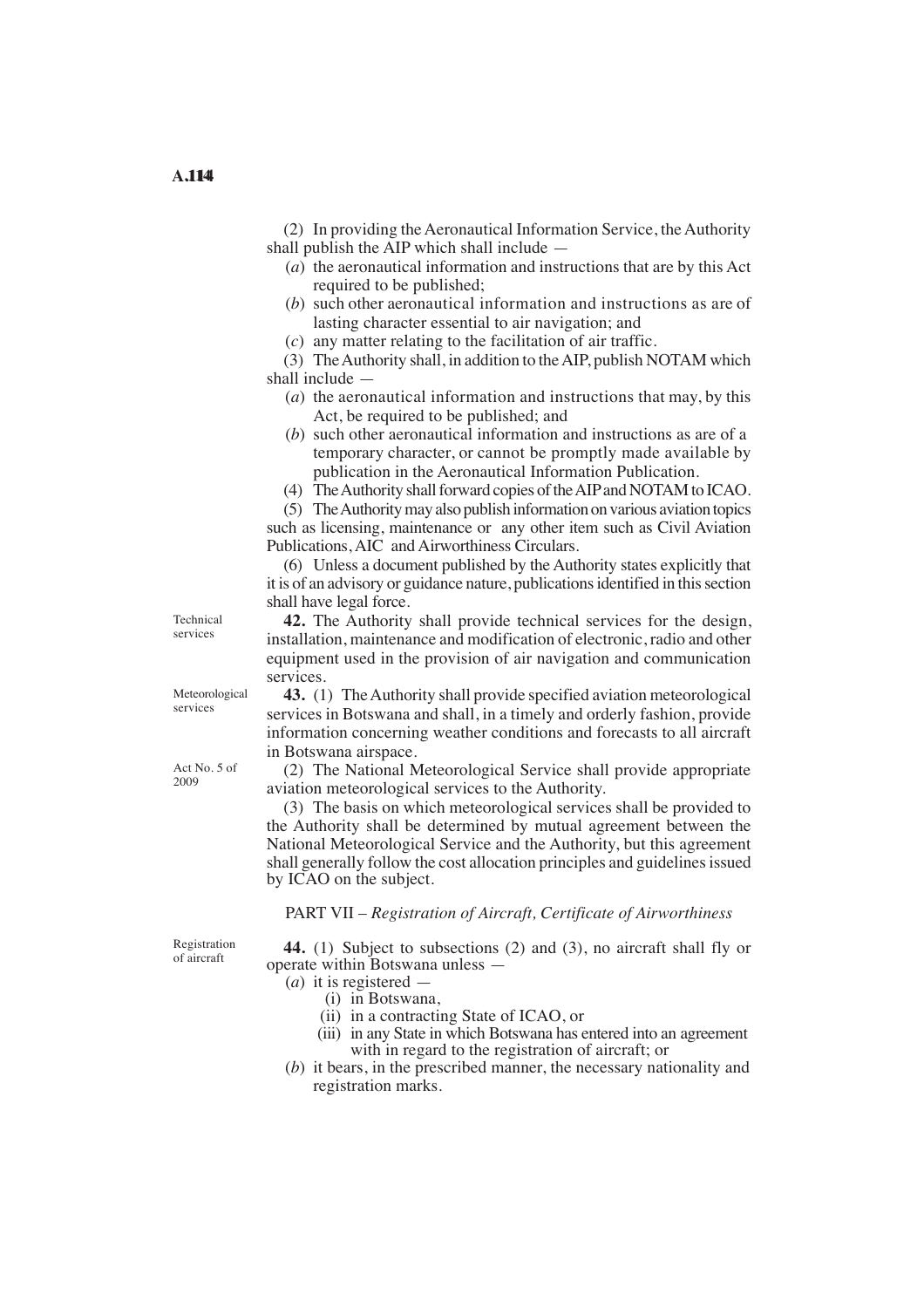(2) Notwithstanding subsection (1), where special circumstances exist, the Authority may, subject to such conditions as the Authority may think fit to impose, exempt a foreign registered aircraft from the

provisions of subsection (1). (3) Notwithstanding subsection (1), an aircraft may fly within Botswana, unregistered, if and as long as it is flown for the purpose of, or in connection with any experiment or test, or any other purpose which appears to the satisfaction of the Authority to be valid to permit the aircraft to fly unregistered.

(4) Notwithstanding subsection (1), the Minister may on the recommendations of the Authority, exempt kites and powered parachutes from registration.

(5) An aircraft exempted under subsections (2) or (3) shall carry, in addition to other documents which it may be required to carry under this Act, an exemption registration certificate or any other document, certifying that the aircraft is so exempted and stating any conditions subject to which the exemption was granted.

 (6) Any person who contravenes subsection (1) or who flies or operates an aircraft bearing nationality and registration marks purporting to have been registered in a State other than where it has been registered, commits an offence and is liable to a fine not exceeding P5 000 000, or to imprisonment for a term not exceeding 10 years, or to both.

(7) The Minister may, on the recommendations of the Authority, make regulations providing for the registration of aircraft and the form of nationality and registration marks.

**45.** The Authority shall establish and maintain a system for the national registration of aircraft in Botswana.

**46.** (1) An aircraft shall not fly or operate in Botswana unless a certificate of airworthiness for that aircraft is —

- (*a*) issued by the Authority under this Act if it is an aircraft registered in Botswana;
- (*b*) issued by a State in which the aircraft is registered; or
- (*c*) issued by the State of the operator.

(2) Notwithstanding subsection (1), an aircraft may fly within Botswana without a certificate of airworthiness if it is —

- (*a*) a glider not being used for the commercial air transport of passengers or aerial work other than aerial work which consists of the giving of instructions in flying or the conducting of flying tests in a glider owned or operated by a flying club of which the person giving the instruction or conducting the test and person receiving the instruction are members;
- (*b*) a balloon flying on a private flight;
- (*c*) a kite;
- (*d*) a powered parachute;
- (*e*) an aircraft flying in accordance with a permit to fly issued by the Authority; or
- (*f*) an aircraft flying in accordance with a special fight permit issued by the Authority.

Registration system

Certificate of airworthiness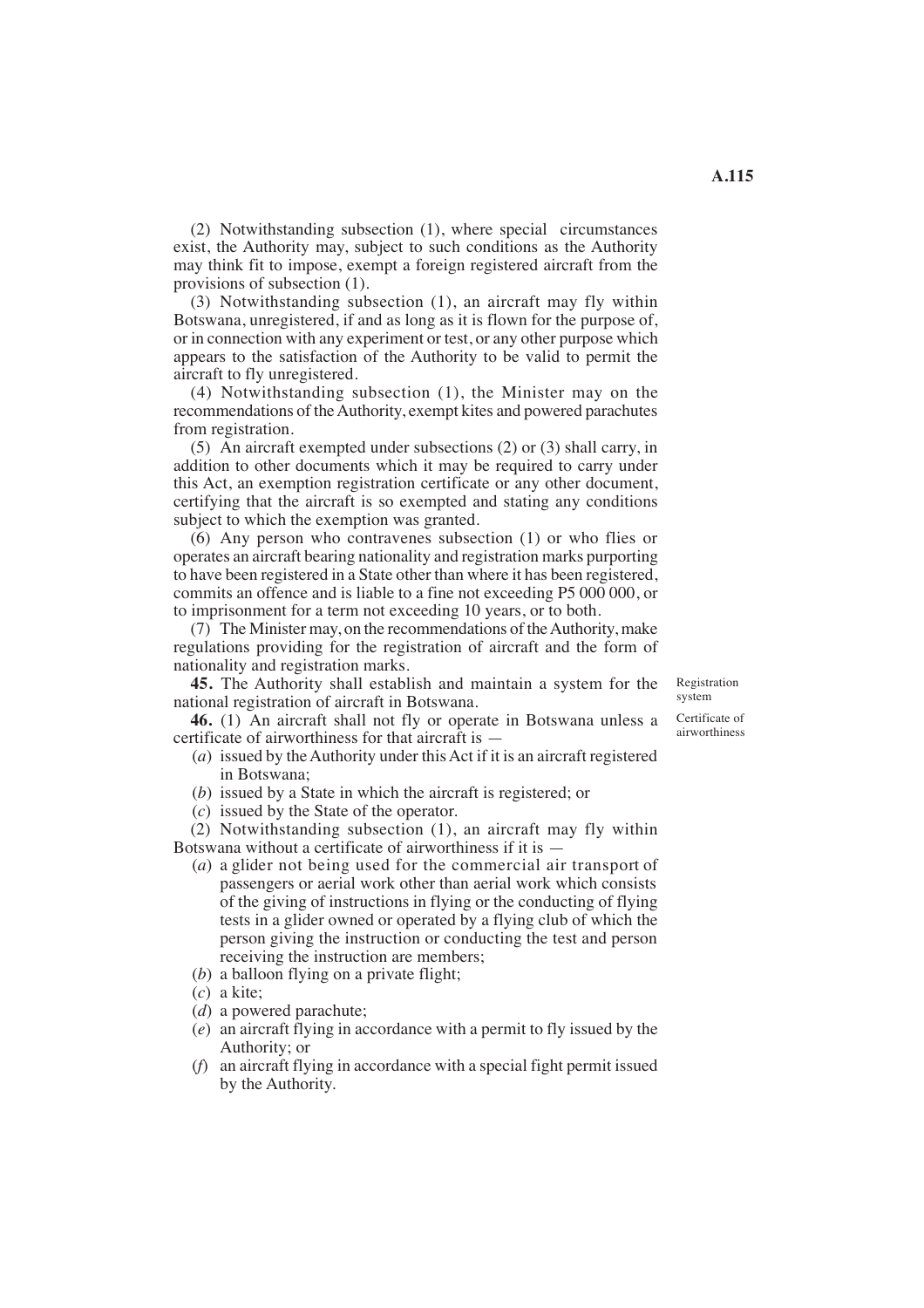(3) The Minister may, on the recommendations of the Authority, make regulations providing for the issuing of certificates of airworthiness.

(4) Any person who flies or operates an aircraft which does not have a certificate of airworthiness commits an offence and shall be liable to a fine not exceeding P5 000 000, or to imprisonment for a term not exceeding 10 years, or to both.

# PART VIII — *Air Operator Certificate*

Air operator certificate

**47.** (1) A person shall not conduct air transport operations unless that person —

- $(a)$  holds an air operator certificate for the type of service operated as may be issued by the Authority; or
- *(b)* holds an air operator certificate for the type of service operated as may be issued from another State.

(2) The Minister may, on the recommendations of the Authority, make regulations providing for the issuing of air operator certificates.

(3) Any person who contravenes the provisions of subsection (1) commits an offence and is liable to a fine not exceeding P5 000 000, or to imprisonment for a term not exceeding 10 years, or to both.

# PART IX — *Licensing of Pilots, Crew and Other Personnel*

Licensing of pilots, crew, etc.

**48.** (1) A person shall not act as a pilot or member of a flight operating crew in an aircraft engaged in the operation of an aircraft unless that person —

(*a*) holds a licence issued by the Authority under this Act;

(*b*) holds a foreign licence recognised by the Authority; or

(*c*) operates a kite or powered parachute exempted in section 44.

(2) A person shall not act as a member of a cabin crew unless he or she has —

- (*a*) obtained authorisation from the Authority to exercise the privileges of cabin crew or has otherwise been permitted by the Authority to exercise such privileges; or
- (*b*) obtained authorisation or permission from another State which has been recognised by the Authority.

(3) A person shall not act as an aircraft maintenance engineer or air traffic controller unless that person holds a licence issued by the Authority under this Act.

(4) The Minister may, on the recommendation of the Authority, make regulations for —

 (*a*) the issuance of licences to fight crew, ground staff, aircraft maintenance engineers and air traffic controllers; and

(*b*) the training and authorisation of cabin crew.

(5) Any person who contravenes the provisions of subsection (1) and

(2) commits an offence and is liable to a fine not exceeding P5 000 000, or to imprisonment for a term not exceeding 10 years, or to both.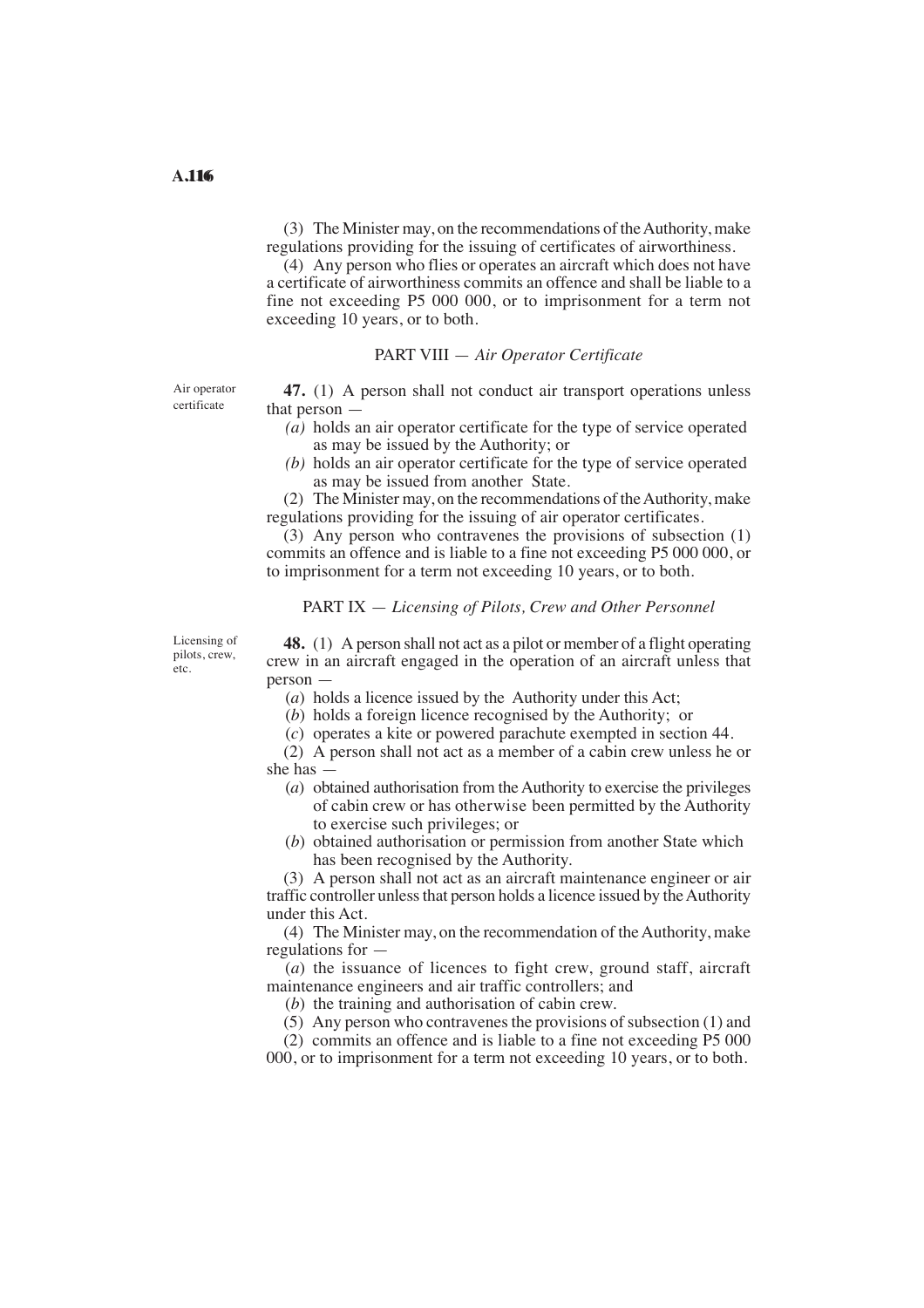#### PART X — *Air Transport Service Licences, Authorisations, Permits and Approvals*

- **49.** (1) A person shall not provide air services unless the person —
- (*a*) holds a licence issued by the Authority in terms of this Act;
- (*b*) obtains from the Authority, an operating authorisation in the case of foreign air operators designated under any air service agreement to which Botswana is a party;
- (*c*) obtains from the Authority, an approval for use of a foreign registered aircraft by a Botswana licensed air operator; or
- (*d*) obtains from the Authority, an operating permit for the carrying out of aerial work in Botswana by a foreign based operator.

(2) Notwithstanding the provisions of the Civil Aviation Regulation (Reform) Act, the Authority may issue licences for air transport services to one or more Botswana operators.

(3) The Minister may, on the recommendations of the Authority, make regulations providing for the issuance of licences, authorisations, approvals or permits required under subsection (1).

 $(4)$  Any person who undertakes any of the activities specified under this section without a licence, an authorisation, approval or permit commits an offence and is liable to a fine not exceeding P5 000 000, or to imprisonment for a term not exceeding 10 years, or to both.

**50.** (1) A person shall not perform aerial work on a flight for hire or reward unless the person holds a permit issued in terms of this Act.

(2) The Minister may, on the recommendations of the Authority, make regulations providing for the granting of a permit for the performance of aerial work on a flight.

(3) Any person who performs aerial work on a flight without a permit commits an offence and is liable to a fine not exceeding P5 000 000, or to imprisonment for a term not exceeding 10 years, or to both.

## PART XI — *Air Routes and Airways*

**51.** (1) A person shall operate an aircraft on authorised air routes and airways.

(2) The Minister may, on the recommendation of the Authority, make regulations specifying routes and airways for operation of aircraft.

(3) Any person who contravenes subsection (1) commits an offence and is liable to a fine not exceeding P5 000 000, or to imprisonment for a term not exceeding 10 years, or to both.

#### PART XII — *Aircraft Maintenance and Aviation Training Organisations*

**52.** (1) A person shall not engage in or carry out the maintenance of aircraft, aircraft components or aircraft materials or the manufacture of parts for the purpose of maintenance or associated training activities without a certificate of approval issued by the Authority under this Act.

(2) The Minister may, on the recommendation of the Authority, make regulations regarding the certification of aircraft maintenance organisations. Certification of aircraft maintenance organisations

Air routes and airways

Cap. 71:03

Aerial work

permit

Air transport service licence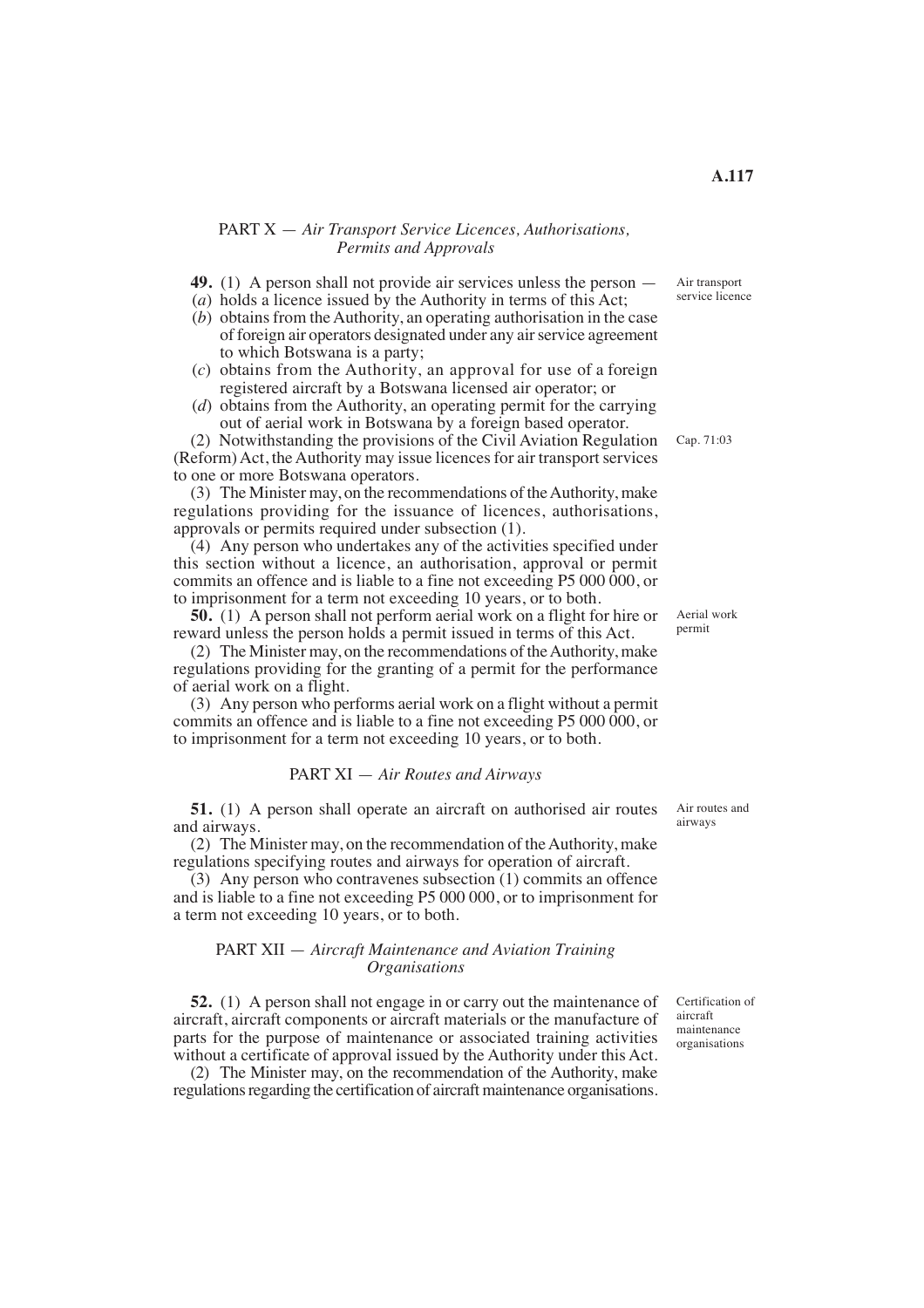Certification of aviation training organisations

(3) Any person who contravenes subsection (1) commits an offence and is liable to a fine not exceeding P5 000 000, or to imprisonment for a term not exceeding ten years, or to both.

**53.** (1) A person shall not operate or hold out as an aviation training organisation without an aviation training certificate issued by the Authority under this Act.

(2) The Minister may, on the recommendation of the Authority, make regulations regarding the issuing of certificates for aviation training organisations and training specifications.

(3) Any person who contravenes subsection (1) commits an offence and is liable to a fine not exceeding P5 000 000, or to imprisonment for a term not exceeding 10 years, or to both.

## PART XIII — *Aerodromes*

Establishment of aerodromes

 provide in the aerodromes roads, approaches, apparatus, equipment, **54.** (1) The Authority may establish and maintain aerodromes and buildings and other accommodation.

(2) The Authority, in the establishment and maintenance of aerodromes, shall consult with —

- (*a*) the local authorities in whose areas the aerodrome or any part thereof is situated;
- (*b*) other local authorities whose areas are in the neighbourhood of the aerodrome; and
- (*c*) other organisations representing the interests of persons concerned with the locality in which the aerodrome is situated.

**55.** (1) A person shall not establish a private aerodrome unless that person has a certificate issued under this Act.

(2) The Minister may, on the recommendation of the Authority, make regulations to provide for the issuing of licences for private aerodromes.

(3) Any person who contravenes subsection (1) commits an offence and is liable to a fine not exceeding P5 000 000, or to imprisonment for a term not exceeding 10 years, or to both.

**56.** (1) A person shall not open an aerodrome for public use unless an aerodrome certificate for that aerodrome has been issued by the Authority under this Act.

(2) The Minister may, on the recommendation of the Authority, make regulations to provide for the certification of aerodromes.

(3) Any person who contravenes subsection (1) commits an offence and is liable to a fine not exceeding P5 000 000, or to imprisonment for a term not exceeding 10 years, or to both.

**57.** (1) The Authority shall ensure that suitable facilities are made available to the relevant Government authorities and agencies at airports for the provision of customs, immigration and health services.

Public use of aerodromes

Private aerodromes

Customs, immigration and health services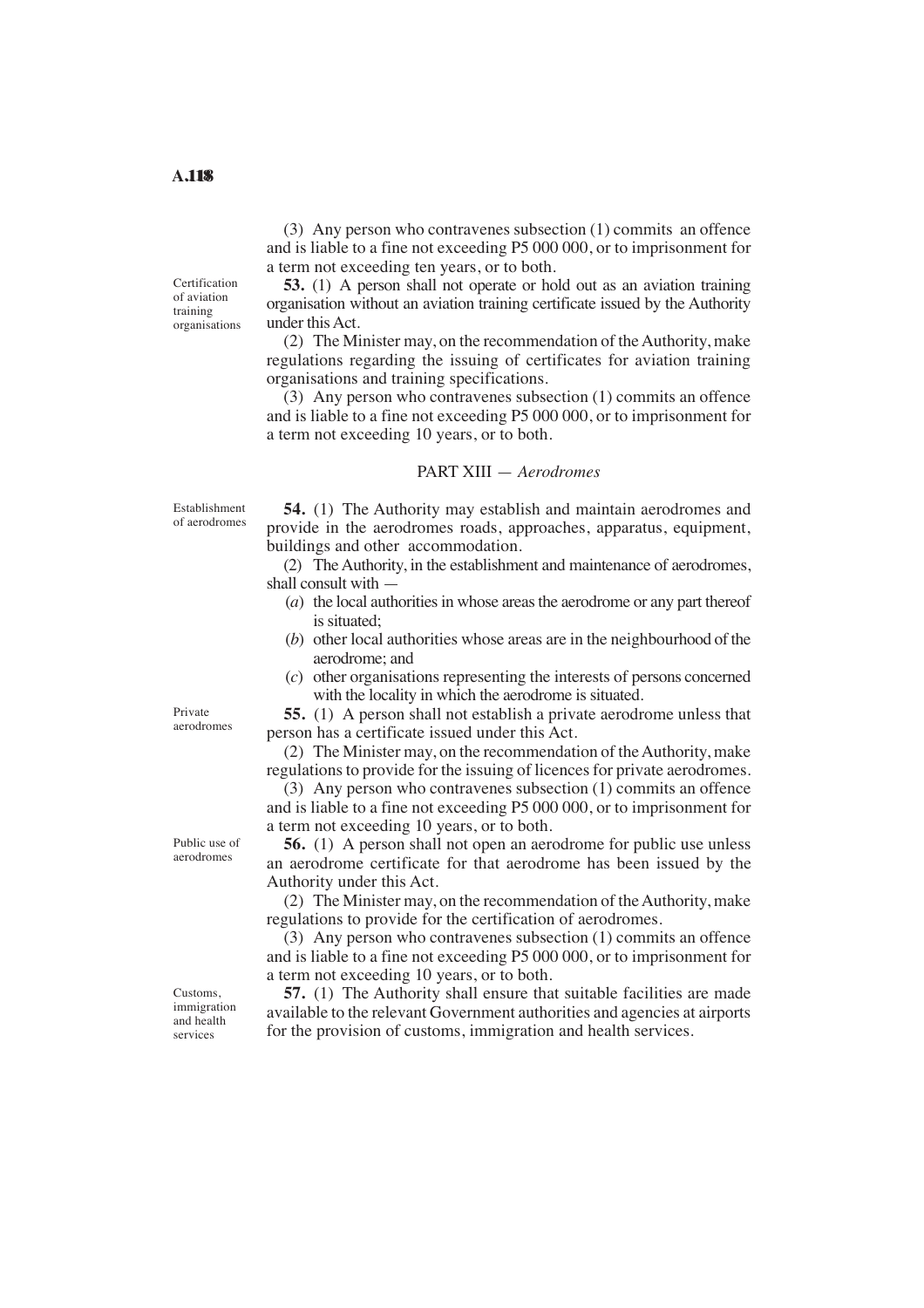(2) The provision of the customs, immigration and health services referred to in subsection (1) shall not be the responsibility of the Authority, but of the appropriate Government authority or agency.

(3) The terms and conditions under which the facilities referred to in subsection (1) shall be made available and shall be determined by agreement between the Authority and the Government authority or agency concerned.

# PART XIV — *Safety*

**58.** The Authority shall set and maintain safety standards related to personnel, aircraft, aerodromes and air navigation services which meet international standards under the Chicago Convention.

 **59.** (1) The Authority shall have the power to direct the owner, operator, pilot in command or other member of the flight operating crew not to fly or operate an aircraft where, in the opinion of the Authority —

- $(a)$  the aircraft is not airworthy;
- *(b)* the pilot in command or member of the flight operating crew is not qualified or is not physically or mentally capable to operate the aircraft for flight; or
- *(c)* the operation poses or may cause imminent danger to persons or property on the ground.

(2) The Authority may, subject to subsection (1) take such steps as are necessary to detain such aircraft, pilot in command or member of the flight operating crew of the aircraft.

**60.** The Authority or any person authorised by it shall have the right of access to —

- (a) aircraft for the purpose of assessing aircraft airworthiness;
- *(b)* any aviation facility including aerodromes, aircraft manufacturing organisations, aircraft maintenance organisations, aviation training organisations or other facilities in respect of which a certificate, permit or license is issued under the Act for carrying out any tests or inspections in order to determine that those operations are conducted in accordance with this Act; or
- *(c)* aircraft operators to conduct any tests or inspections in order to determine whether operations are conducted in accordance with this Act.

**61.** (1) The Authority may assess the safety of air transport operations by foreign air operators in Botswana.

(2) The Minister may, on the recommendation of the Authority, make regulations regarding the safety of operations and surveillance of foreign air operators operating in Botswana.

(3) TheAuthority shall have access to search a foreign aircraft without unreasonable delay, on landing or departure and to inspect the certificates and other documents prescribed under the Chicago Convention for the purposes of ensuring that the aircraft is being operated safely.

Safety standards

> Power to prevent flight

Right of access

Safety assessment for foreign air operators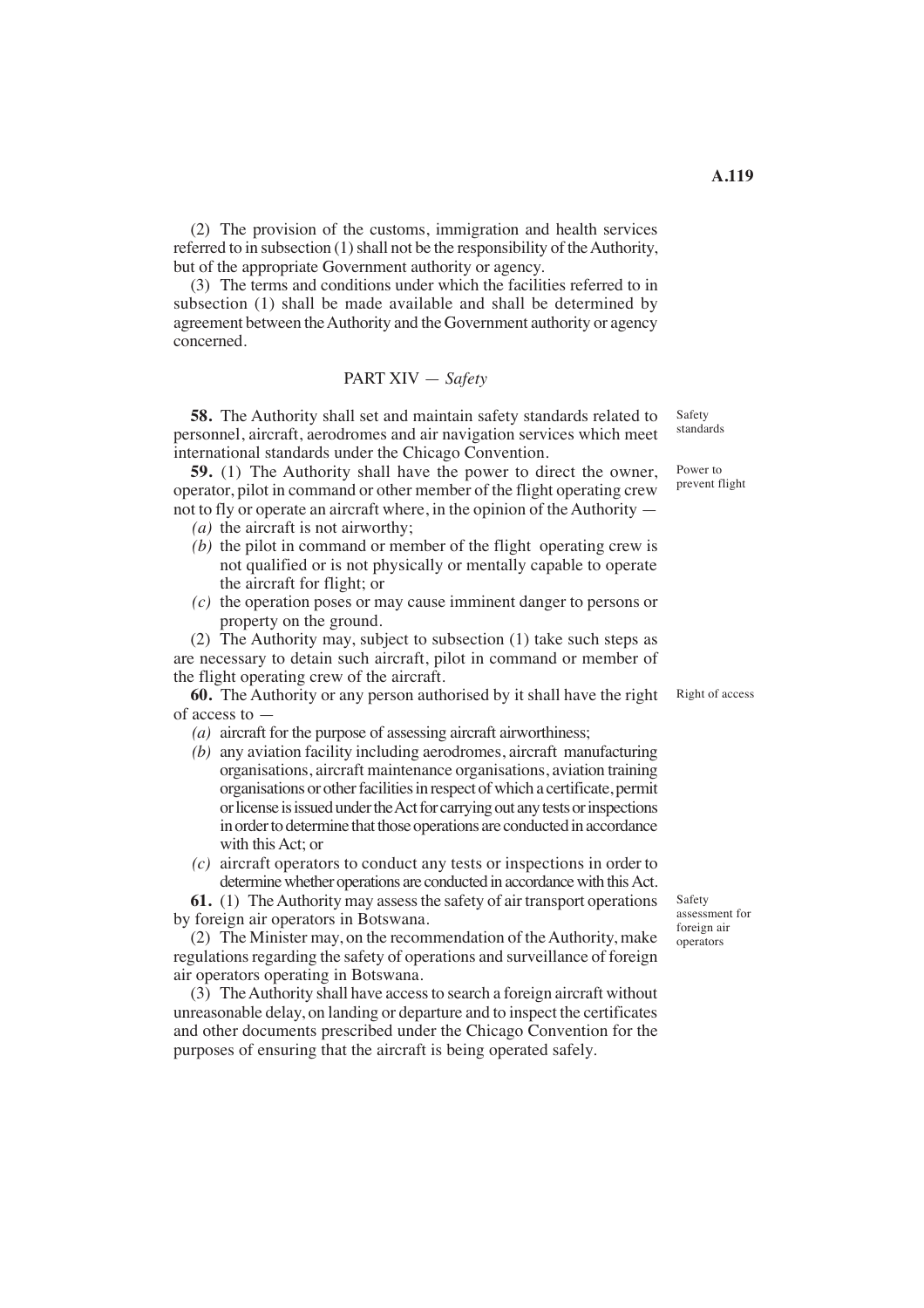(4) The Authority may, subject to subsection (5) and where necessary, direct the operator or pilot in command of a foreign aircraft operating within Botswana, not to operate an aircraft where it is unsafe to do so or where the aircraft is likely to be operated in an unsafe manner.

(5) The Authority shall take such steps as are necessary to detain or prevent the flight of such aircraft and to notify the State of registry and the State of the operator as the case may be.

**62.** (1) The Authority may enter into an agreement on behalf of Botswana with another state relating to the transfer of functions and duties of a state of registry in respect of an aircraft operated pursuant to an agreement for the lease, charter or interchange of the aircraft or similar arrangement.

(2) The Minister may, on the recommendation of the Authority, make regulations relating to the operation of aircraft pursuant to an agreement for the transfer of functions and duties of a state of registry under Article 83 *bis* of the Chicago Convention.

**63.** (1) The Minister may by regulation impose prohibitions or restrictions on the use of any area of land or water as may be necessary to ensure safe and efficient civil aviation, and without limiting the generality of the foregoing, the Minister may give directions —

- (*a*) extinguishing any private right of way over land;
- (*b*) restricting the use of certain electronics on any land near an aerodrome or airport; and
- (*c*) as to the zoning of any area of land.

(2) The Minister may provide offences and penalties not exceeding a fine of P 5 000 000 or imprisonment for a term not exceeding 10 years or both, in respect of the contravention of any of the regulations made under the provisions of this section.

(3) Before the Minister imposes any prohibition or restriction in any area, he or she shall notify the public of his or her intention to do so.

 a week, for two consecutive weeks, in at least one local newspaper (4) The Minister shall cause notice of every zoning regulation referred to in subsection (1) (*c*) that is proposed to be made to be published once circulating in the area in which the proposed zoning regulation relates and once a week, for two consecutive weeks, in two consecutive issues of the *Gazette*.

(5) Reasonable opportunity shall be afforded to interested persons to make representations to the Minister with respect to zoning regulations, before the restrictions are actually made.

**64.** (1) Any person who proposes to erect or modify any building or other installation which —

- (*a*) will adversely affect
	- (i) the performance of radio, radar or navigational aids, or
- (ii) the published instrument approach to land procedures; or (*b*) will necessitate a probable change in the published procedures
- concerning air navigation; or

Land use restrictions

Transfer of state of registry functions and duties

General control of buildings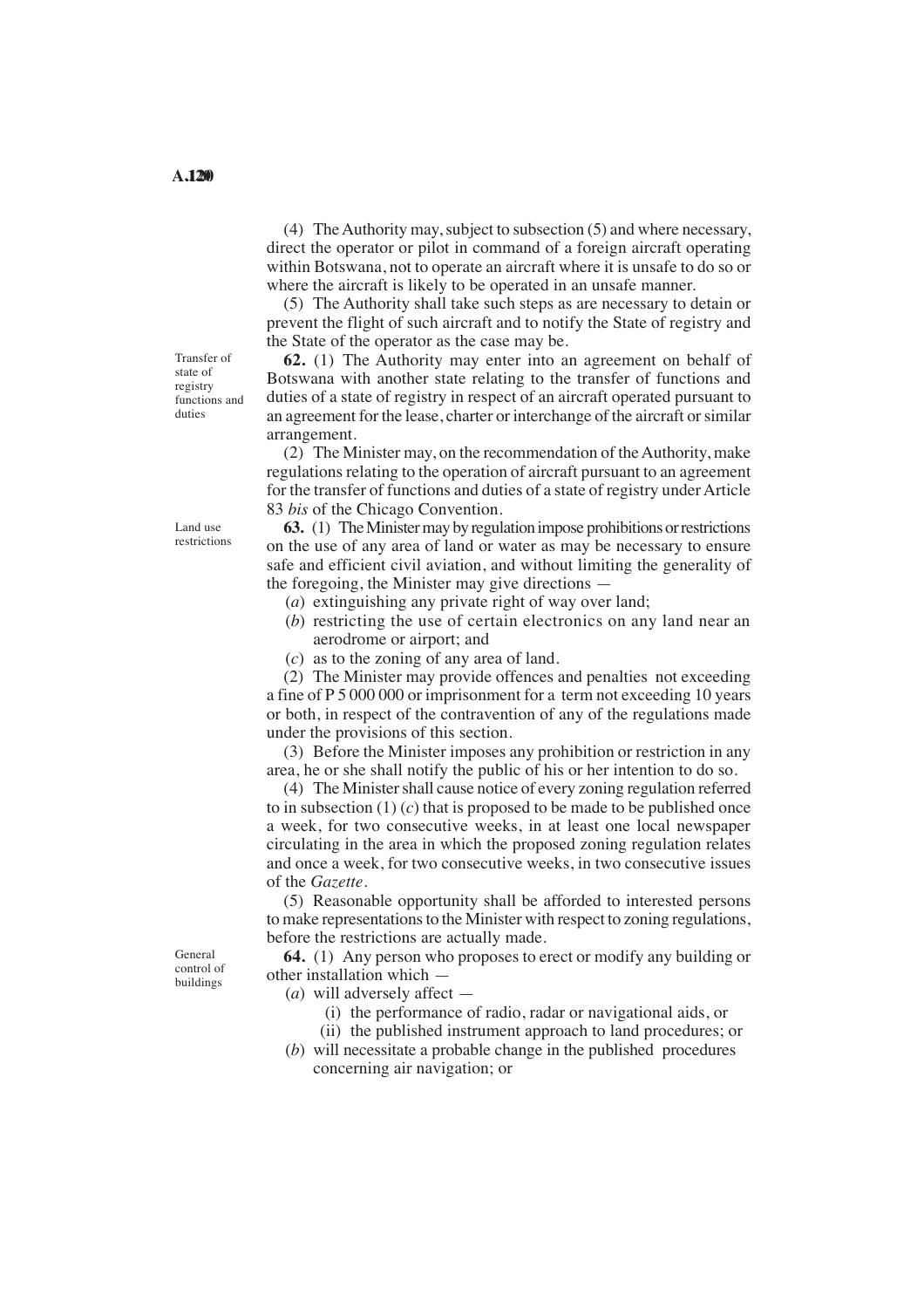(*c*) will be in contravention to the restrictions or servitudes by virtue of the regulations made under this Act,

shall notify the Minister in writing at least ninety days prior to the proposed commencement of such intention and the notice shall contain the precise details on the nature, position and height of such proposed building or other installation.

(2) Any person who contravenes subsection (1) or fails to give such notice or wilfully makes any false statement commits an offence and is liable to a fine not exceeding P5 000 000, or imprisonment for a term not exceeding 10 years, or to both.

(3) The Minister may, within 60 days of receipt of a notice under subsection  $(1)$ , by order, in writing  $-$ 

- (*a*) require the owner or other person responsible for the erection or modification of such building or other installation to light or otherwise mark the same in such manner as the Minister may direct; or
- (*b*) prohibit the erection of such building or other installation.

(4) The Minister may order any person who has erected or extended or caused to be erected or extended any works contrary to the provisions of this section, to light, mark, modify, demolish or remove such works within such period, not being less than thirty days, as may be specified in the order.

(5) If any person fails to comply with an order served on him or her under subsection (4), it shall be lawful for the Minister to cause such works to be lighted, marked, modified, demolished or removed and to recover the cost of the lighting, marking, modification, demolition or removal from the person in default by civil suit.

**65.** (1) The Minister may direct that an owner of a building, structure or erection within such vicinity of an airport or aerodrome as may be prescribed, provide a sign (whether by lighting or otherwise) for giving to an aircraft warning of the presence of that building, structure or erection in order to avoid danger to an aircraft flying in that vicinity in darkness or conditions of poor visibility.

(2) The Minister may direct, subject to any conditions, that the owner of the building, structure or erection, or any person acting under the owner's instructions —

- (*a*) execute, install, maintain, operate, and as occasion requires, to repair and alter, such works and apparatus as may be necessary for enabling such warning to be given in the manner specified; and
- (*b*) as far as may be necessary for exercising any of the powers conferred by the direction to enter upon and pass over (with or without vehicles) such land as may be specified in the direction:

Provided that no direction shall be given in relation to any building, structure or erection if it appears to the Minister that there have been made, and are being carried out, satisfactory arrangements for the giving of such warning as to the presence of the building, structure or erection.

Control of buildings near aerodromes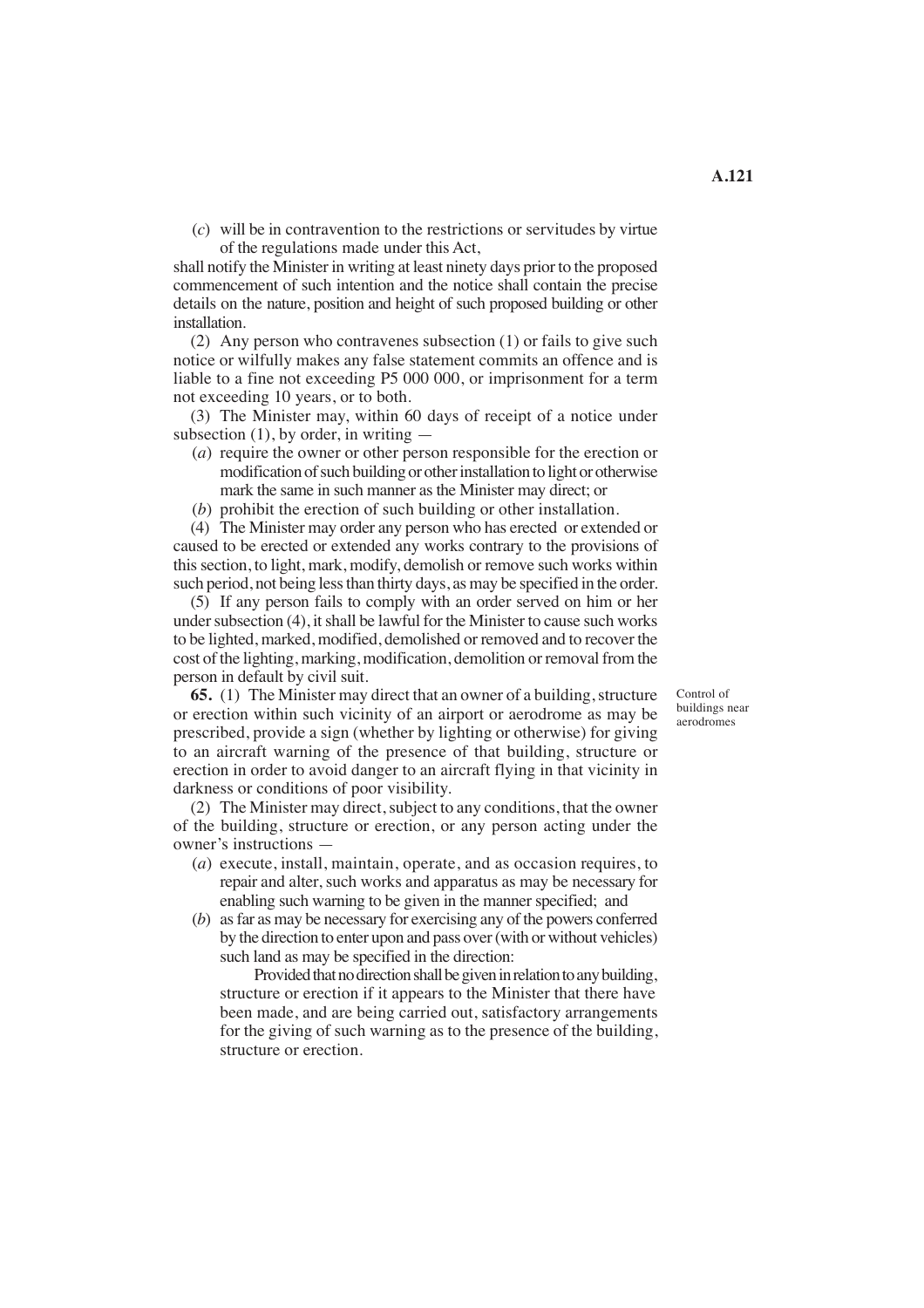- (3) The Minister shall, before giving any direction —
- (*a*) cause to be published, in a manner as he or she thinks best for informing any concerned persons, notice of the proposal to give the direction and of a place where copies of the proposed direction may be obtained free of charge; and
- (*b*) take into consideration any representations with respect to the direction which may, within such period not being less than two months after the publication of the notice as may be specified therein, be made to him or her by any person appearing to him or her to have an interest in any land which would be affected by the direction; and at the end of that period the direction may, subject to the provisions of this section, be made with such modifications, if any, of the original proposal as the Minister thinks proper.
- (4) Every direction shall provide —
- it is proposed to execute them, as may be prescribed by or in (*a*) that, except in a case of emergency, no works shall be executed on any land in pursuance of the direction unless, at least 14 days previously, the owner of the airport to which the direction relates has served in the manner prescribed by the direction on the occupier of that land, and on every person known by the owner to have an interest, a written notice containing such particulars of the nature of the proposed works, and the manner in which and the time at which accordance with the direction; and
- (*b*) that if, within 14 days after service of the said notice on any person having such an interest, the owner of the airport receives a written intimation of objection on the part of that person to the proposals contained in the notice, being an intimation which specifies the grounds of objection then, unless and except in so far as the objection is withdrawn, no steps shall be taken in pursuance of the notice without the specific sanction of the Minister; and
- *(c)* that the owner of the airport to which the order relates shall pay any person having an interest in the land affected by the direction such compensation for any loss or damage which that person may suffer in consequence of the direction as may, in default of agreement, be determined by a single arbitrator in accordance Cap. 06:01 with the Arbitration Act, who shall have exclusive jurisdiction.

(5) For the purposes of subsection (4), any expense reasonably incurred in connection with the lawful removal of any apparatus installed in pursuance of such a direction, and any expense incurred in connection with the repair, alteration, demolition or removal of any building building, structure or erection to which such a direction relates as is attributable to the operation of the direction, shall be deemed to be loss or damage suffered in consequence of the direction.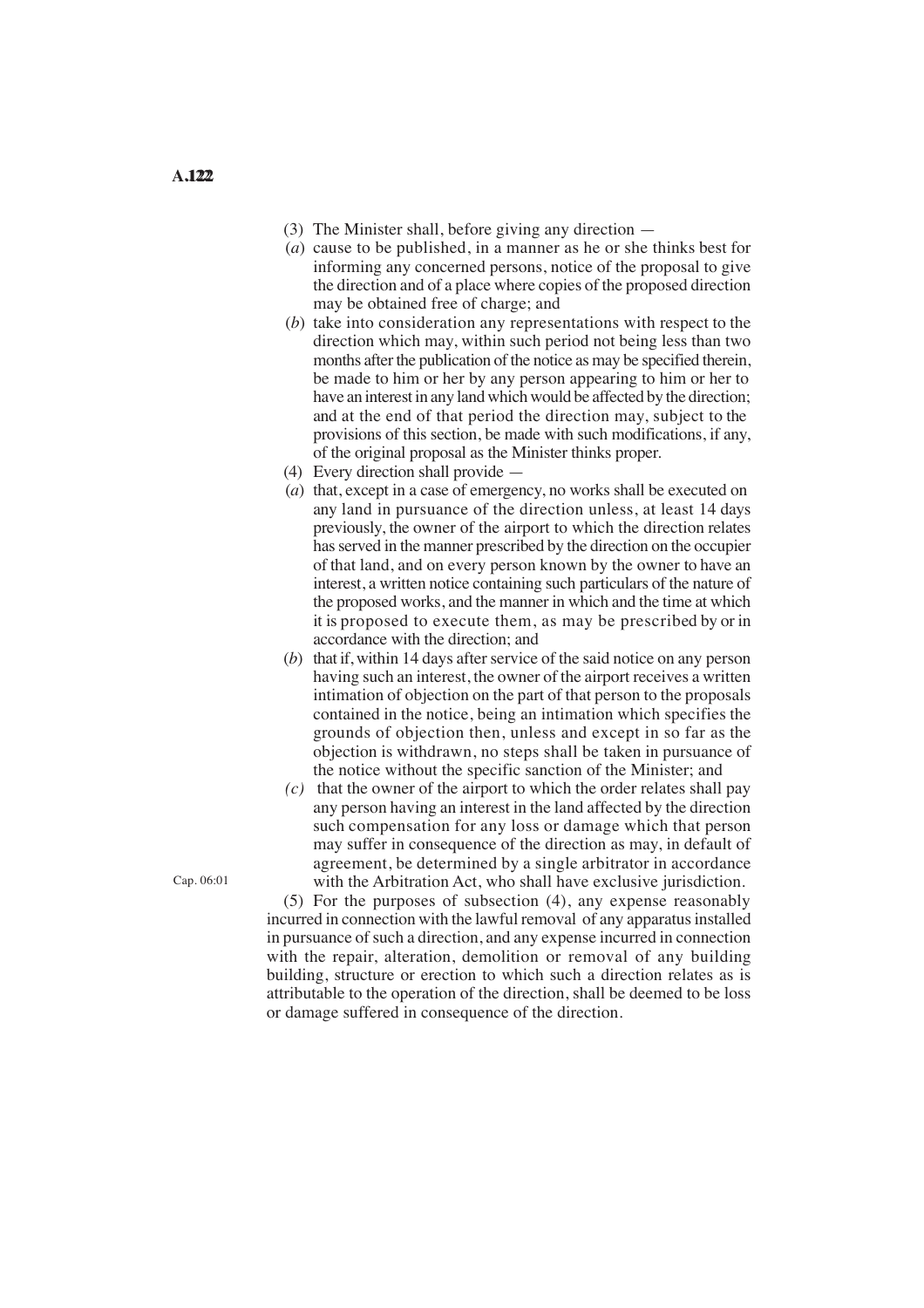(6) Ownership of a thing that is placed in, or affixed to any land in pursuance of the direction shall not be affected by reason only that it is so placed or affixed on such land; and (subject to subsection (8)) so long as the direction in respect of an aerodrome is in force, no person shall, except with the consent of the owner of the airport or aerodrome, wilfully interfere with any works or things which, to the knowledge of that person, are works or things executed or placed in, on or over any land in pursuance of the direction.

- (7) Any person who —
- *(a)* contravenes subsection (6); or
- *(b)* wilfully obstructs a person in the exercise of any of the powers conferred by such a direction,

 commits an offence and is liable to a fine not exceeding P5 000 000, or to imprisonment for a term not exceeding 10 years, or to both.

(8) Nothing in this section shall operate, in relation to any building, structure or erection, so as to restrict the doing of any work for the purpose of repairing, altering, demolishing or removing the building structure or erection:

Provided that —

- (*a*) notice of the carrying out of that work is given within a reasonable time to the owner of the aerodrome or airport; and
- *(b)* the giving of warning of the presence of the building, structure or erection in the manner provided by any order under this section in force in relation thereto is not interrupted.

Closure of roads

**66.** (1) The Minister may, if he or she is satisfied that it is necessary to do so in order to secure the safe and efficient use for purposes of aviation, authorise by Order published in the *Gazette*, the closure or diversion of any road leading or next to any aerodrome, airport or any premises approved by him or her to be used for the testing of aircraft.

(2) An Order made under subsection (1) may provide for all or any of the following matters —

- (*a*) for securing the provision or improvement of any road so far as the Minister thinks such provision or improvement necessary or desirable in consequence of any stopping up or diversion;
- or preservation of any rights as to the use or maintenance of that (*b*) for the retention or removal of any cables, mains, pipes, wires, or similar apparatus placed along, across, over or under any road stopped up or diverted under the Order, and for the extinguishing, modification apparatus; or
- (*c*) if any road is to be provided or improved under the order, for authorizing or requiring the provision of any such apparatus along, across, over or under that road in lieu of any apparatus removed from a road in pursuance of the Order, and for conferring rights as to the use or maintenance of the apparatus so provided.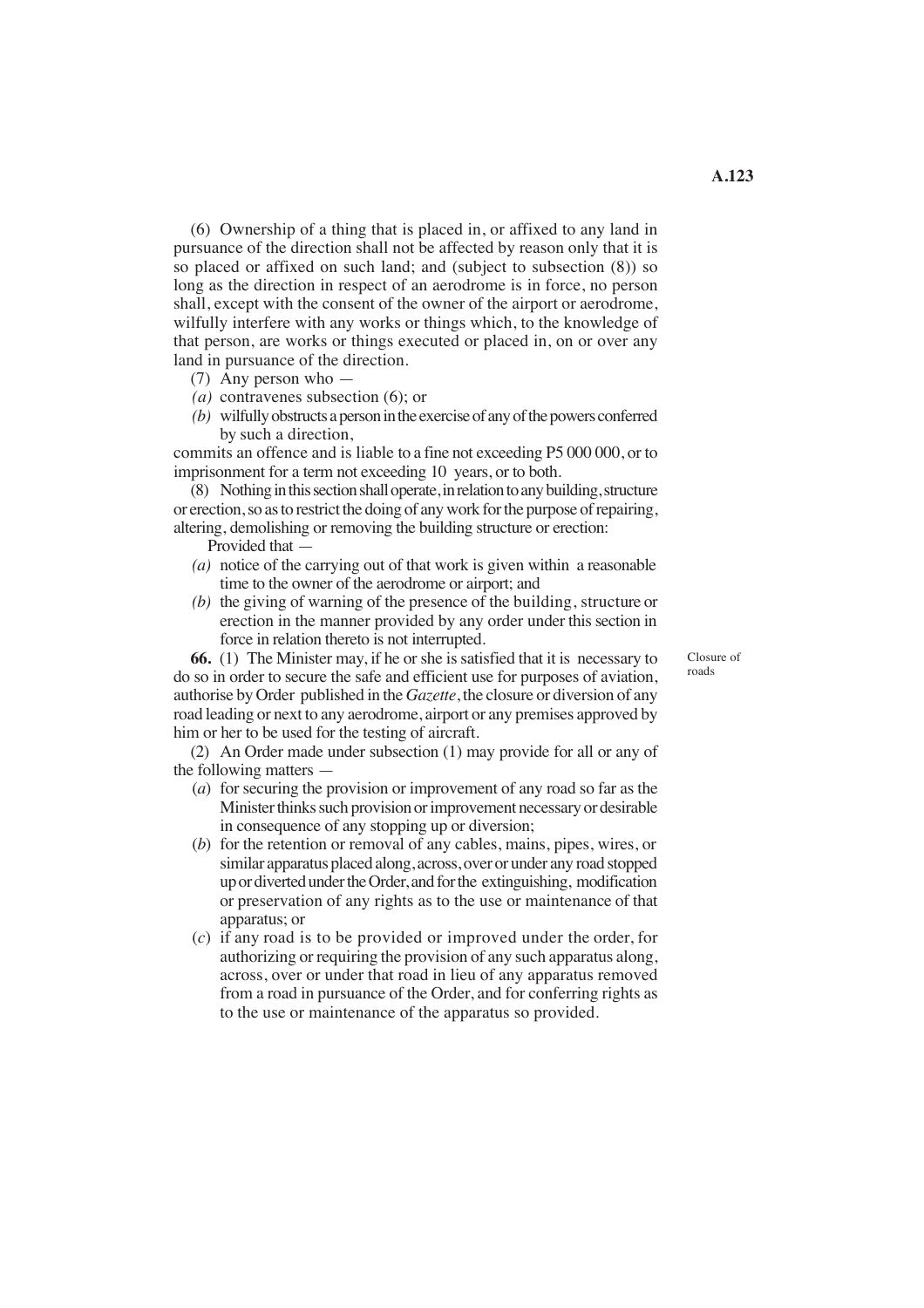(3) An Order made under subsection (1) may contain such consequential, incidental and supplemental provisions as appears to the Minister to be necessary or expedient for the purposes of the Order.

Fire fighting and rescue services Cap. 40:04

**67.** Notwithstanding the Fire Services Act, the Authority shall provide adequate fire fighting and rescue services at aerodromes and on facilities at aerodromes.

#### PART XV — *Aircraft Accidents and Incidents Investigations*

Aircraft accidents and incidents

- **68.** (1) The Minister shall have jurisdiction over —
- *(a)* the investigation of any accident or incident, arising out of, or in the course of, air navigation and either occurring in or over Botswana or occurring elsewhere to an aircraft registered in Botswana; and
- *(b)* the collection, evaluation, processing, storing and dissemination of reports of any accident or incident.

(2) Notwithstanding any provision under thisAct or any other enactment, where an accident or incident involves a state aircraft and a civil aircraft, or a civil aircraft at an aerodrome used principally for state aircraft or occurs while a state aircraft was on or in the course of taking off from an aerodrome used for purposes of civil aviation this Act shall apply.

- (3) The Minister may make regulations for —
- (*a*) provision of facilities and services in support of the investigation of accidents and incidents;
- (*b*) notices to be given of any accident or incidents to or by such persons as may be prescribed;
- (*c*) investigation of any accident or incident arising out of or in the course of air navigation and either occurring in or over Botswana or occurring elsewhere to aircraft registered in Botswana;
- (*d*) participation of any persons authorised for that purpose in accordance with any investigation held in accordance with the requirements of Annex 13 to the Chicago Convention by the competent authorities of any other State;
- (*e*) investigation of any incident other than one to which paragraph (*d*) applies for the purpose of securing any information, article or other material which it is the duty of Botswana to furnish to any other State in accordance with the requirements of Annex 13 to the Chicago Convention;
- (*f*) prohibiting, pending investigation, access to or interference with aircraft to which an accident or incident has occurred and authorising any person, so far as may be necessary for the purposes of an investigation, or for the purpose of determining whether an investigation should be held, to have access to, examine, remove, take measures for the preservation of, or otherwise deal with, any such aircraft;
- (*g*) enabling a person in charge of an investigation or other inquiry to grant immunity to any person giving evidence in the course of such investigation or inquiry from prosecution for offences disclosed by or arising from such evidence;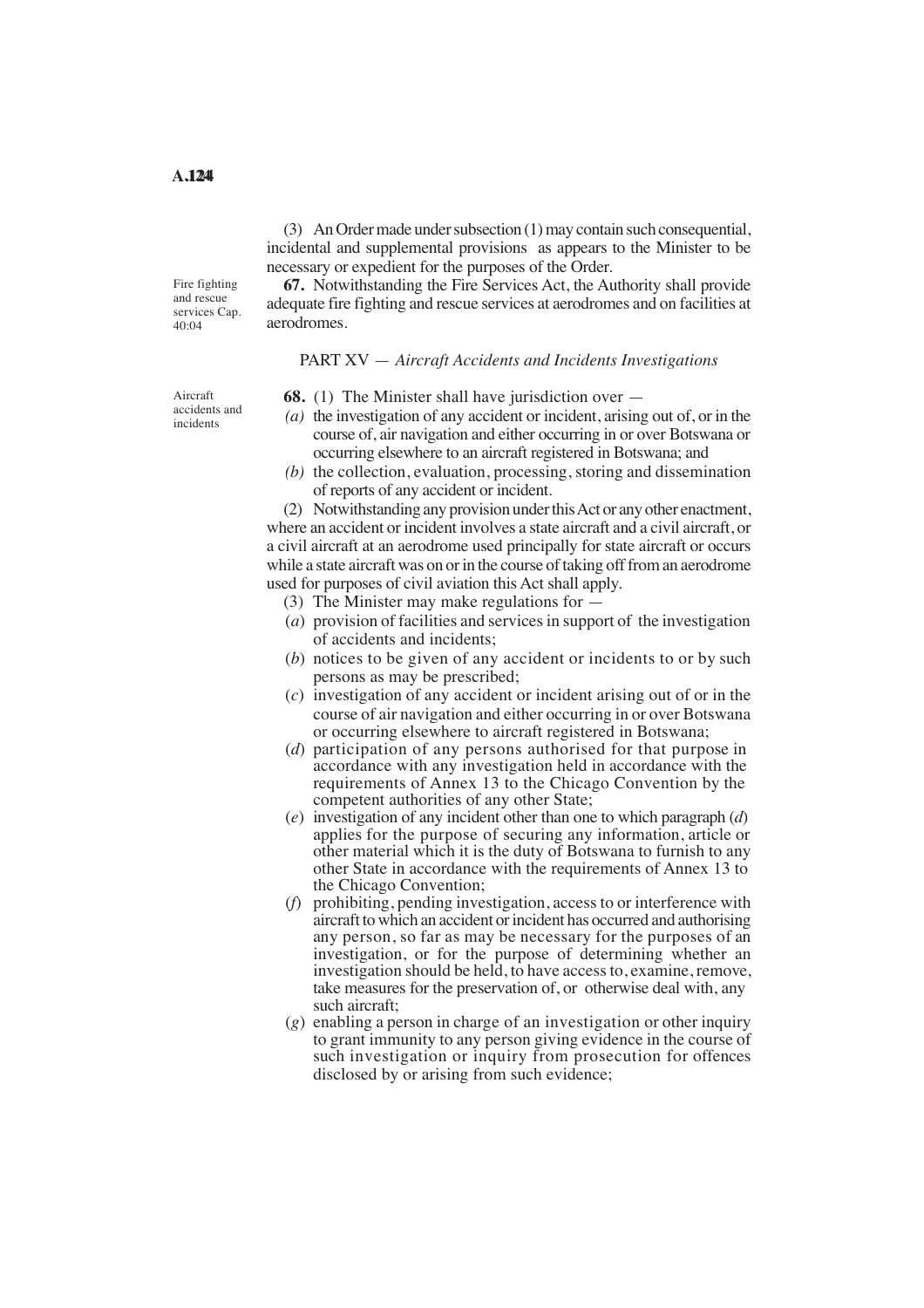- (*h*) providing for any other matters arising from Annex 13 to the Chicago Convention; and
- *(i)* or the conduct of public inquiries into accidents and incidents.

**69.** (1) There is established, under the Minister, a Directorate of Accident Investigation which shall be responsible for the investigation of accident and incidents.

(2) The Directorate of Accident Investigation shall be headed by the Director of Accident Investigation who shall be appointed by the Minister on such terms and conditions as may be specified in the instrument of appointment.

 (3) The Directorate of Accident Investigation shall incur such expenses as the Director may, with the approval of the Minister, determine.

**70.** The Director shall be responsible for —

- (*a*) the direction, control and administration of the Directorate;
- (*b*) determining, in the event of an occurrence of an accident or incident, whether or not an investigation shall be carried out;
- (*c*) submitting reports to the Minister of any accident or incident investigation;
- (*d*) issuing notices to the appropriate persons following the occurrence of an accident or incident; and
- (*e*) any other function conferred upon him or her by the Minister or under any other law.

**71.** (1) The Director shall, with the approval of the Minister, appoint on a full-time or part-time basis for the purposes of conducting accident and incident investigations such number of Accident Investigators and other support personnel as may be necessary to discharge the functions of the Directorate.

(2) An Accident Investigator shall be a person properly trained in the investigation of aircraft accidents.

**72.** The Director and Accident Investigators shall, for purposes of investigating an accident or incident —

(*a*) have access to —

- (i) the site of the accident or incident as well as to the aircraft involved in the accident or incident, parts of such aircraft, its contents or its wreckage and to any flight recorders and other recording relating to the flight,
- (ii) the results of the medical examination of the bodies of victims or of tests made on samples taken from the bodies of victims,
- (iii) the results of medical examinations of the persons involved in the operation of the aircraft or of tests made on samples taken from such persons, and
- (iv) any relevant information or records held by the owner, the operator or the manufacturer of the aircraft and by the owner or operator of an aerodrome or air navigation installation or the civil aviation authorities.

Functions of Director of Accident Investigation

Accident Investigators

Powers of investigation

**A.125** 

Establishment of Directorate of Accident Investigation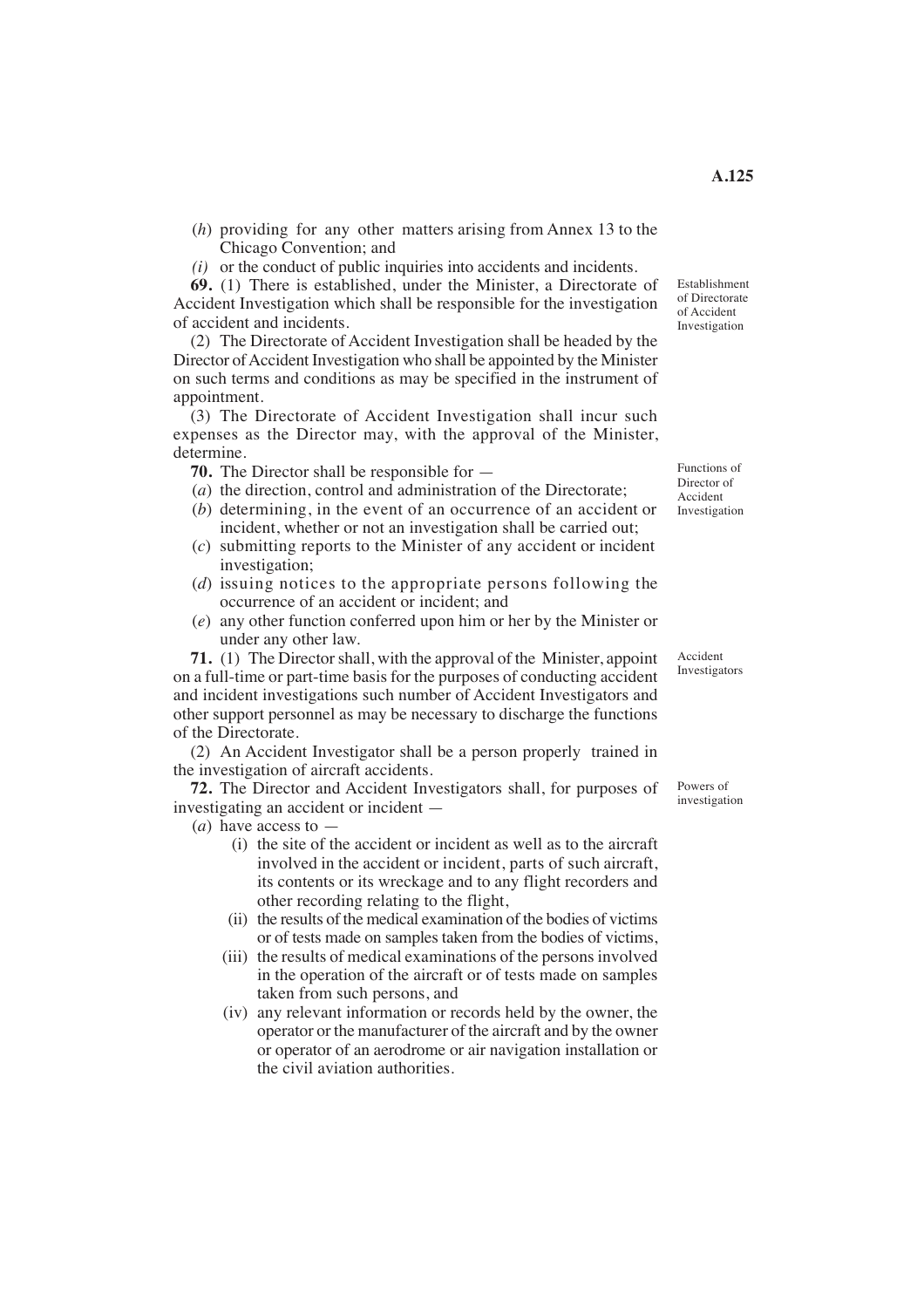- (*b*) have power to
	- (i) summon and examine all such persons as he or she thinks fit and to require such persons to answer any question or furnish any information or produce any books, papers, documents and articles which the Accident Investigator may consider relevant and to retain any such books, papers, documents and articles until the completion of the investigation,
	- (ii) take statements from all such persons as he or she thinks fit and to require any such person to make and sign a declaration as to the truthfulness of the statement made by him or her,
	- inspection whereof appears to the Accident Investigator to be (iii) enter and inspect any place, building or aircraft the entry or requisite for the purposes of the investigation,
	- (iv) require the medical examination of the bodies of victims,
	- (v) require the persons involved in the operation of an aircraft to submit to a medical examination,
	- (vi) examine, remove, test, take measures for the preservation of or otherwise deal with any aircraft involved in an accident or incident for the purposes of the investigation, and
	- (vii) take such measures for the preservation of evidence as he or she considers appropriate.

Report of investigation

**73.** (1) On completion of an investigation into an accident or incident the Director shall prepare a report of the investigation and submit it to the Minister.

(2) The Director shall, prior to submitting a final report to the Minister, provide a copy of the draft report or a relevant part thereof on a confidential basis to the civil aviation authorities, operator of the aircraft involved in the accident or incident, the owner or operator of the aerodrome at which the accident or incident occurred where applicable, and to any other person who has a direct interest or whose reputation is likely to be adversely affected by the report and consider any representations that may be made to him or her by or on behalf of any such persons.

**74.** The Minister shall determine whether a report or a part of it shall be made public and shall cause such report to be published in such form and manner as he or she thinks fit.

**75.** (1) The sole objective of the investigation of an accident or incident shall be the prevention of accidents and incidents and not to apportion liability or blame.

(2) The report or any part of it shall not be admissible as evidence in any legal, disciplinary or other proceedings.

(3) The following shall not be made available to any person unless the High Court determines that their disclosure outweighs the adverse domestic and international impact such action may have on that or any future investigations —

Publication of report

Privilege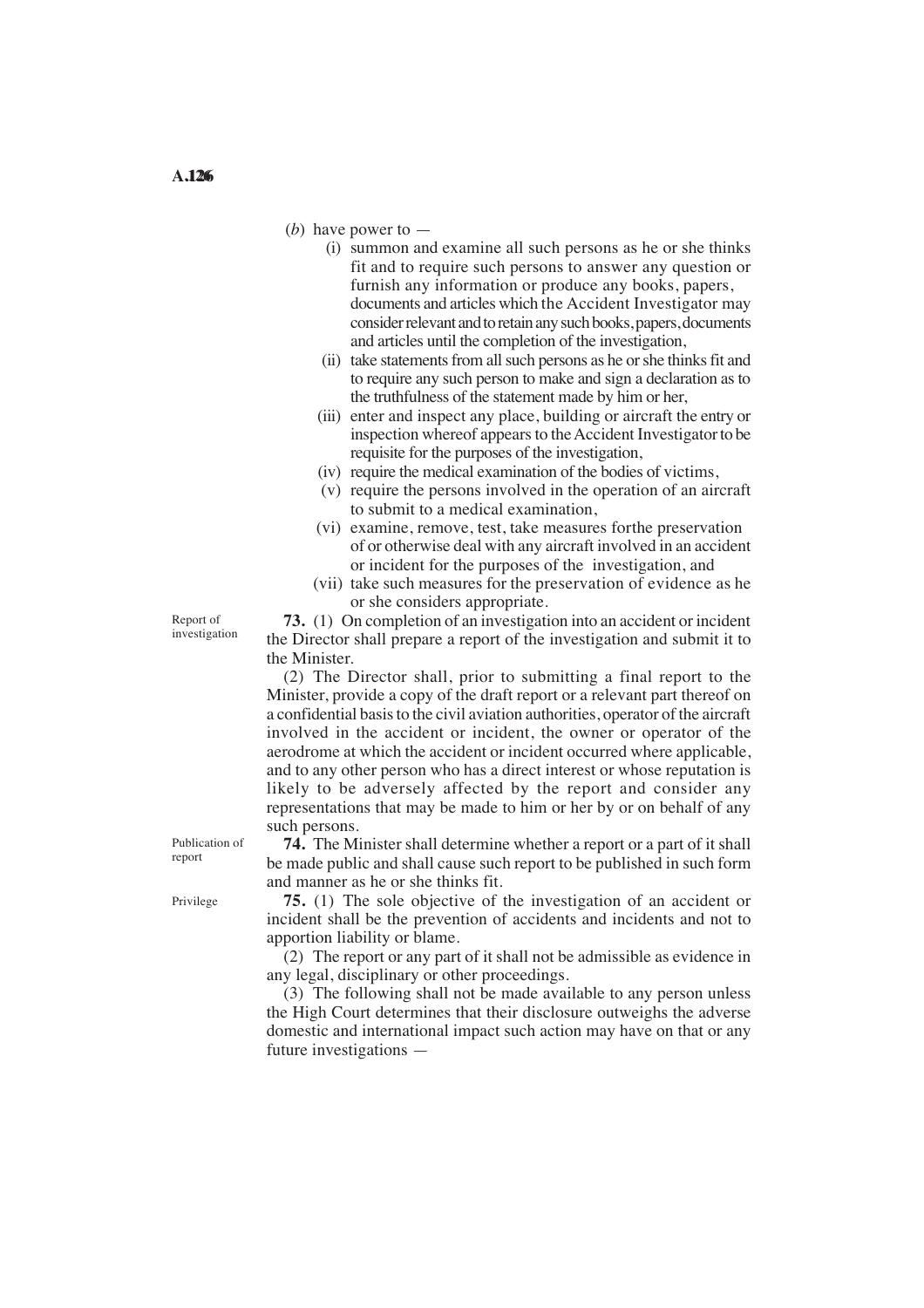- (*a*) statements taken from persons by the accident investigators in the course of their investigation;
- (*b*) communications between persons having been involved in the operation of the aircraft;
- (*c*) medical or private information regarding persons involved in the accident or incident;
- (*d*) cockpit voice recordings and transcripts from such recordings; and
- (*e*) opinions expressed in the analysis of information, including flight recorder information.

 witness, and the opinion of the Accident Investigator shall not be (4) An Accident Investigator shall not be compelled to appear as a admissible in any legal, disciplinary or other proceedings relating to an accident or incident investigation.

**76.** Any person who contravenes any regulations made under this Act or without lawful excuse wilfully resists or otherwise obstructs an Accident Investigator in the execution of his or her powers and duties under this Act or the regulations or knowingly gives false or misleading information to any inspector or investigator under this Act or makes a report of an accident or incident knowing that such report is false or misleading commits an offence and is liable to a fine not exceeding P5 000 000, or to imprisonment to a term not exceeding 10 years, or to both.

**77.** The Minister may, where he or she considers it necessary in the public interest, institute a public inquiry into an accident or incident and such inquiry shall not, unless in the opinion of the Minister exceptional circumstances require, be conducted until such time as a report has been submitted to the Minister after completion of an investigation.

## PART XVI — *Charges*

**78.** (1) Subject to subregulation (10), the Authority shall draw up a scheme prescribing charges to be paid to the Authority in respect of services or facilities provided by the Authority.

(2) Without limiting the generality of subsection (1), the services and facilities that the Authority may charge for, include —

- (*a*) the issuance, renewal or variation of airworthiness certificates;
- (*b*) the issuance, renewal or variation of personnel licences;
- (*c*) aerodrome inspection, certification and licensing;
- (*d*) inspection of aircraft;
- (*e*) aircraft landing and parking;
- (*f*) aircraft registry services;
- (*g*) air navigation and communications;
- (*h*) fuel handling;
- (*i*) passenger services;
- (*j*) air operator's certificates;

Failure to cooperate during investigation

Public Inquiry

Charges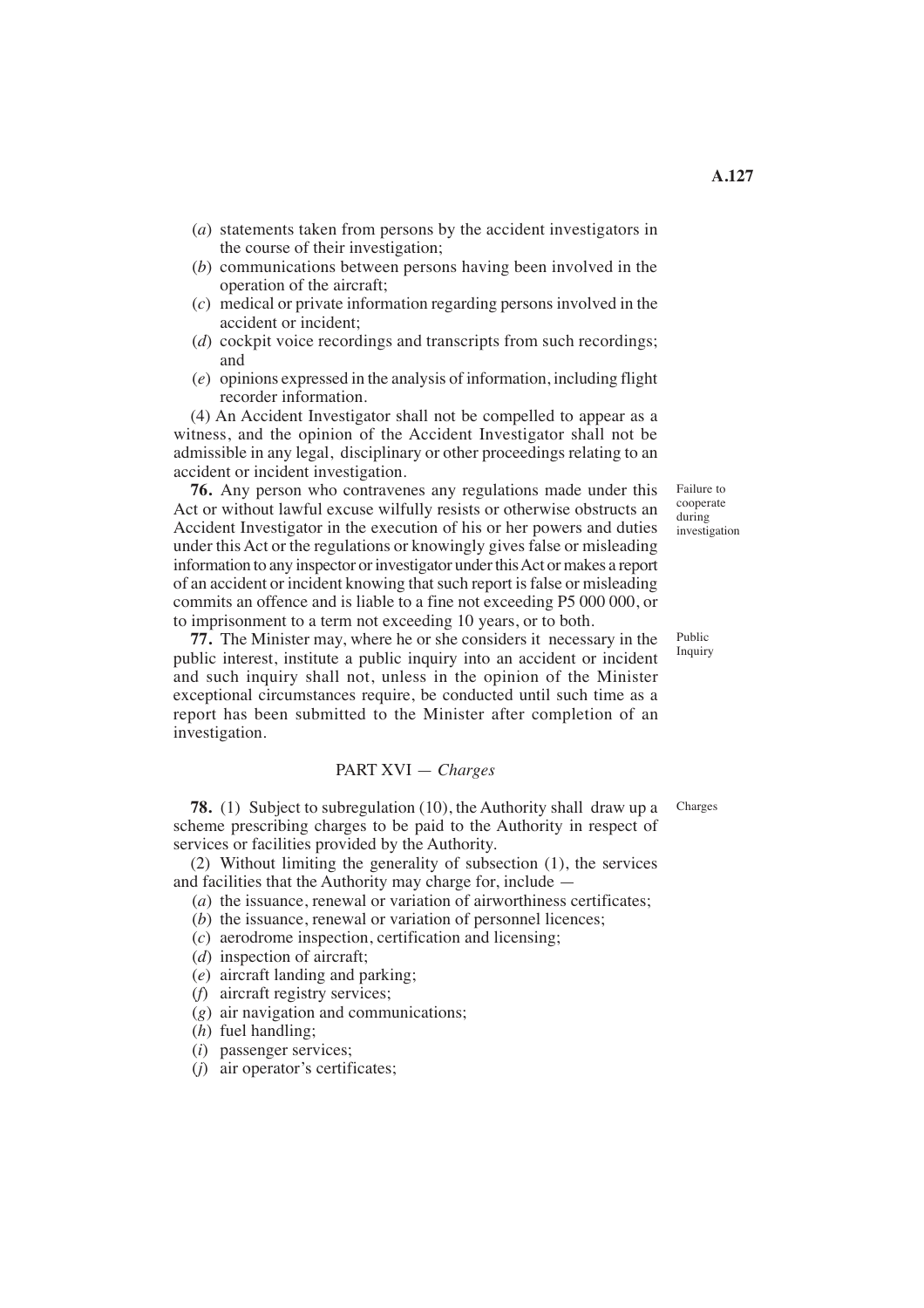- (*k*) the approval of aircraft maintenance organisations and aviation training organisations;
- (*l*) noise and environmental pollution;
- (*m*) air transport licences;
- (*n*) traffic handling;
- (*o*) aircraft handling;
- (*p*) security services for air transport services;
- (*q*) any other services related to the operation of aerodromes;

(*r*) use or rental of any assets of the Authority; and

(*s*) any other services related to its functions under this Act.

(3) The scheme referred to in subsection (1) shall be submitted to the Minister for information only before being published in the AIC in terms of subsection (4).

(4) The scheme referred to in subsection (1) shall be published by the Authority in an AIC giving the effective date of the coming into force of the scheme.

(5) The Authority may change and revise charges and submit such changes or revisions of the charges to the Minister before publication in the AIC in accordance with subsection (4).

(6) A charge shall be payable within a period specified by the Authority, and any failure to pay within the specified period may attract a penalty which shall be a percentage prescribed by the Authority and calculated in such manner as may be prescribed by the Authority from the due date for payment until the actual date of payment.

(7) If the total amount due is not paid within the period specified, the Authority may seize the aircraft or other property which is the subject of the amount not paid and the Authority shall retain the aircraft or property until payment is made in full.

(8) If the total amount due remains unpaid for a period of sixty days from the date of the seizure of the aircraft or other property which is the subject of the amount not paid, the Authority may commence legal proceedings to sell the aircraft or property in accordance with such procedure as the Minister may, by statutory instrument, prescribe.

(9) The charge referred to under subsection (6) shall be reasonably related to expenses incurred, or to be incurred, by the Authority in relation to the provision of a service or facility.

(10) Notwithstanding subsection (1), the Authority may determine non aeronautical charges or charges other than regulatory charges through a bidding process.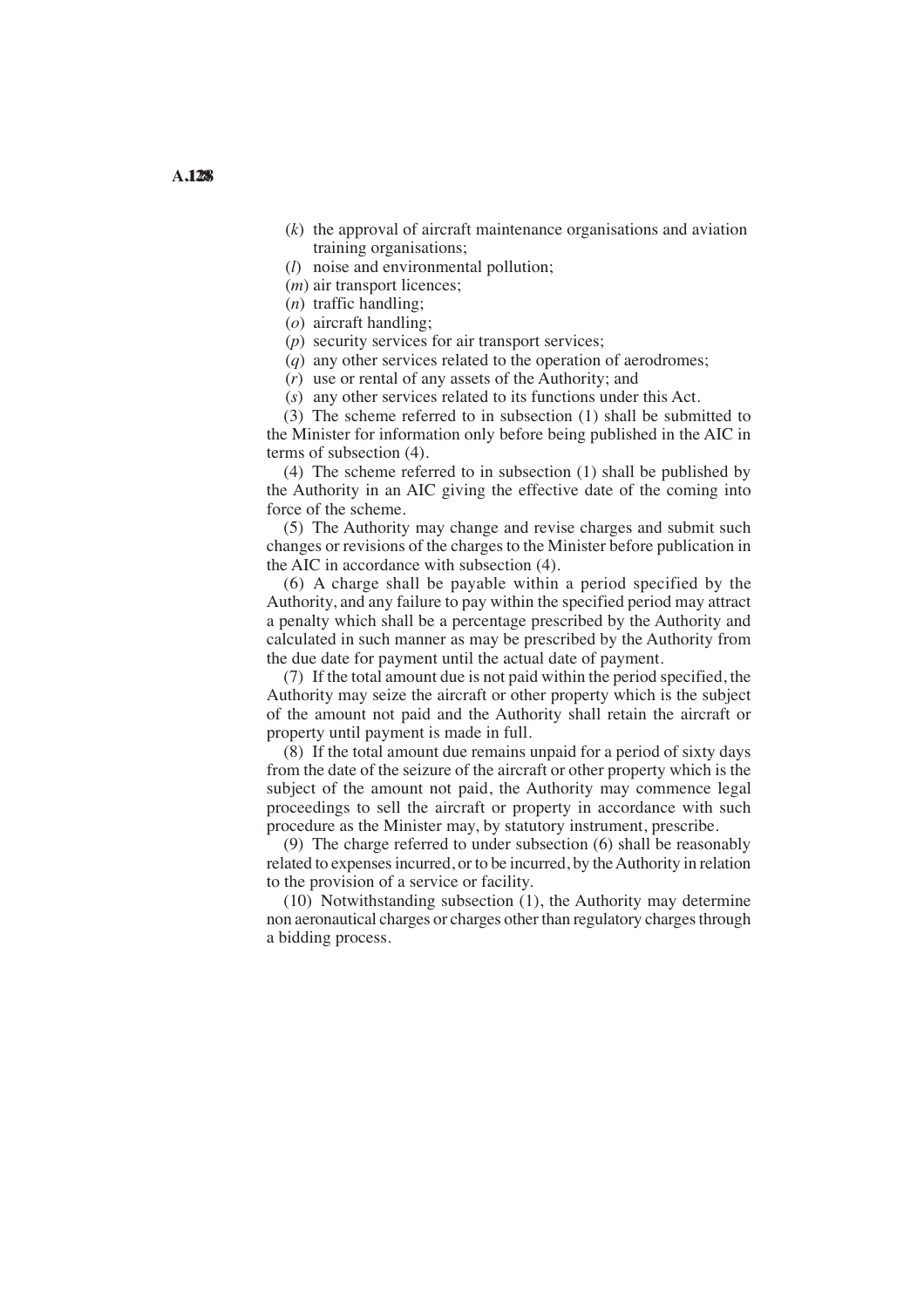**79.** (1) There shall continue to be an Appeals Tribunal which shall hear and determine appeals from decisions of the Authority under this Act.

(2) The Appeals Tribunal shall comprise not more than five persons appointed by the Minister —

- (*a*) one of whom shall have expertise and experience in administrative law;
- (*b*) one of whom shall have expertise and experience in aviation and its regulations; and
- (*c*) one of whom shall have expertise and experience in the issue which is the subject of the appeal.

(3) Members may be appointed on a full-time or a part-time basis and where appointed on a full-time basis, the appointment shall be for not more than three years.

(4) A member shall not qualify for appointment as a member of the Appeals Tribunal if he or she is regulated by the Authority or has an interest in an entity which is regulated by the Authority.

(5) The provisions of sections 16 to 18, 20 to 24 and 26 shall apply with necessary modification to the members of the Appeals Tribunal.

**80.** (1) Any person who is aggrieved by a decision of the Authority for anything relating —

- *(a)* to any general regulatory decision that is made by the Authority under this Act;
- *(b)* specifically to the issue of a licence, permit, certificate, registration, approval or any authorisation under this Act or regulations made under this Act; or
- *(c)* to any regulatory decisions made under any applicable enactment, may appeal against that decision to the Appeals Tribunal.

(2) Every appeal under this section shall be lodged with the Appeals Tribunal, in such form and manner as the Appeals Tribunal may require together with the prescribed fee, not later than 14 days immediately after the day on which the decision complained of was communicated to the appellant by the Authority.

**81.** (1) The Appeals Tribunal shall consider every appeal lodged with it under section 80.

(2) The Appeals Tribunal shall also have the power to review any regulatory decision of the Authority in respect of which a notice has been lodged with it in terms of section 80 (2).

(3) Any person aggrieved by a decision of the Appeals Tribunal in dismissing his or her appeal to it, or in respect of any variation or alteration in the conditions of a licence, permit or certificate issued to him or her, may appeal that decision to the High Court.

Consideration of notice of appeal

Notice of appeal

Appeals Tribunal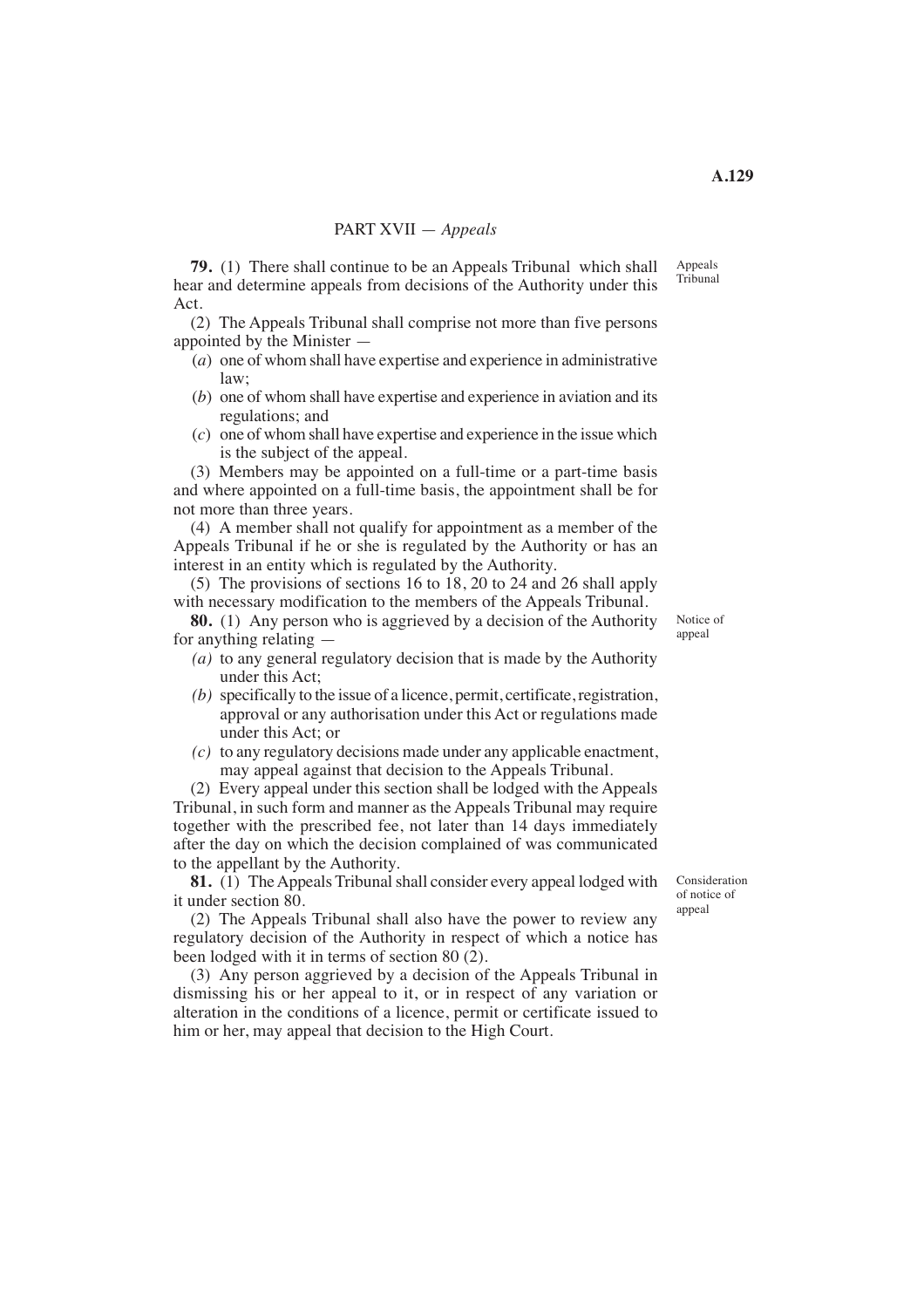## PART XVIII — *Miscellaneous Provisions*

**82.** Aerodromes established or licensed by the Authority shall be made available for use by any person on condition that the use is entirely at the risk of the person concerned and that neither the Authority, the licensee nor the Government, shall be held responsible for loss or damage resulting from the use of the aerodrome or its accessory facilities by any other person.

**83.** (1) A person who flies or operates an aircraft in such a manner as to cause danger to any person or property on land or water commits an offence and is liable, for a first offence to a fine not exceeding P5 000 000, or to imprisonment for a term not exceeding 10 years, or to both, and for a second or subsequent offence, to a fine not exceeding P7 000 000, or to imprisonment for a term not exceeding 15 years, or to both.

(2) In any proceedings against the owner of an aircraft in respect of an offence under this section, it shall be a defence to prove that the act constituting the offence was done without the knowledge or consent of the owner.

(3) In this section, "owner", in relation to an aircraft and an offence, includes any person by whom the aircraft is hired at the time the offence was committed.

**84.** (1) No action shall lie in respect of trespass or nuisance by reason only of, or of the ordinary incidents of, the flight of an aircraft over any property at a height above the ground which is reasonable having regard to wind, weather and all the circumstances of the case so long as the provisions of regulations in force made under this Act are complied with.

(2) Where loss or damage is caused to any person, property, land or water by a person in or an article or person falling from, an aircraft while in flight, taking off or landing, then, without prejudice to the law relating to contributory negligence, damages in respect of the loss or damage shall be recoverable without proof of negligence or intention or other cause of action, as if the loss or damage had been caused by the wilful act, neglect or default of the owner of the aircraft:

Provided that where loss or damage is caused in circumstances in which —

- (*a*) damages are recoverable from the owner in respect of the loss or damage by virtue only of the preceding provisions of this subsection; and
- *(b)* a legal liability is created in some person other than the owner to pay damages in respect of the loss or damage,

the owner shall be entitled to be indemnified by that other person against any claim in respect of the loss or damage.

Trespass by aircraft

Liability

Dangerous flying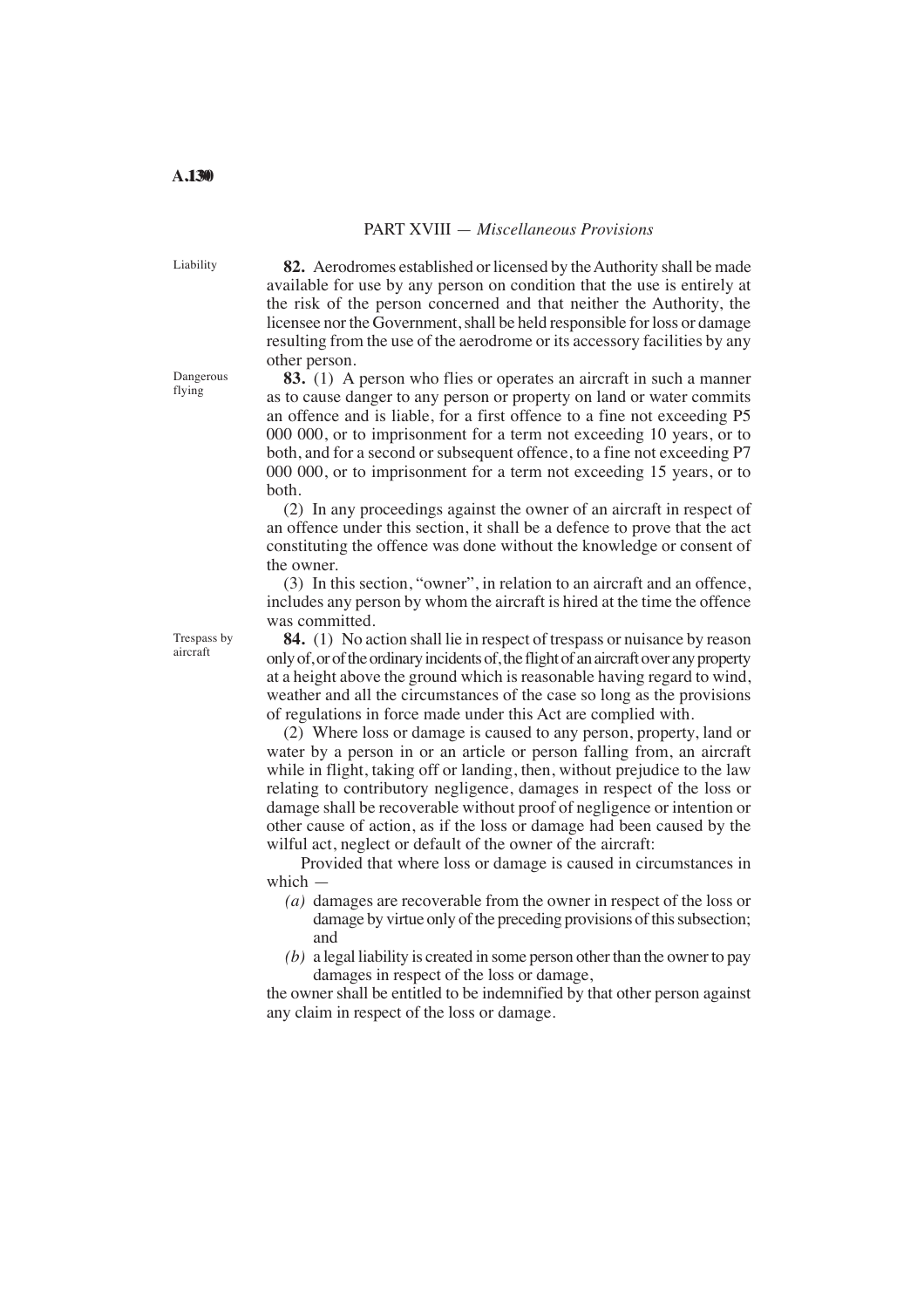(3) Where an aircraft has been genuinely demised, let or hired out for any period exceeding fourteen days to any other person by the owner of the aircraft and no pilot, navigator or operative member of the crew of the aircraft is in the employment of the owner, this section shall have effect as if for references to the owner there were substituted references

**85.** No action for nuisance shall lie by reason only of the noise and vibration caused by aircraft on an aerodrome or an airport so long as the provisions of regulations made under this Act in respect of that aerodrome are complied with.

to the person to whom the aircraft has been demised, let or hired out.

**86.** (1) No aircraft to which this section applies, making any lawful entry into Botswana or any lawful transit across Botswana, with or without landings, shall be seized or detained, nor shall any proceedings be taken against the owner or operator of the aircraft, nor shall the aircraft be otherwise interfered with by or on behalf of any person in Botswana, on the ground that the construction, mechanism, parts, accessories or operations of the aircraft is or are an infringement of any patent, industrial design or utility model.

(2) The importation into, and storage in Botswana of spare parts and spare equipment for an aircraft to which this section applies and the use and installation in the repair of the aircraft shall not entitle any seizure or detention of the aircraft or of the spare parts or spare equipment or any proceedings against the owner or operator of the aircraft or the owner of the spare parts or spare equipment or any other interference with the aircraft by or on behalf of any person in Botswana on the ground that the spare parts or spare equipment or their installation are or is an infringement of any patent, industrial design or utility model.

- (3) Subsections (1) and (2) shall apply  $-$
- (*a*) to any aircraft registered in a country or territory which is a party to the Chicago Convention; and
- (*b*) to such other aircraft as the Minister may, by Order published in the *Gazette*, specify:

Provided that subsection (2) shall not apply in relation to any spare parts or spare equipment which are sold or distributed in Botswana.

(4) Any interested person may bring proceedings for detention, seizure or infringement against an owner or operator of an aircraft which is not an aircraft to which subsection (1) applies which is making a passage through or over Botswana if the aircraft or a part of it infringes any patented invention, industrial design or utility model which is protected in Botswana.

(5) The court may detain the aircraft until the owner deposits or secures in respect of the alleged infringement a sum (in this section referred to as "the deposited sum").

(6) Where an owner pays the deposited sum under subsection (5), the aircraft shall not, during the continuance of passage, be subject to any lien, arrest, detention or prohibition, whether by order of a court or otherwise, on account of the alleged infringement.

Action for nuisance

Aircraft and spares not liable to seizure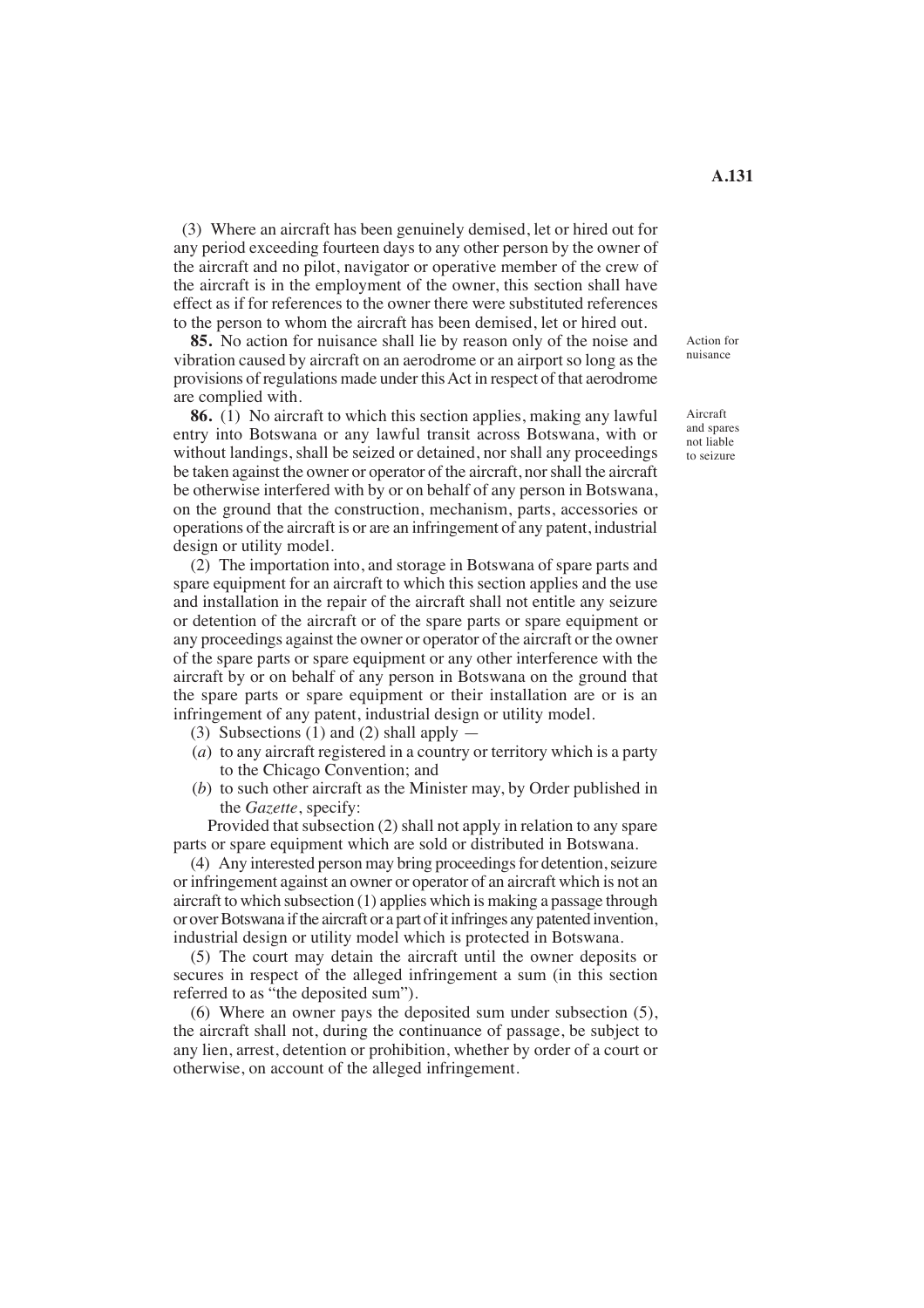(7) For purposes of this section, the expression "owner" includes the actual owner of the aircraft and any person claiming through or under him or her, and the expression "passage" includes all reasonable landings and stoppages in the course of the passage.

Entity in which Authority has interest not to contravene Act

**Offences** 

**87.** A company or partnership in which the Authority may have an interest shall not do anything that is prohibited by, or do anything in any manner that contravenes, this Act.

**88.** (1) Any person who contravenes the provisions of this Act, or any regulations, bye-law or requirement made in terms of this Act, or any notice or information issued by the Authority in terms of this Act for which a penalty is not provided for, commits an offence and is liable to a fine not exceeding P5 000 000, or to imprisonment for a term not exceeding 10 years, or to both.

(2) The Authority may impose an administrative penalty of an amount not exceeding that specified in subsection (1) where a person contravenes any of the provisions of any regulations, bye-laws, requirements, directives, notices, circulars or information made under this Act.

**89.** (1) The Minister, on the recommendation of the Authority, may make regulations for the better carrying out of the provisions of this Act and may impose penalties for breach by any person of any such regulations.

(2) Without prejudice to the generality of subsection (1), the Minister may make regulations —

(*a*) relating to —

- (i) the licensing of crews engaged in the operation of aircraft,
- (ii) the issuing of air operator certificates,
- (iii) the licensing of civil aviation personnel,
- (iv) the licensing of air traffic controllers and operators of equipment used to provide services relating to civil aviation,
- (v) the issuing of certificates for aircraft maintenance and aviation training organisations,
- (vi) the designation of domestic and international air carriers,
- (vii) the provision of air navigation services,
- (viii) theestablishment, construction and use, maintenance, development, operation and ownership of aerodromes,
- (ix) the licensing of private aerodromes,
- (x) the provision of rescue and fire fighting services at aerodromes,
- (xi) the co-ordination and direction of search and rescue services,
- (xii) the provision of assistance and information, including aeronautical information services,
- (xiii) the airworthiness of aircraft,
- (xiv) the registration of aircraft,
- (xv) the control of air traffic,
- (xvi) the provision of meteorological information to aircraft,

Regulations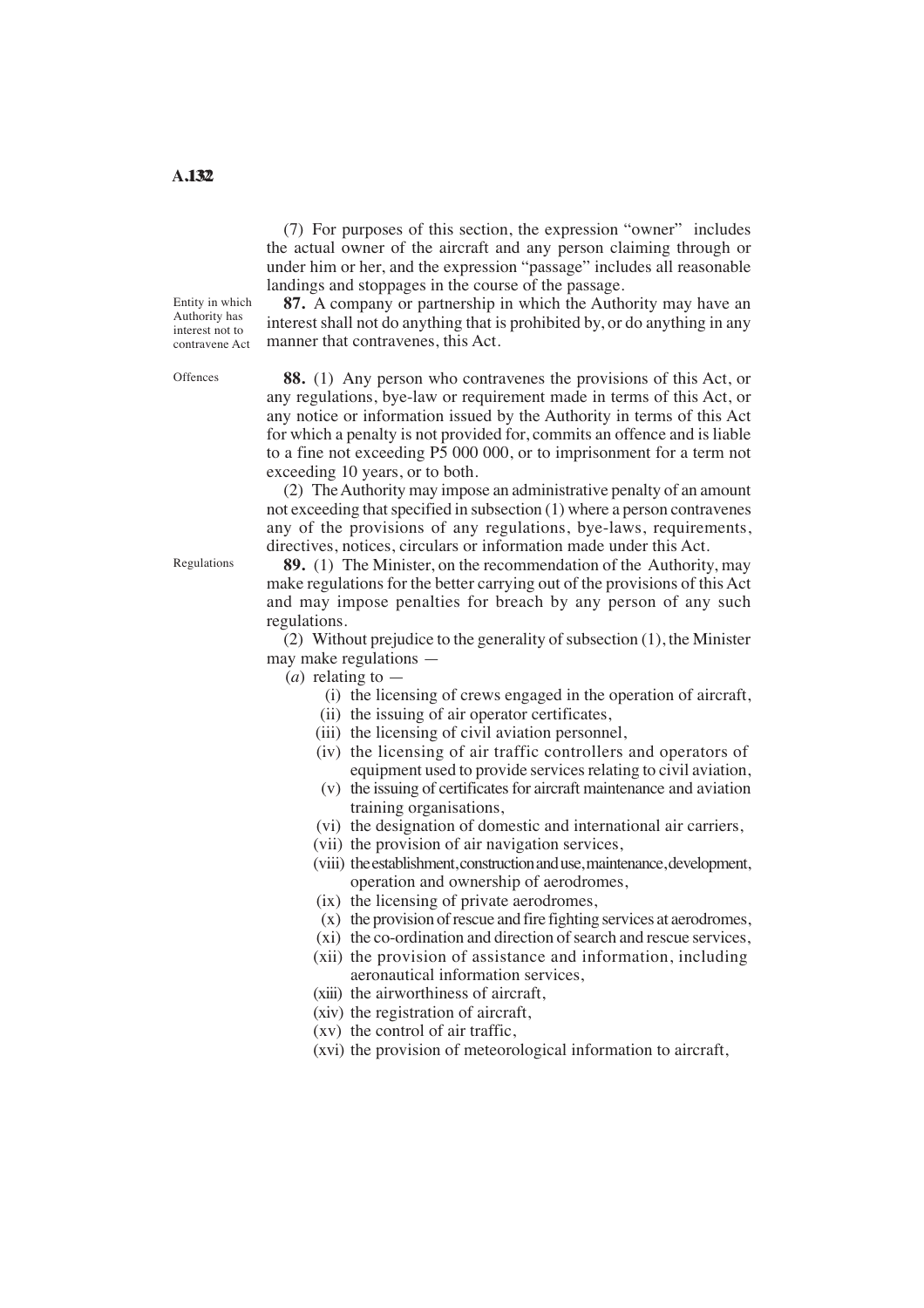- (xvii) the publication and dissemination of all regulations pertaining to civil aviation,
- (xviii) the design, construction, maintenance, operation and use of aircraft and related equipment,
- $(xix)$  the personnel engaged in the maintenance of aircraft and related equipment,
- (xx) the planning, establishment, maintenance, operation and use of air route and airway facilities, rescue and fire fighting services, and search and rescue services, and any construction associated with those facilities and services,
- (xxi) giving effect to, and carrying out, the provisions of the Chicago Convention, as amended from time to time,
- cargo and passengers including the rights of passengers, (xxii) public transport, aerial work and conditions for the carriage of consignees or consignors of cargo and the obligations of the air carriers in respect of such carriage and the prohibition of carriage by air of goods of such classes as may be prescribed,
- (xxiii) the minimising or preventing of interference with the use of, or the effectiveness of apparatus used in connection with air navigation or communications, and the prohibiting of, or the regulating of, the use of such apparatus and the display of such signs and lights as may endanger aircraft,
- (xxiv) the regulation of the making of signals and other communications by or to aircraft and persons carried in aircraft,
- (xxv) the prohibition, restriction or regulation of the carrying on of any trade or business within any aerodrome,
- (xxvi) the establishment and regulation of the conditions of use, including the charges to be made for the use of any aerodrome operated by the Authority,
- (xxvii) the prescribing of charges payable for the implementation or carrying out of any of the functions, duties, responsibilities and services to be provided by the Authority,
- (xxviii) any other functions that may be conferred on the Authority by the Minister,
- (xxix) the licensing of persons engaged in the design, manufacture, distribution, maintenance, approval, certification or installation of aeronautical products,
- (xxx) the installation, maintenance, approval and certification of equipment used to provide services relating to civil aviation,
- (xxxi) activities at aerodromes and the location of aerodromes,
- (xxxii) noise emanating from aerodromes and aircraft,
- (xxxiii) the conditions under which persons or personal belongings, baggage, goods or cargo of any kind may be transported by aircraft,
- to aerodromes, persons holding Botswana civil aviation documents, and equipment and facilities used to provide (xxxiv) the keeping and preservation of records and documents relating services relating to civil aviation,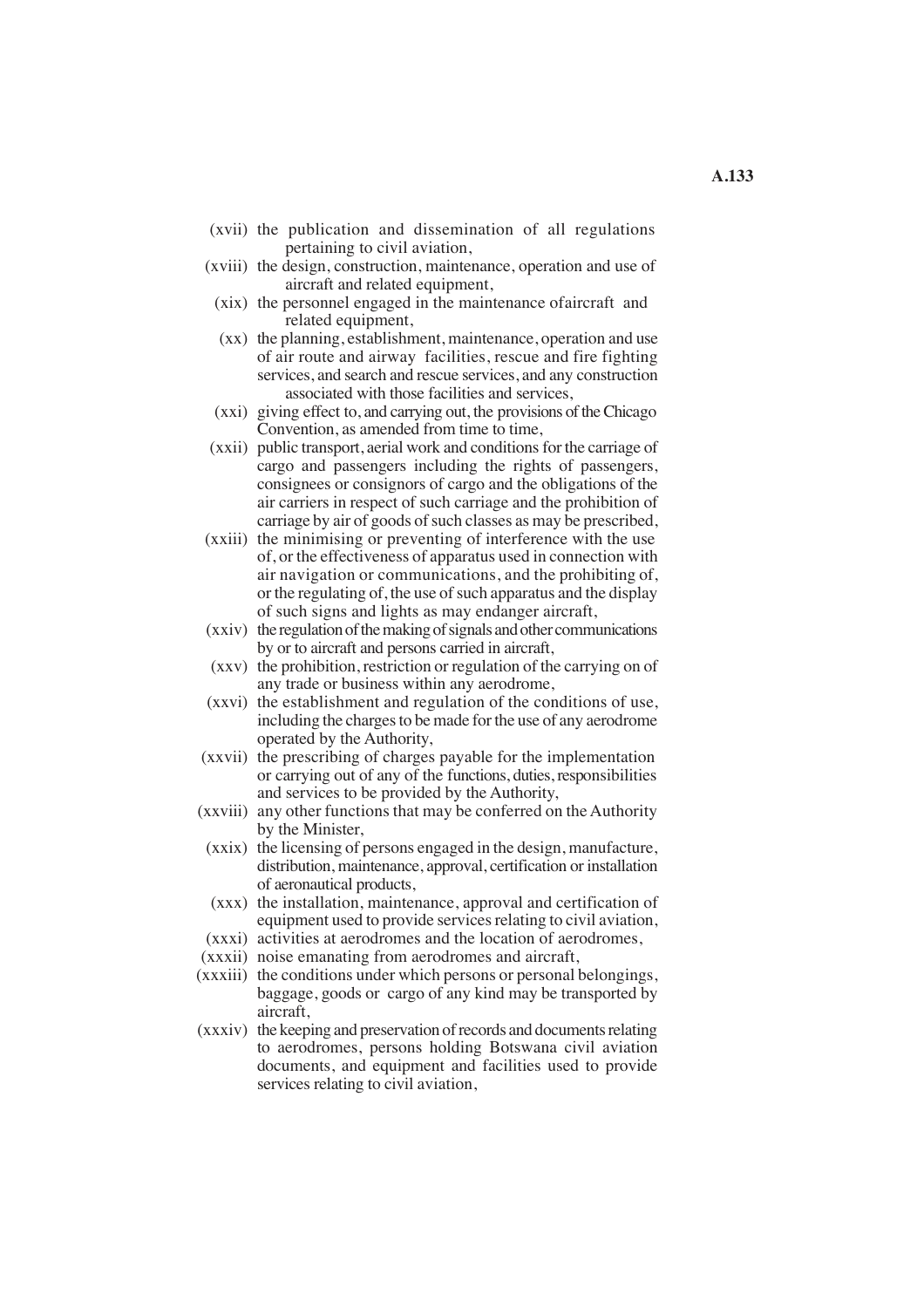- (xxxv) the handling, marking, storage and delivery of fuel and any lubricants or chemicals used during or in connection with the operation of aircraft,
- (xxxvi) transport of dangerous goods, ammunition and munitions of war,
- (xxxvii) any other area that the Authority may consider necessary to ensure the safety of civil aviation, and
- (xxxviii) the procedure of appeals and the proceedings of the Appeals Tribunal;
- (*b*) prescribing the procedure to be followed when commencing proceedings to sell an aircraft or other property which is the subject of any amount not paid under thisAct in respect of services or facilities provided by the Authority;
- (*c*) for the mortgaging of an aircraft registered in Botswana or capable of being so registered, in particular —
	- (i) with respect to the rights and liabilities of a mortgagor and mortgagee of an aircraft,
	- (ii) in relation to the hire of the aircraft, or
	- (iii) enabling the mortgage of an aircraft to extend to any storage of spare parts for that aircraft;
- (*d*) for imposition of penalties;
- (*e*) to ensure the safe, regular, orderly and expeditious flow of air traffic, in respect of —
	- (i) air traffic control procedures and services,
	- (ii) the provision of navigation aids,
	- (iii) standards for navigation aids,
	- (iv) requirements for equipment to be carried on aircraft,
	- (v) the conditions under which aircraft may be used or operated or under which any act may be performed in or from aircraft,
	- (vi) the aerodromes at which an aircraft coming from outside Botswana is to land and the conditions to which such aircraft is subject,
	- (vii) the classification and use of airspace and the control and use of air routes, and
	- (viii) rules of the air;
- (*f*) for the control of the operation of aircraft within or directly above the aerodrome for the purposes of limiting or mitigating the effect of noise, vibration or atmospheric pollution caused by aircraft using the aerodrome; and
- (*g*) regulating the location, establishment, use, maintenance, operation and security of aerodromes and the conduct of all persons while within aerodromes and in connection with the roads, approaches, apparatus, equipment, buildings and other accommodation on aerodromes, and, in particular —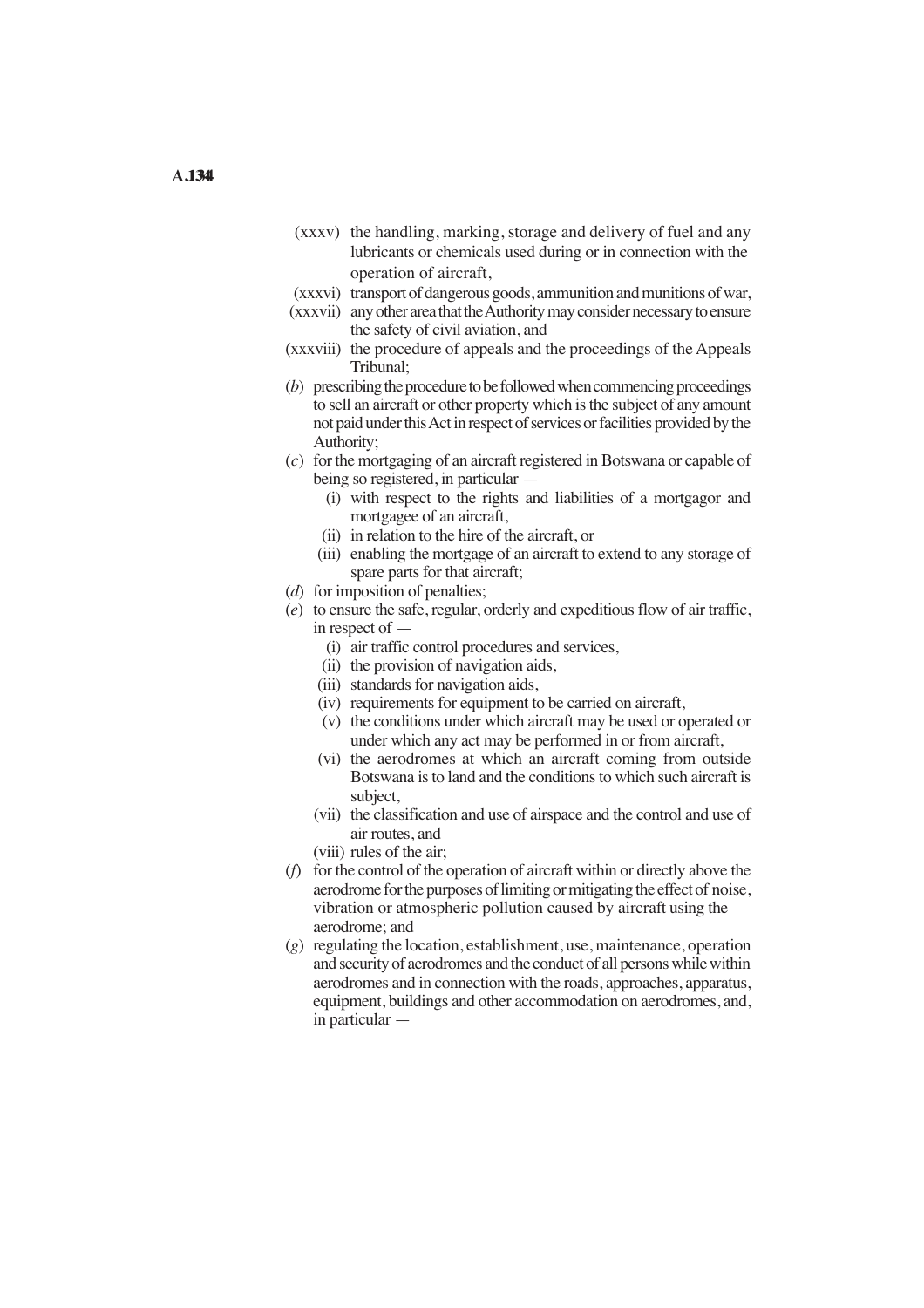- (i) relating to securing the safety of aircraft, vehicles and persons using the aerodromes and preventing danger to the public arising from the use and operation of an aerodrome,
- (ii) relating to the prevention of obstruction within an aerodrome,
- (iii) regulating vehicular traffic anywhere within the aerodrome, speed restrictions and parking limitations,
- (iv) prohibiting or restricting access of persons, vehicles or animals to any part of an aerodrome,
- (v) relating to the preservation of good order and conduct within an aerodrome and prevention of damage to property,
- (vi) requiring any person, if so requested by a police officer or airport official, to leave the airport, or to reveal his or her identity as well as the purpose of his or her presence at the airport, and
- (vii) for controlling the disposal of waste, international garbage and spilled fuel.
- (3) For the purposes of subsection (2) (*g*) (vii)*,*

"international garbage" means garbage generated in the aircraft by passengers and crew on international flights.

**90.** (1) The Minister may, on such terms and conditions as he or she may consider necessary, exempt any person, aircraft, aerodrome, aviation facility or service, from application of any regulations, bye-laws, requirements, directives, notices or information made or issued under this Act, if the exemption is in the public interest and is not likely to affect aviation safety.

(2) The Minister may make regulations on the conditions and procedures under which an exemption may be granted.

(3) Any exemption granted under this section shall be published by notice in the *Gazette*.

(4) The Authority may, on such terms and conditions as it may consider necessary, and without publication in the *Gazette*, exempt any person, aircraft, aerodrome, aviation facility or service, from the application of any bye-laws, requirements, directives, notices or information made or issued under thisAct, if is impracticable or temporarily inappropriate for operational purposes to comply with a particular requirement, directive, notice or information.

**91.** In time of war, whether actual or imminent, or of great national emergency, and if the President declares the existence of such a state of affairs, the Minister may —

- *(a)* by Order published in the *Gazette*, regulate or prohibit, either absolutely or subject to such conditions as may be contained in the Order, navigation of all aircraft over Botswana;
- (*b*) by Order published in the *Gazette*, provide for taking of, and using for the purpose of the Government's military forces, any aerodromes, or any aircraft, machinery, plant, material or things found on the aerodrome, and for regulating or prohibiting the use, erection,building, maintenance or establishment of any aerodrome, or flying school; and

Powers of Minister in times of war

Exemption